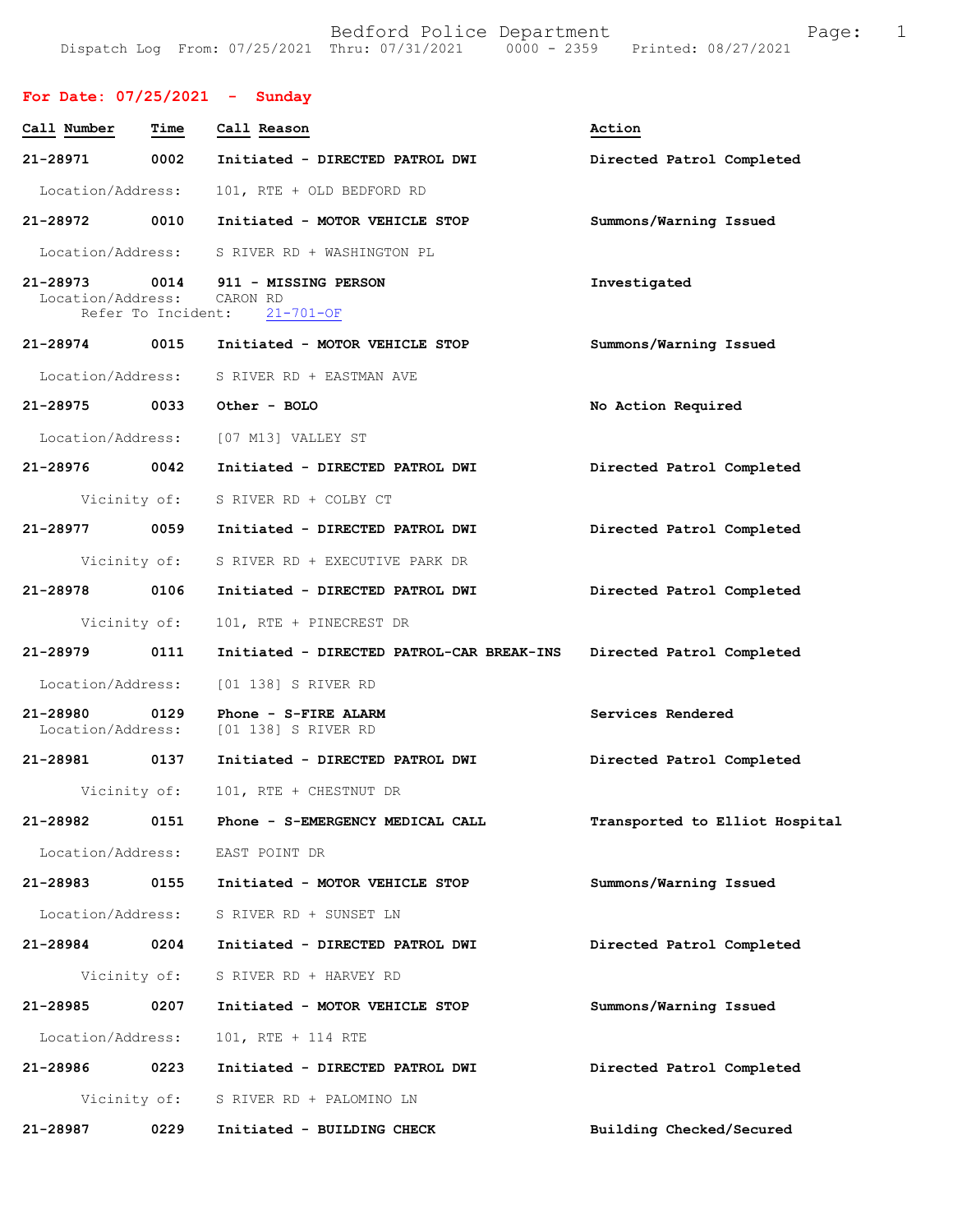|                   |              | Location/Address: [01 L0000587] 101, RTE  |                             |
|-------------------|--------------|-------------------------------------------|-----------------------------|
| 21-28988 0249     |              | Initiated - DIRECTED PATROL-CAR BREAK-INS | Directed Patrol Completed   |
| Vicinity of:      |              | GREENFIELD PKWY + BARNSIDE DR             |                             |
| 21-28989 0313     |              | 911 - S-EMERGENCY MEDICAL CALL-CHARL      | TRANSPORTED TO CMC HOSPITAL |
| Location/Address: |              | [01 1167] BLANFORD PL                     |                             |
| 21-28990 0329     |              | Initiated - BUILDING CHECK                | Building Checked/Secured    |
| Location/Address: |              | [01 232] LIBERTY HILL RD                  |                             |
| 21-28991 0334     |              | Initiated - BUILDING CHECK                | Building Checked/Secured    |
| Location/Address: |              | [01 L1094] S RIVER RD                     |                             |
| 21-28992 0344     |              | Initiated - DIRECTED PATROL BURGLARY      | Directed Patrol Completed   |
| Vicinity of:      |              | TECHNOLOGY DR + CHATHAM DR                |                             |
| 21-28993 0356     |              | Initiated - DIRECTED PATROL-CAR BREAK-INS | Directed Patrol Completed   |
| Vicinity of:      |              | WENTWORTH DR + GRAFTON DR                 |                             |
| 21-28994 0404     |              | Initiated - DIRECTED PATROL-CAR BREAK-INS | Directed Patrol Completed   |
| Location/Address: |              | JOPPA HILL RD + N AMHERST RD              |                             |
| 21-28995 0434     |              | Initiated - DIRECTED PATROL-CAR BREAK-INS | Directed Patrol Completed   |
| Vicinity of:      |              | NASHUA RD + COUNTY RD                     |                             |
| 21-28996 0435     |              | Initiated - DIRECTED PATROL-CAR BREAK-INS | Directed Patrol Completed   |
| Vicinity of:      |              | TECHNOLOGY DR + S RIVER RD                |                             |
| 21-28997          | 0450         | Initiated - BUILDING CHECK                | Building Checked/Secured    |
| Location/Address: |              | [01 192] NEW BOSTON RD                    |                             |
| 21-28998 0512     |              | Initiated - DIRECTED PATROL TRAFFIC ENF   | Directed Patrol Completed   |
| Vicinity of:      |              | 101, RTE + JENKINS RD                     |                             |
| 21-28999          | 0514         | Initiated - DIRECTED PATROL TRAFFIC ENF   | Directed Patrol Completed   |
| Location/Address: |              | OLD BEDFORD RD + DONALD ST                |                             |
| 21-29000          | 0538         | Initiated - DIRECTED PATROL DWI           | Directed Patrol Completed   |
| Vicinity of:      |              | S RIVER RD + COMMERCE DR                  |                             |
| 21-29001          | 0548         | Initiated - DIRECTED PATROL TRAFFIC ENF   | Directed Patrol Completed   |
| Vicinity of:      |              | 101, RTE + HITCHING POST LN               |                             |
| 21-29002          | 0549         | Initiated - DIRECTED PATROL TRAFFIC ENF   | Directed Patrol Completed   |
| Location/Address: |              | WALLACE RD + NEW BOSTON RD                |                             |
| 21-29003          | 0559         | Initiated - DIRECTED PATROL ACCIDENTS     | Directed Patrol Completed   |
|                   | Vicinity of: | S RIVER RD + EAST POINT DR                |                             |
| 21-29004          |              |                                           |                             |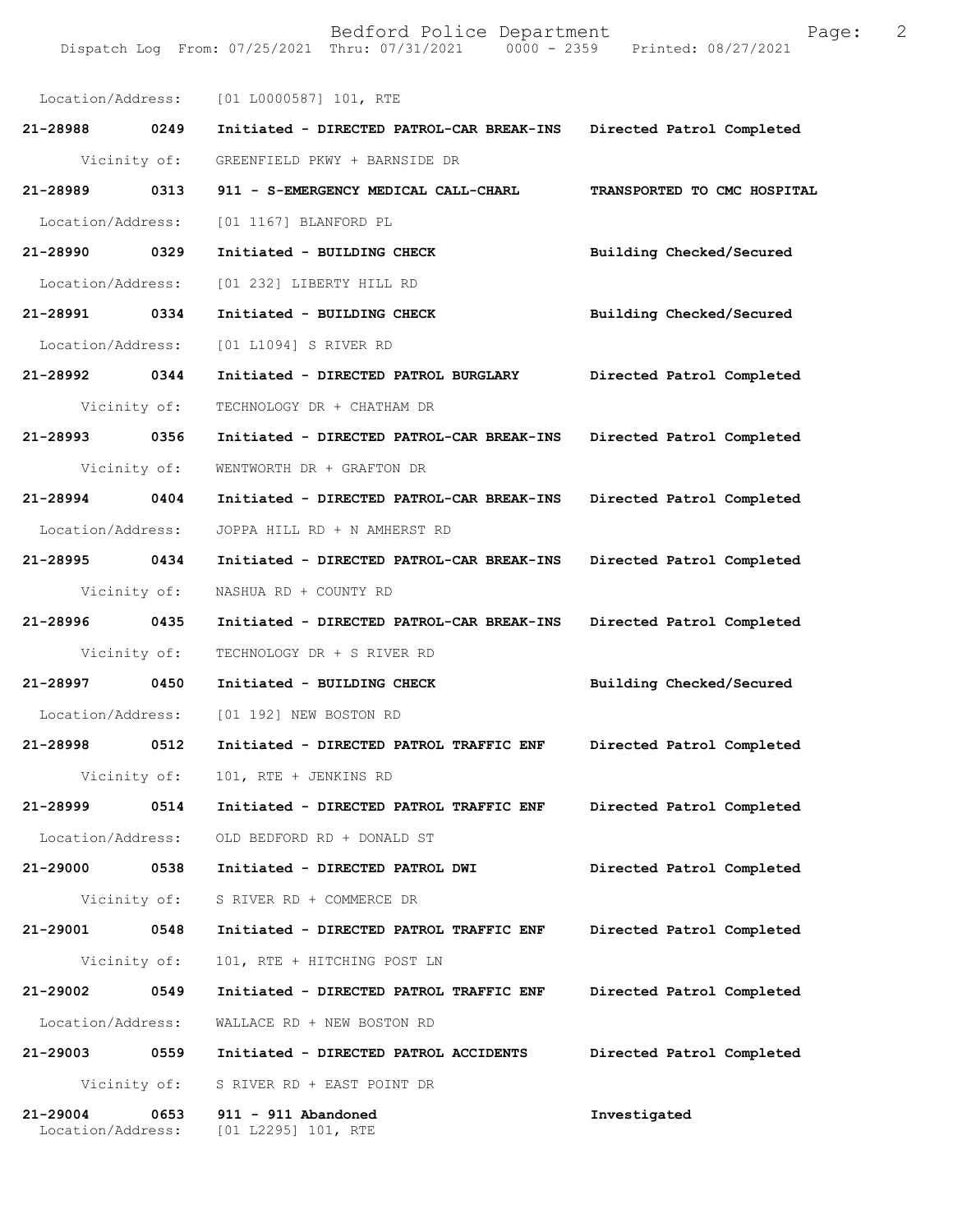Bedford Police Department Page: 3 Dispatch Log From: 07/25/2021 Thru: 07/31/2021 Refer To Incident: 21-703-OF 21-29005 0716 911 - S-FIRE ALARM **Department Constrainer Services Rendered** Location/Address: [01 521] HAWTHORNE DR [01 521] HAWTHORNE DR **21-29006 0733 Initiated - DIRECTED PATROL ACCIDENTS Directed Patrol Completed**  Location/Address: S RIVER RD + COLBY CT **21-29007 0736 Initiated - DIRECTED PATROL ACCIDENTS Directed Patrol Completed**  Location/Address: 101, RTE + 114 RTE **21-29008 0741 Initiated - MOTOR VEHICLE STOP Summons/Warning Issued**  Location/Address: [01 L241] 101, RTE **21-29009 0756 Initiated - DIRECTED PATROL TRAFFIC ENF Directed Patrol Completed**  Vicinity of: S RIVER RD + MEETINGHOUSE RD **21-29010 0757 Initiated - MOTOR VEHICLE STOP Summons/Warning Issued**  Location/Address: KILTON RD + BEDFORD FARMS DR **21-29011 0805 Initiated - DIRECTED PATROL TRAFFIC ENF Directed Patrol Completed**  Location/Address: S RIVER RD + KILTON RD **21-29012 0808 Initiated - MOTOR VEHICLE STOP Summons/Warning Issued**  Location/Address: DONALD ST + SANDSTONE DR **21-29013 0835 911 - S-EMERGENCY MEDICAL CALL-ALPHA Transported to Elliot Hospital** Location/Address: [01 919] CORPORATE DR **21-29014 0835 Initiated - DIRECTED PATROL ACCIDENTS Directed Patrol Completed**  Location/Address: DONALD ST + 114 RTE **21-29015 0848 Initiated - DIRECTED PATROL TRAFFIC ENF Directed Patrol Completed**  Vicinity of: S RIVER RD + CLUB ACRE LN **21-29016 0853 Initiated - DIRECTED PATROL TRAFFIC ENF Directed Patrol Completed**  Location/Address: PALOMINO LN + PLUMMER RD **21-29017 0932 Phone - INVESTIGATION-FOLLOW UP Services Rendered**  Location/Address: CARON RD<br>Refer To Incident: 21-701-OF Refer To Incident: **21-29018 0940 Initiated - DIRECTED PATROL-CAR BREAK-INS Directed Patrol Completed**  Location/Address: WALLACE RD + NATHAN CUTLER DR **21-29019 1044 Phone - SUSP ACTIVITIES Services Rendered**  Location/Address: [01 L2440] COUNTY RD WEST **21-29020 1057 Initiated - DIRECTED PATROL-CAR BREAK-INS Directed Patrol Completed**  Vicinity of: HAWTHORNE DR **21-29021 1123 Initiated - DIRECTED PATROL-CAR BREAK-INS Directed Patrol Completed**  Location/Address: MARKET ST + MAIN ST **21-29022 1141 Initiated - DIRECTED PATROL-CAR BREAK-INS Directed Patrol Completed**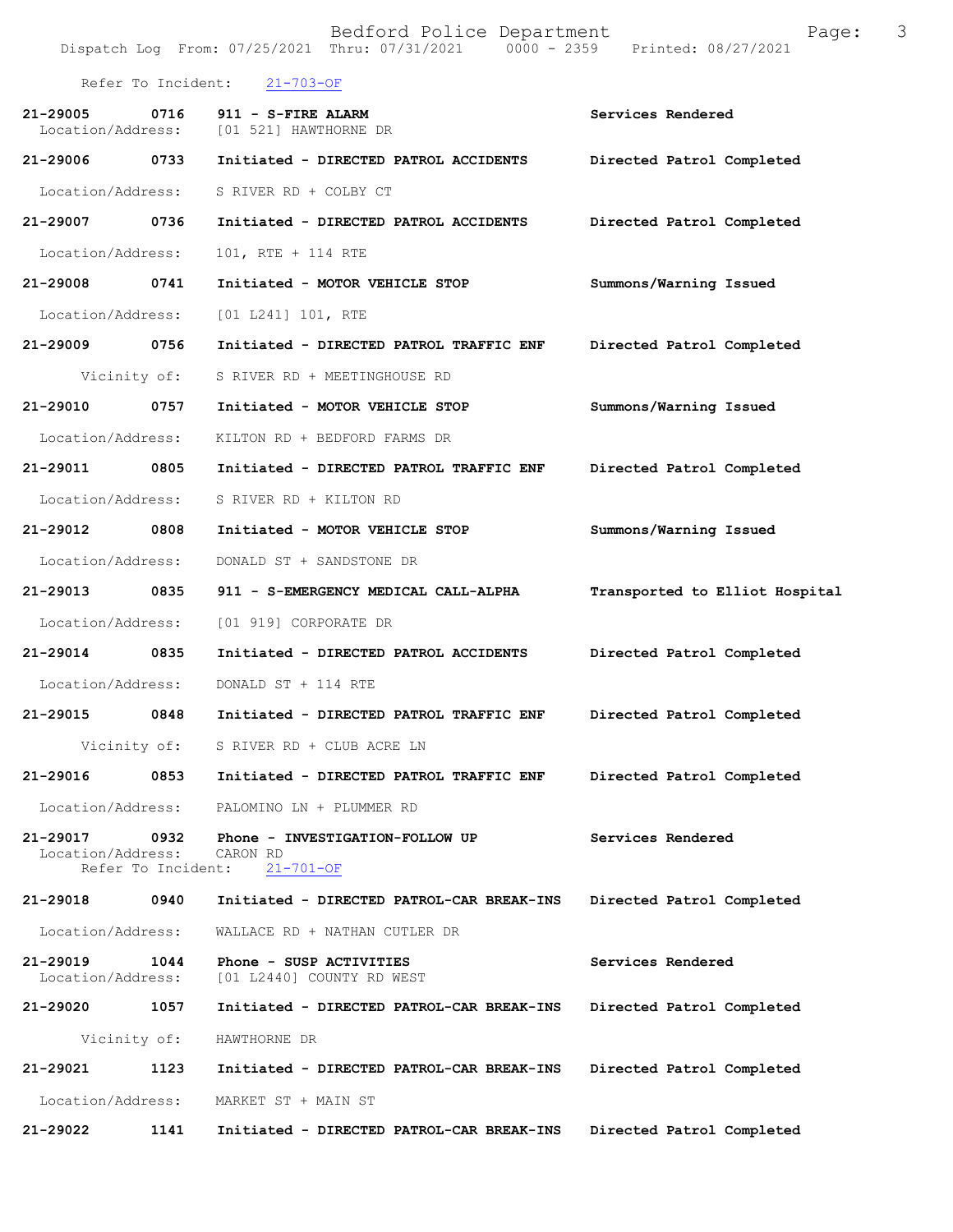|                                   |              | Location/Address: N AMHERST RD + WALLACE RD                 |                           |
|-----------------------------------|--------------|-------------------------------------------------------------|---------------------------|
| 21-29023 1143                     |              | Initiated - MOTOR VEHICLE STOP                              | Summons/Warning Issued    |
| Location/Address:                 |              | 101, RTE + HITCHING POST LN                                 |                           |
| 21-29024<br>Location/Address:     | 1206         | Phone - S-MUTUAL AID-MEDICAL<br>[03] MAIN ST                | <b>NO TRANSPORT</b>       |
| 21-29025 1217                     |              | Initiated - DIRECTED PATROL TRAFFIC ENF                     | Directed Patrol Completed |
|                                   | Vicinity of: | S RIVER RD + CLUB ACRE LN                                   |                           |
| 21-29026 1234                     |              | Initiated - DIRECTED PATROL ACCIDENTS                       | Directed Patrol Completed |
| Location/Address:                 |              | S RIVER RD + UPJOHN ST                                      |                           |
| 21-29027 1242                     |              | Initiated - DIRECTED PATROL TRAFFIC ENF                     | Directed Patrol Completed |
| Location/Address:                 |              | KAHLIKO LN + 101, RTE                                       |                           |
| 21-29028 1251                     |              | Phone - CIVIL                                               | No Action Required        |
| Location/Address:                 |              | STEPHANIE DR                                                |                           |
| 21-29029 1325                     |              | Initiated - DIRECTED PATROL TRAFFIC ENF                     | Directed Patrol Completed |
| Location/Address:                 |              | S RIVER RD + COLBY CT                                       |                           |
| 21-29030 1327                     |              | Initiated - DIRECTED PATROL ACCIDENTS                       | Directed Patrol Completed |
|                                   | Vicinity of: | BACK RIVER RD + S RIVER RD                                  |                           |
| 21-29031 1333                     |              | Initiated - DIRECTED PATROL ACCIDENTS                       | Directed Patrol Completed |
| Location/Address:                 |              | 101, RTE + MEETINGHOUSE RD                                  |                           |
| 21-29032 1333                     |              | Initiated - MOTOR VEHICLE STOP                              | Summons/Warning Issued    |
| Location/Address:                 |              | 101, RTE + MEETINGHOUSE RD                                  |                           |
| $21 - 29033$<br>Location/Address: | 1340         | Phone - INVESTIGATION-FOLLOW UP<br>[01 474] CONSTITUTION DR | Services Rendered         |
| 21-29034                          | 1416         | Initiated - DIRECTED PATROL ACCIDENTS                       | Directed Patrol Completed |
|                                   |              | Location/Address: S RIVER RD + KILTON RD                    |                           |
| 21-29035                          |              | 1423 911 - DOG COMPLAINT                                    | Summons/Warning Issued    |
| Location/Address:                 |              | HICKORY LN                                                  |                           |
| 21-29036<br>Location/Address:     | 1449         | Phone - S-MUTUAL AID-MEDICAL<br>[07] FRANKLIN ST            | Services Rendered         |
| 21-29037                          | 1529         | Initiated - DIRECTED PATROL ACCIDENTS                       | Directed Patrol Completed |
| Location/Address:                 |              | MEETINGHOUSE RD + S RIVER RD                                |                           |
| 21-29038                          | 1530         | Initiated - DIRECTED PATROL TRAFFIC ENF                     | Directed Patrol Completed |
| Location/Address:                 |              | 101, RTE + OLDE BEDFORD WAY                                 |                           |
| 21-29039                          | 1534         | Initiated - DIRECTED PATROL TRAFFIC ENF                     | Directed Patrol Completed |
|                                   | Vicinity of: | S RIVER RD + BACK RIVER RD                                  |                           |
| 21-29040                          | 1546         | Initiated - MOTOR VEHICLE STOP                              | Summons/Warning Issued    |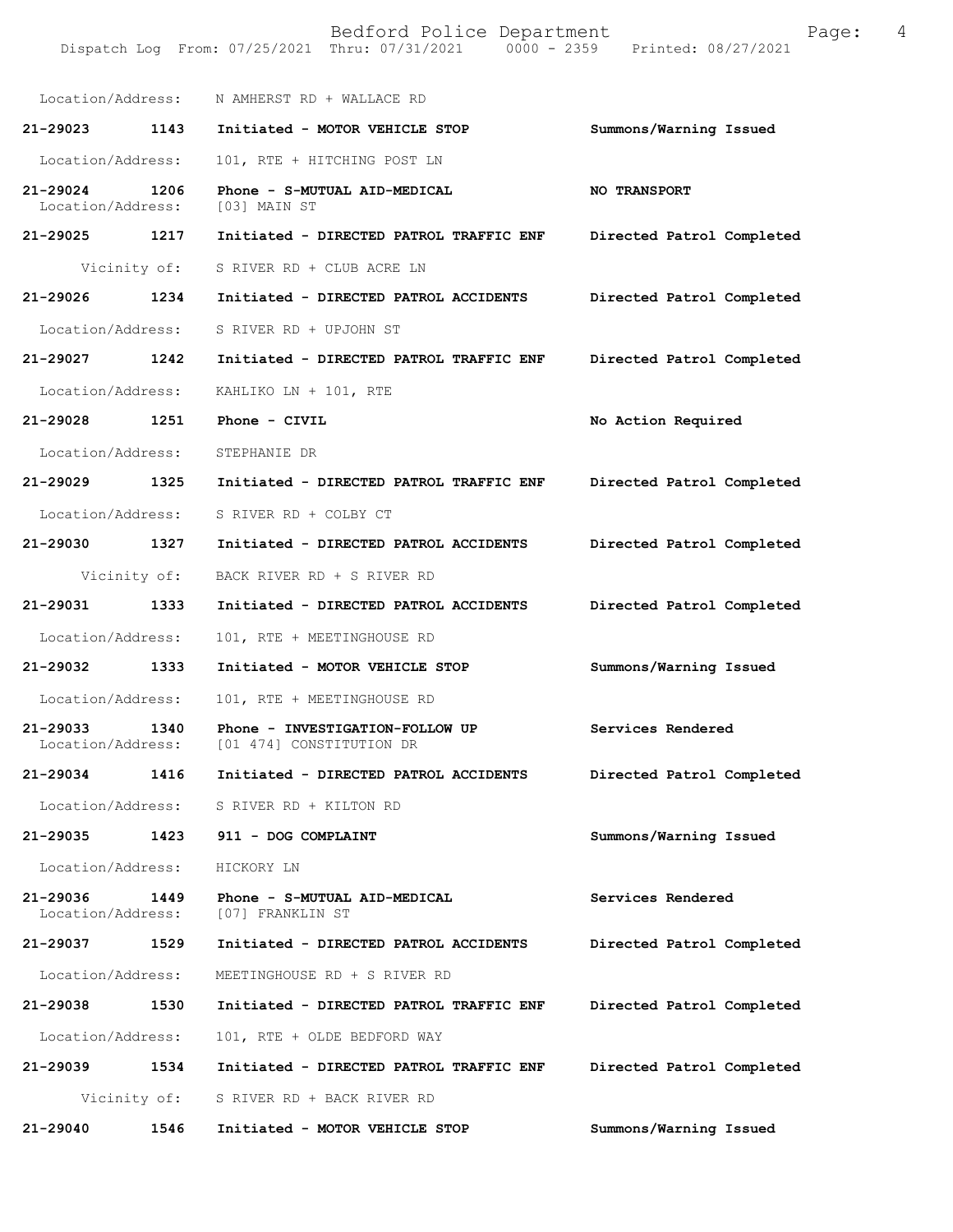| Location/Address:                         | BACK RIVER RD                                                      |                           |  |
|-------------------------------------------|--------------------------------------------------------------------|---------------------------|--|
| $21 - 29041$<br>1548<br>Location/Address: | Phone - GUNSHOT<br>N AMHERST RD                                    | Could Not Locate          |  |
| 21-29042 1551                             | Phone - DOG COMPLAINT                                              | Summons/Warning Issued    |  |
| Location/Address:                         | HAWK DR                                                            |                           |  |
| 21-29043 1559                             | Initiated - DIRECTED PATROL TRAFFIC ENF                            | Directed Patrol Completed |  |
| Location/Address:                         | BACK RIVER RD + S RIVER RD                                         |                           |  |
| 21-29045<br>1604<br>Location/Address:     | Initiated - INVESTIGATION-FOLLOW UP<br>[01 L1562] KILTON RD        | Services Rendered         |  |
| 21-29044 1605                             | Initiated - DIRECTED PATROL TRAFFIC ENF                            | Directed Patrol Completed |  |
| Vicinity of:                              | S RIVER RD + MOORES CROSSING RD                                    |                           |  |
| 21-29046 1610                             | Initiated - MOTOR VEHICLE STOP                                     | Summons/Warning Issued    |  |
| Location/Address:                         | S RIVER RD + HARVEY RD                                             |                           |  |
| 21-29047 1617                             | Initiated - MOTOR VEHICLE STOP                                     | Summons/Warning Issued    |  |
| Location/Address:                         | S RIVER RD + EXECUTIVE PARK DR                                     |                           |  |
| 21-29048 1620                             | Initiated - DIRECTED PATROL TRAFFIC ENF                            | Directed Patrol Completed |  |
| Location/Address:                         | S RIVER RD + EASTMAN AVE                                           |                           |  |
| 21-29049 1629                             | Initiated - DIRECTED PATROL MOUNTAIN BIKE                          | Directed Patrol Completed |  |
| Location:                                 | BEDFORD MALL - PARKED BEHIND CHANDLER                              |                           |  |
| 21-29050<br>1631                          | Initiated - DIRECTED PATROL MOUNTAIN BIKE                          | Directed Patrol Completed |  |
| Vicinity of:                              | [01 1235] S RIVER RD                                               |                           |  |
| 21-29051 1632                             | Initiated - DIRECTED PATROL TRAFFIC ENF                            | Directed Patrol Completed |  |
| Location/Address:                         | 101, RTE + WALLACE RD                                              |                           |  |
| 21-29052<br>1642                          | Initiated - MOTOR VEHICLE STOP                                     | Summons/Warning Issued    |  |
| Location/Address:                         | 101, RTE                                                           |                           |  |
| 21-29053<br>1646<br>Location/Address:     | Initiated - SUSP ACTIVITIES<br>[01 694] S RIVER RD                 | Services Rendered         |  |
| 21-29054<br>1653                          | 911 - CHECK THE WELFARE<br>Location/Address: [01 521] HAWTHORNE DR | Services Rendered         |  |
| 21-29055<br>1702<br>Location/Address:     | Initiated - DIRECTED PATROL TRAFFIC ENF<br>101, RTE + HARDY RD     | Extinquished              |  |
| 21-29056<br>1713                          | Initiated - DIRECTED PATROL TRAFFIC ENF                            | Directed Patrol Completed |  |
| Location/Address:                         | 101, RTE + MEETINGHOUSE RD                                         |                           |  |
| 21-29057<br>1720<br>Location/Address:     | Radio - HIGHWAY CONDITIONS<br>101, RTE + MEETINGHOUSE RD OFF RAMP  | Services Rendered         |  |
| 21-29058<br>1723                          | Initiated - MOTOR VEHICLE STOP                                     | Summons/Warning Issued    |  |
| Location/Address:                         | S RIVER RD + UPJOHN ST                                             |                           |  |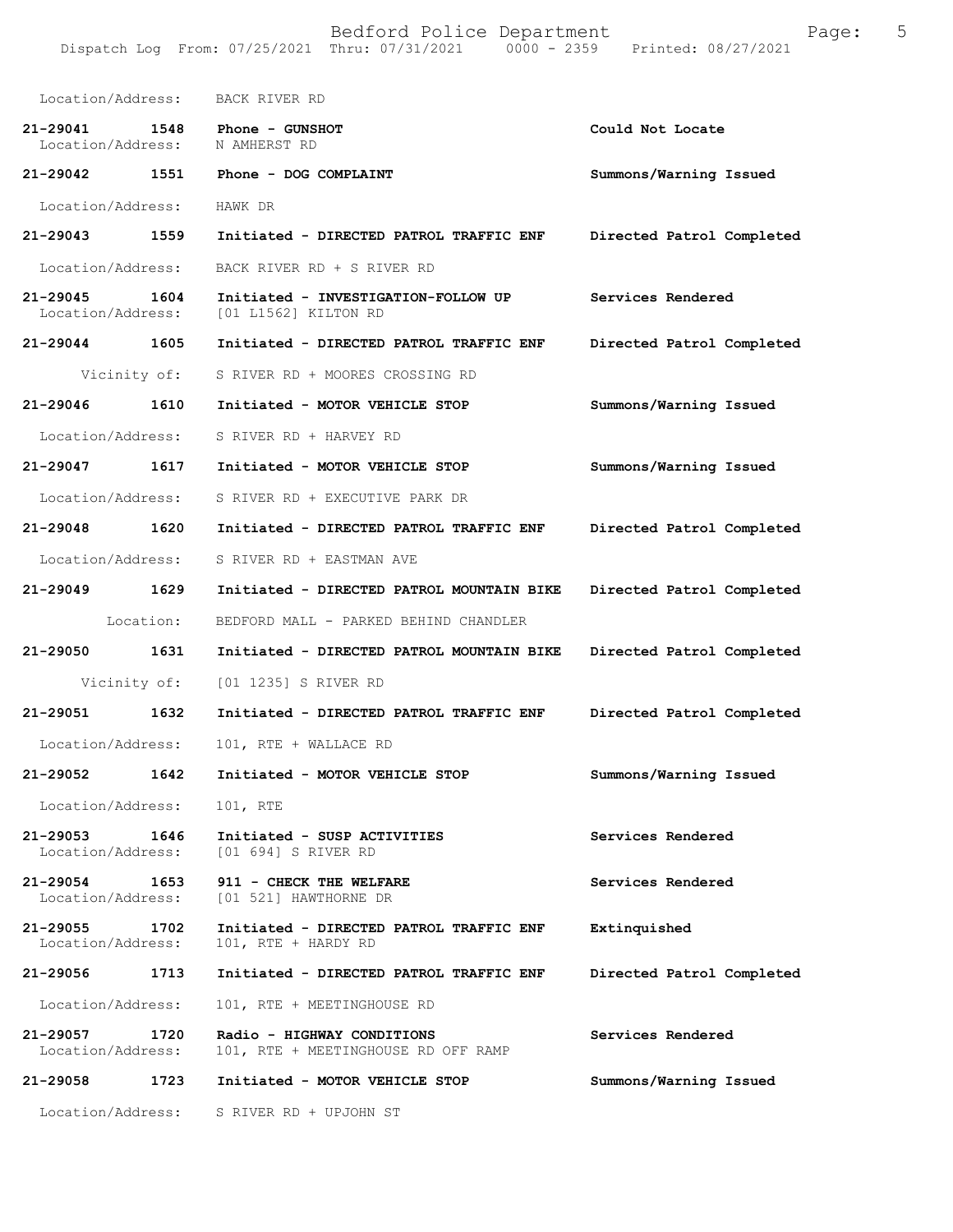|                               |      | Dispatch Log From: 07/25/2021 Thru: 07/31/2021<br>$0000 - 2359$ | Printed: 08/27/2021            |
|-------------------------------|------|-----------------------------------------------------------------|--------------------------------|
| 21-29059                      | 1732 | Initiated - MOTOR VEHICLE STOP                                  | Summons/Warning Issued         |
| Location/Address:             |      | 101, RTE + 114 RTE                                              |                                |
| $21 - 29060$                  | 1741 | Initiated - MOTOR VEHICLE STOP                                  | Summons/Warning Issued         |
| Location/Address:             |      | 101, RTE                                                        |                                |
| 21-29061                      | 1751 | Initiated - DIRECTED PATROL-CAR BREAK-INS                       | Directed Patrol Completed      |
| Location/Address:             |      | [01 1108] LEAVY DR                                              |                                |
| 21-29062                      | 1752 | Initiated - DIRECTED PATROL-CAR BREAK-INS                       | Directed Patrol Completed      |
| Location/Address:             |      | STATION RD                                                      |                                |
| 21-29063                      | 1752 | Initiated - DIRECTED PATROL-CAR BREAK-INS                       | Directed Patrol Completed      |
| Location/Address:             |      | COUNTY RD + NASHUA RD                                           |                                |
| 21-29064                      | 1753 | Initiated - DIRECTED PATROL TRAFFIC ENF                         | Directed Patrol Completed      |
| Vicinity of:                  |      | BACK RIVER RD + CAMP RD                                         |                                |
| $21 - 29065$                  | 1754 | Initiated - DIRECTED PATROL-CAR BREAK-INS                       | Directed Patrol Completed      |
| Location/Address:             |      | MARKET ST + MAIN ST                                             |                                |
| 21-29066                      | 1803 | Initiated - MOTOR VEHICLE STOP                                  | Summons/Warning Issued         |
| Location/Address:             |      | EXECUTIVE PARK DR + S RIVER RD                                  |                                |
| 21-29067                      | 1835 | Initiated - DIRECTED PATROL-CAR BREAK-INS                       | Directed Patrol Completed      |
| Location/Address:             |      | N AMHERST RD + WALLACE RD                                       |                                |
| 21-29068                      | 1840 | Initiated - DIRECTED PATROL-CAR BREAK-INS                       | Directed Patrol Completed      |
| Location/Address:             |      | N AMHERST RD + WALLACE RD                                       |                                |
| 21-29069                      | 1851 | Initiated - DIRECTED PATROL-CAR BREAK-INS                       | Directed Patrol Completed      |
| Location/Address:             |      | S RIVER RD + CLUB ACRE LN                                       |                                |
| 21-29070<br>Location/Address: | 1854 | Phone - GUNSHOT<br>CARRIAGE LN                                  | Could Not Locate               |
| 21-29071                      | 1903 | Initiated - MOTOR VEHICLE STOP                                  | Summons/Warning Issued         |
| Location/Address:             |      | S RIVER RD + BACK RIVER RD                                      |                                |
| 21-29072                      | 1915 | Initiated - MOTOR VEHICLE STOP                                  | Summons/Warning Issued         |
| Location/Address:             |      | S RIVER RD + HAWTHORNE DR                                       |                                |
| 21-29073                      | 1918 | 911 - S-EMERGENCY MEDICAL CALL-CHARL                            | Transported to Elliot Hospital |
| Location/Address:             |      | [01 919] CORPORATE DR                                           |                                |
| 21-29074                      | 1924 | 911 - S-EMERGENCY MEDICAL CALL-ALPHA                            | Transported to Elliot Hospital |
| Location/Address:             |      | [01 2198] OLD BEDFORD RD                                        |                                |
| 21-29075                      | 1929 | Initiated - MOTOR VEHICLE STOP                                  | Summons/Warning Issued         |
| Location/Address:             |      | 101, RTE + COVENANT WAY                                         |                                |
| 21-29076                      | 1933 | Initiated - DIRECTED PATROL-CAR BREAK-INS                       | Directed Patrol Completed      |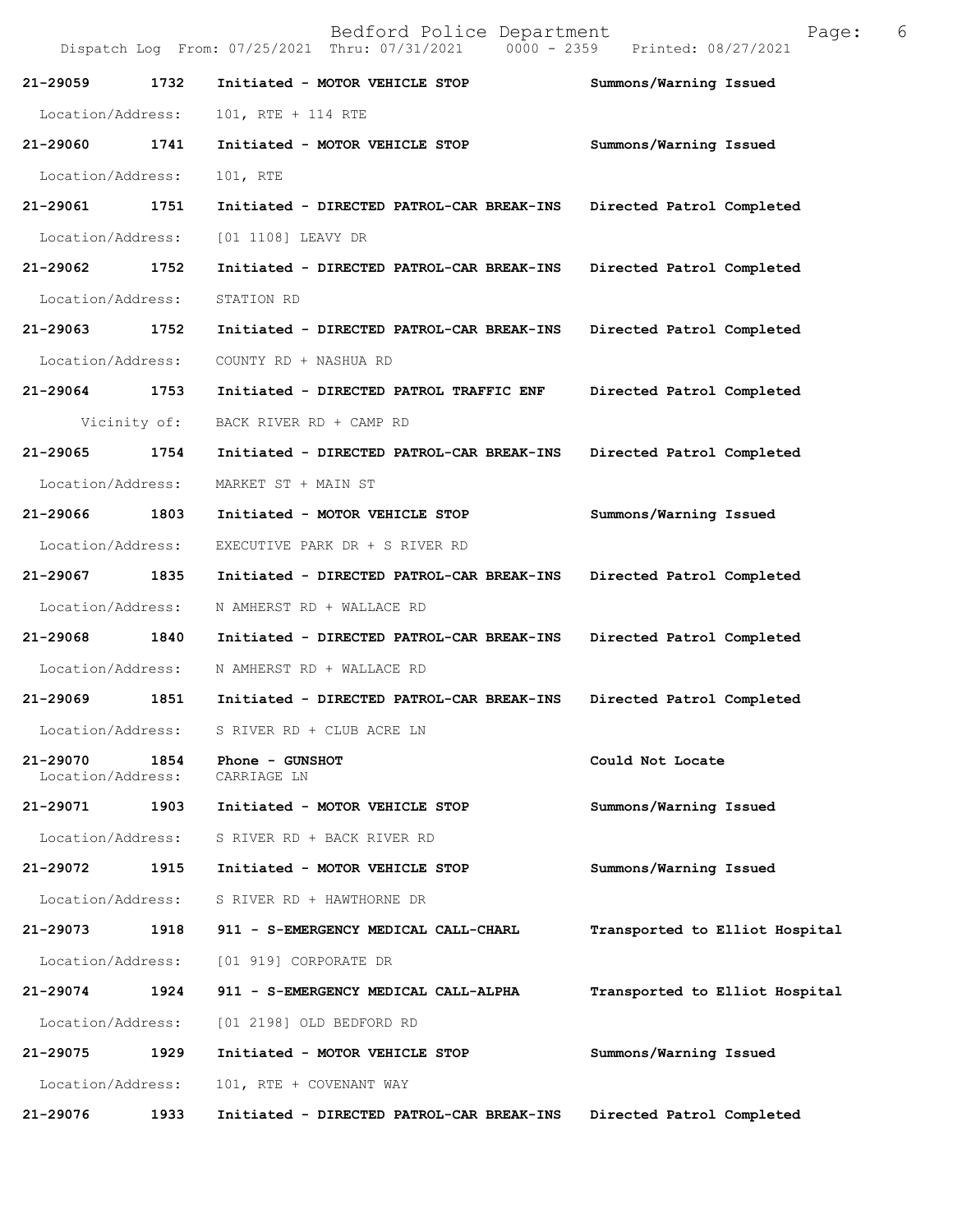|                               |                      | Bedford Police Department<br>Dispatch Log From: 07/25/2021 Thru: 07/31/2021 0000 - 2359 Printed: 08/27/2021 | Page:                     | 7 |
|-------------------------------|----------------------|-------------------------------------------------------------------------------------------------------------|---------------------------|---|
| Location/Address:             |                      | [01 L1804] S RIVER RD                                                                                       |                           |   |
| 21-29077                      | 1935                 | Initiated - MOTOR VEHICLE STOP                                                                              | Summons/Warning Issued    |   |
| Location/Address:             |                      | S RIVER RD + UPJOHN ST                                                                                      |                           |   |
| 21-29078                      | 1936                 | Initiated - MOTOR VEHICLE STOP                                                                              | Summons/Warning Issued    |   |
| Location/Address:             |                      | 101, RTE                                                                                                    |                           |   |
| 21-29079                      | 1940                 | Initiated - DIRECTED PATROL-CAR BREAK-INS                                                                   | Directed Patrol Completed |   |
| Location/Address:             |                      | RIVERWAY PL + S RIVER RD                                                                                    |                           |   |
| 21-29080                      | 1944<br>Vicinity of: | Phone - S-OUTSIDE SMOKE/ILLEGAL BURN<br>LYNN DR                                                             | Services Rendered         |   |
| $21 - 29081$                  | 1955                 | Initiated - DIRECTED PATROL TRAFFIC ENF                                                                     | Directed Patrol Completed |   |
| Location/Address:             |                      | 101, RTE + CONSTITUTION DR                                                                                  |                           |   |
| 21-29082                      | 1956                 | Initiated - DIRECTED PATROL-CAR BREAK-INS                                                                   | Directed Patrol Completed |   |
| Location/Address:             |                      | S RIVER RD + COLBY CT                                                                                       |                           |   |
| 21-29083<br>Location/Address: | 1957                 | Initiated - SUSP ACTIVITIES<br>[01 1473] COLBY CT                                                           | Services Rendered         |   |
| 21-29084                      | 2003                 | Initiated - DIRECTED PATROL-CAR BREAK-INS                                                                   | Directed Patrol Completed |   |
| Location/Address:             |                      | S RIVER RD + HAWTHORNE DR                                                                                   |                           |   |
| 21-29085                      | 2025                 | Initiated - DIRECTED PATROL-CAR BREAK-INS                                                                   | Directed Patrol Completed |   |
| Location/Address:             |                      | JENKINS RD + BEALS RD                                                                                       |                           |   |
| 21-29086                      | 2027                 | Initiated - BUILDING CHECK                                                                                  | Directed Patrol Completed |   |
| Location/Address:             |                      | [01 L0000792] S RIVER RD                                                                                    |                           |   |
| 21-29087                      | 2028                 | Initiated - DIRECTED PATROL-CAR BREAK-INS                                                                   | Directed Patrol Completed |   |
| Location/Address:             |                      | PALOMINO LN + WHITTEMORE ST                                                                                 |                           |   |
| 21-29088                      | 2035                 | Initiated - DIRECTED PATROL TRAFFIC ENF                                                                     | Directed Patrol Completed |   |
| Location/Address:             |                      | NEW BOSTON RD + PASTURE LN                                                                                  |                           |   |
| 21-29089                      | 2038                 | Initiated - DIRECTED PATROL-CAR BREAK-INS                                                                   | Directed Patrol Completed |   |
| Location/Address:             |                      | PALOMINO LN + S RIVER RD                                                                                    |                           |   |
| 21-29090                      | 2046                 | Initiated - MOTOR VEHICLE STOP                                                                              | Summons/Warning Issued    |   |
| Location/Address:             |                      | S RIVER RD + BACK RIVER RD                                                                                  |                           |   |
| 21-29091                      | 2047                 | Initiated - DIRECTED PATROL TRAFFIC ENF                                                                     | Directed Patrol Completed |   |
|                               | Vicinity of:         | S RIVER RD + HAWTHORNE DR                                                                                   |                           |   |
| 21-29092                      | 2058                 | Initiated - MOTOR VEHICLE STOP                                                                              | Summons/Warning Issued    |   |
| Location/Address:             |                      | S RIVER RD + WATHEN RD                                                                                      |                           |   |
| 21-29093                      | 2100                 | Initiated - MOTOR VEHICLE STOP                                                                              | Summons/Warning Issued    |   |
| Location/Address:             |                      | MEETINGHOUSE RD + MEETINGHOUSE RD OFF RAMP                                                                  |                           |   |
| 21-29094                      | 2106                 | Initiated - MOTOR VEHICLE STOP                                                                              | Summons/Warning Issued    |   |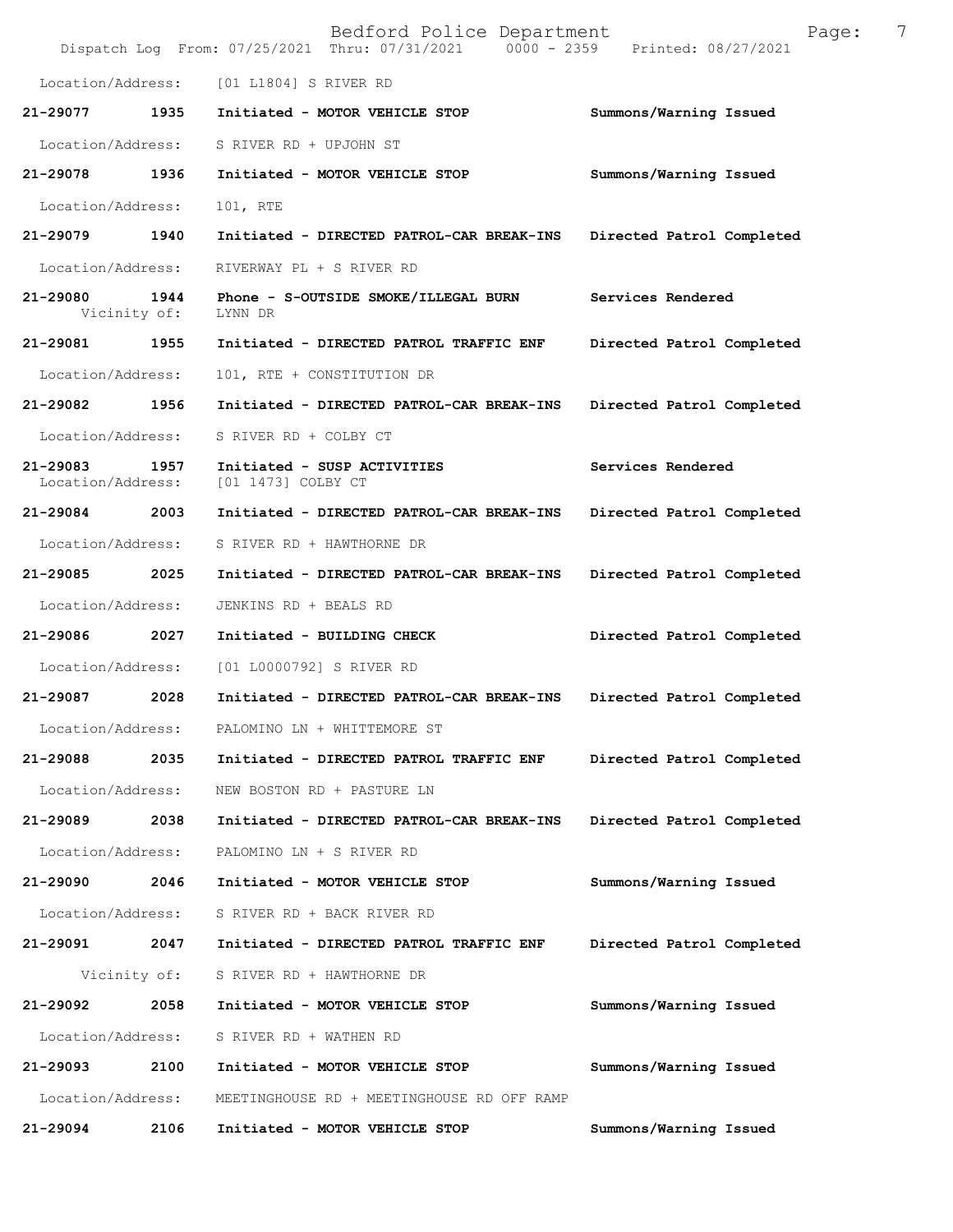|                                    |              | Location/Address: S RIVER RD + MEETINGHOUSE RD                                                         |                           |
|------------------------------------|--------------|--------------------------------------------------------------------------------------------------------|---------------------------|
| 21-29095 2114                      |              | Initiated - DIRECTED PATROL DWI                                                                        | Directed Patrol Completed |
| Location/Address:                  |              | 101, RTE + 114 RTE                                                                                     |                           |
| 21-29096 2122                      |              | Initiated - DIRECTED PATROL DWI                                                                        | Directed Patrol Completed |
|                                    | Vicinity of: | S RIVER RD + BACK RIVER RD                                                                             |                           |
| 21-29097 2126                      |              | Initiated - MOTOR VEHICLE STOP                                                                         | Summons/Warning Issued    |
| Location/Address:                  |              | MARKET ST + MAIN ST                                                                                    |                           |
| 21-29098                           | 2140         | Initiated - MOTOR VEHICLE STOP                                                                         | Summons/Warning Issued    |
| Location/Address:                  |              | 101, RTE + PLUMMER ROAD OVERPASS                                                                       |                           |
| 21-29099 2154                      |              | Initiated - BUILDING CHECK                                                                             | Directed Patrol Completed |
| Location/Address:                  |              | [01 515] S RIVER RD                                                                                    |                           |
| 21-29100 2159                      |              | Initiated - DIRECTED PATROL DWI                                                                        | Directed Patrol Completed |
| Location/Address:                  |              | 101, RTE + LIBERTY HILL RD                                                                             |                           |
| 21-29101 2201                      |              | Initiated - DIRECTED PATROL DWI                                                                        | Directed Patrol Completed |
|                                    | Vicinity of: | S RIVER RD + AUTUMN LN                                                                                 |                           |
| $21 - 29102$                       | 2202         | Initiated - SUSP ACTIVITIES<br>Location/Address: [01 L360] 101, RTE                                    | Services Rendered         |
| 21-29103 2227                      |              | Initiated - MOTOR VEHICLE STOP                                                                         | Summons/Warning Issued    |
|                                    |              | Location/Address: S RIVER RD + BACK RIVER RD                                                           |                           |
| 21-29104 2249<br>Location/Address: |              | 911 - DISORDERLY CONDUCT-IN PROGRESS<br>[01 L0000794] OLDE BEDFORD WAY<br>Refer To Incident: 21-704-OF | Investigated              |
| 21-29105 2306<br>Location/Address: |              | Phone - S-MOTOR VEHICLE ACCIDENT INJ<br>BUTTONWOOD RD                                                  | Arrest(s) Made            |

Refer To Arrest: 21-402-AR

| 21-29106 | 2339 | Initiated - DIRECTED PATROL DWI                | Directed Patrol Completed |
|----------|------|------------------------------------------------|---------------------------|
|          |      | Location/Address: S RIVER RD + MEETINGHOUSE RD |                           |
| 21-29107 | 2344 | Initiated - DIRECTED PATROL DWI                | Directed Patrol Completed |
|          |      | Location/Address: 101, RTE + MEETINGHOUSE RD   |                           |

# **For Date: 07/26/2021 - Monday**

| 21-29108          | 0010 | Initiated - DIRECTED PATROL DWI | Directed Patrol Completed |
|-------------------|------|---------------------------------|---------------------------|
| Location/Address: |      | 101, RTE + TWIN BROOK LN        |                           |
| 21-29109          | 0020 | Initiated - DIRECTED PATROL DWI | Directed Patrol Completed |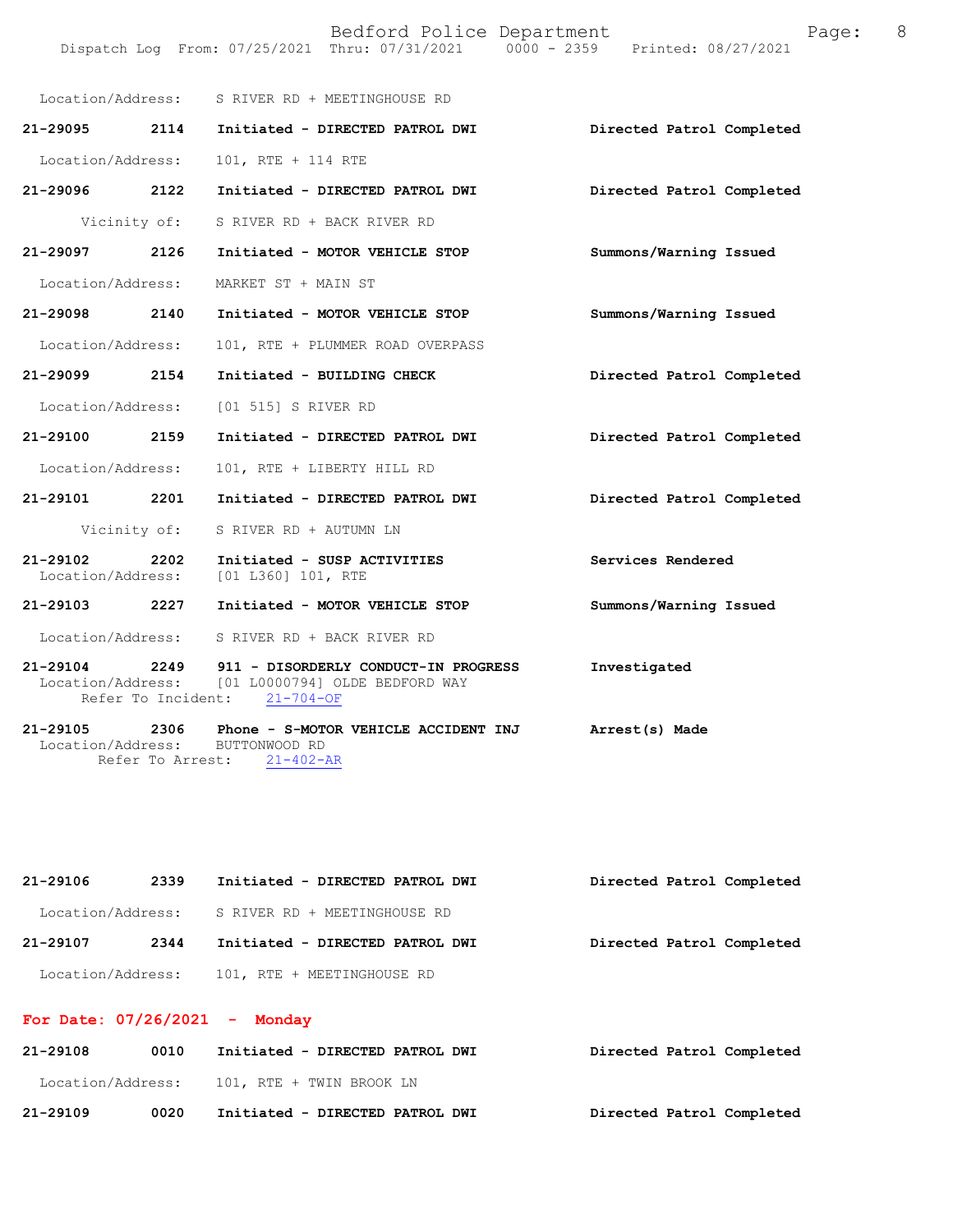|                                    |              | Bedford Police Department<br>Dispatch Log From: 07/25/2021 Thru: 07/31/2021 0000 - 2359 Printed: 08/27/2021 | 9<br>Page:                |
|------------------------------------|--------------|-------------------------------------------------------------------------------------------------------------|---------------------------|
|                                    |              | Location/Address: S RIVER RD + KILTON RD                                                                    |                           |
| 21-29110 0035                      |              | Initiated - DIRECTED PATROL DWI                                                                             | Directed Patrol Completed |
| Location/Address:                  |              | 101, RTE + ELK DR                                                                                           |                           |
| 21-29111 0057                      |              | Initiated - MOTOR VEHICLE STOP                                                                              | Summons/Warning Issued    |
| Location/Address:                  |              | 114 RTE + WHITE AVE                                                                                         |                           |
| 21-29112                           | 0101         | Initiated - DIRECTED PATROL DWI                                                                             | Directed Patrol Completed |
| Location/Address:                  |              | 101, RTE + JENKINS RD                                                                                       |                           |
| 21-29114                           | 0107         | Initiated - DIRECTED PATROL DWI                                                                             | Directed Patrol Completed |
| Location/Address:                  |              | S RIVER RD + BACK RIVER RD                                                                                  |                           |
| 21-29113 0108                      |              | Initiated - DIRECTED PATROL DWI                                                                             | Directed Patrol Completed |
| Location/Address:                  |              | 114 RTE + WHITE AVE                                                                                         |                           |
| 21-29115 0111                      |              | Initiated - MOTOR VEHICLE STOP                                                                              | Summons/Warning Issued    |
| Location/Address:                  |              | 101, RTE + COVENANT WAY                                                                                     |                           |
| 21-29116                           | 0119         | Initiated - MOTOR VEHICLE STOP                                                                              | Summons/Warning Issued    |
| Location/Address:                  |              | 101, RTE + 114 RTE                                                                                          |                           |
| 21-29117 0124                      |              | Initiated - DIRECTED PATROL DWI                                                                             | Directed Patrol Completed |
| Location/Address:                  |              | 101, RTE + WALLACE RD                                                                                       |                           |
| 21-29118 0127<br>Location/Address: |              | Phone - S-FIRE ALARM<br>[01 763] LEAVY DR                                                                   | Services Rendered         |
| 21-29119                           | 0203         | Initiated - BUILDING CHECK                                                                                  | Building Checked/Secured  |
|                                    |              | Location/Address: [01 192] NEW BOSTON RD                                                                    |                           |
|                                    |              | 21-29120 0224 Initiated - DIRECTED PATROL-CAR BREAK-INS Directed Patrol Completed                           |                           |
| Location/Address:                  |              | BARRINGTON DR                                                                                               |                           |
| 21-29121 0229                      |              | Initiated - DIRECTED PATROL BURGLARY                                                                        | Directed Patrol Completed |
|                                    |              | Vicinity of: PULPIT RD + NEW BOSTON RD                                                                      |                           |
| 21-29122 0236                      |              | Initiated - DIRECTED PATROL BURGLARY                                                                        | Directed Patrol Completed |
| Location/Address:                  |              | [01 1235] S RIVER RD                                                                                        |                           |
| 21-29123                           | 0314         | Initiated - DIRECTED PATROL BURGLARY                                                                        | Directed Patrol Completed |
| Location/Address:                  |              | LIBERTY HILL RD                                                                                             |                           |
| 21-29124                           | 0404         | Initiated - DIRECTED PATROL BURGLARY                                                                        | Directed Patrol Completed |
| Location/Address:                  |              | [01 1235] S RIVER RD                                                                                        |                           |
| 21-29125 0418                      |              | Initiated - DIRECTED PATROL BURGLARY                                                                        | Directed Patrol Completed |
|                                    | Vicinity of: | DONALD ST + RUNDLETT HILL RD                                                                                |                           |
| 21-29127 0419                      |              | Initiated - BUILDING CHECK                                                                                  | Building Checked/Secured  |
| Location/Address:                  |              | [01 234] COUNTY RD                                                                                          |                           |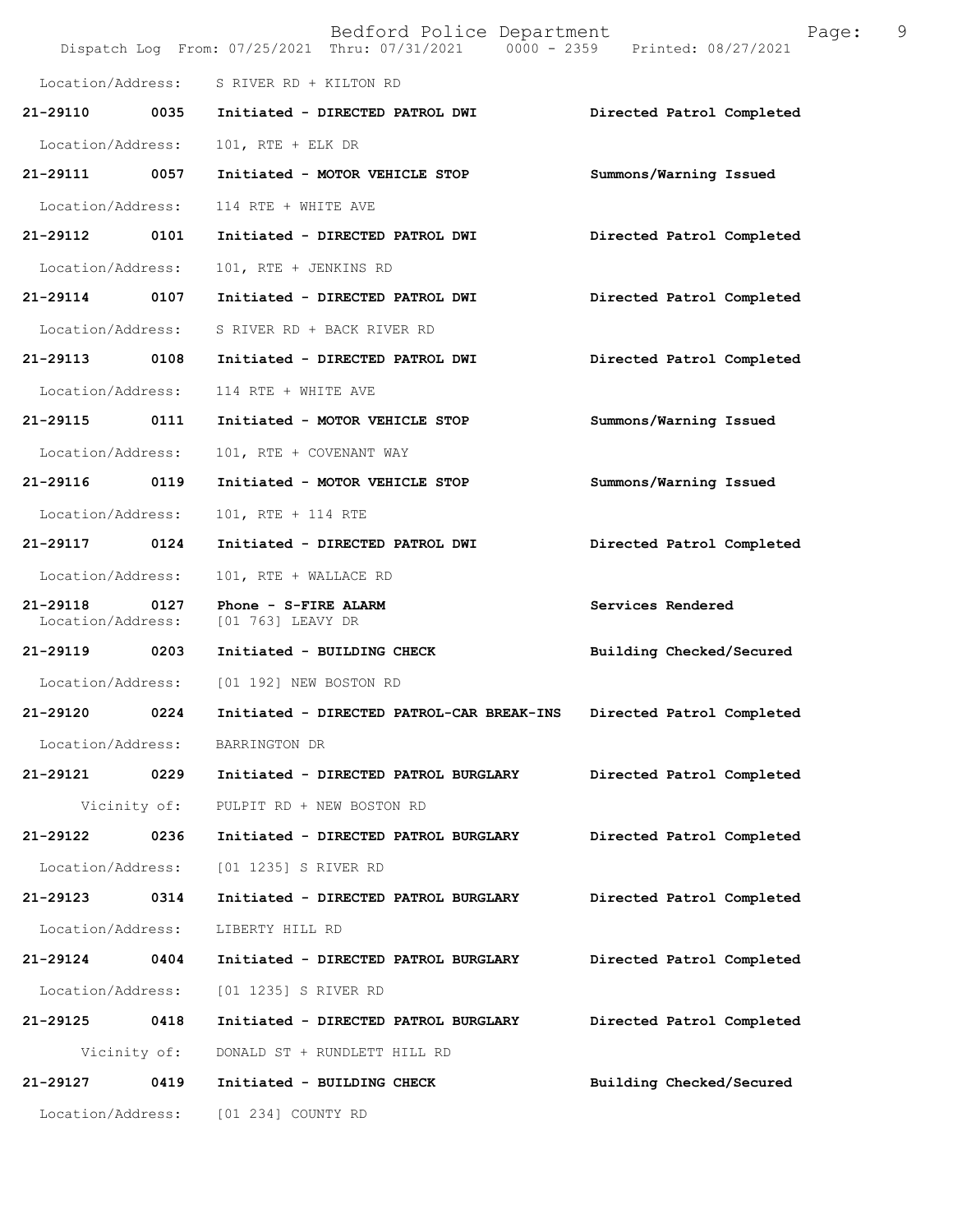Bedford Police Department Page: 10 Dispatch Log From: 07/25/2021 Thru: 07/31/2021 **21-29126 0420 Initiated - DIRECTED PATROL-CAR BREAK-INS Directed Patrol Completed**  Vicinity of: MARKET ST + MAIN ST **21-29128 0426 Initiated - BUILDING CHECK Directed Patrol Completed**  Location/Address: [01 232] LIBERTY HILL RD **21-29129 0430 Initiated - BUILDING CHECK Building Checked/Secured**  Location/Address: [01 1033] COUNTY RD **21-29130 0434 Initiated - DIRECTED PATROL-CAR BREAK-INS Alarm - False**  Location/Address: COUNTY RD + BACK RIVER RD **21-29131 0439 911 - BURGLARY-IN PROGRESS Investigated**  Location/Address: 101, RTE Refer To Incident: 21-705-OF **21-29132 0532 Initiated - DIRECTED PATROL TRAFFIC ENF Directed Patrol Completed**  Vicinity of: KILTON RD + S RIVER RD **21-29133 0537 Initiated - DIRECTED PATROL TRAFFIC ENF Directed Patrol Completed**  Location/Address: NEW BOSTON RD + BARR FARM RD **21-29134 0541 Phone - ALARM,BURGLAR Alarm - False**  Location/Address: [01 376] KILTON RD **21-29135 0541 Initiated - DIRECTED PATROL TRAFFIC ENF Directed Patrol Completed**  Location/Address: S RIVER RD + CLUB ACRE LN **21-29136 0546 Initiated - DIRECTED PATROL TRAFFIC ENF Directed Patrol Completed**  Location/Address: 101, RTE + WALLACE RD **21-29137 0553 Initiated - DIRECTED PATROL TRAFFIC ENF Directed Patrol Completed**  Vicinity of: S RIVER RD + UPJOHN ST **21-29138 0559 Phone - MOTOR VEHICLE ACCIDENT Investigated**  Location/Address: HARDY RD + HITCHING POST LN **21-29139 0708 Initiated - DIRECTED PATROL TRAFFIC ENF Directed Patrol Completed**  Location/Address: COLBY CT + S RIVER RD **21-29140 0710 Initiated - MOTOR VEHICLE STOP Summons/Warning Issued**  Location/Address: 114 RTE + BOYNTON ST **21-29141 0728 911 - S-EMERGENCY MEDICAL CALL-ALPHA TRANSPORTED TO CMC HOSPITAL**  Location/Address: [01 L1639] WENDOVER WAY **21-29142 0730 Initiated - DIRECTED PATROL ACCIDENTS Directed Patrol Completed**  Location/Address: MEETINGHOUSE RD + S RIVER RD **21-29144 0738 Initiated - DIRECTED PATROL TRAFFIC ENF Directed Patrol Completed**  Vicinity of: S RIVER RD + TECHNOLOGY DR **21-29143 0739 Initiated - DIRECTED PATROL ACCIDENTS Directed Patrol Completed**  Location/Address: 101, RTE + 114 RTE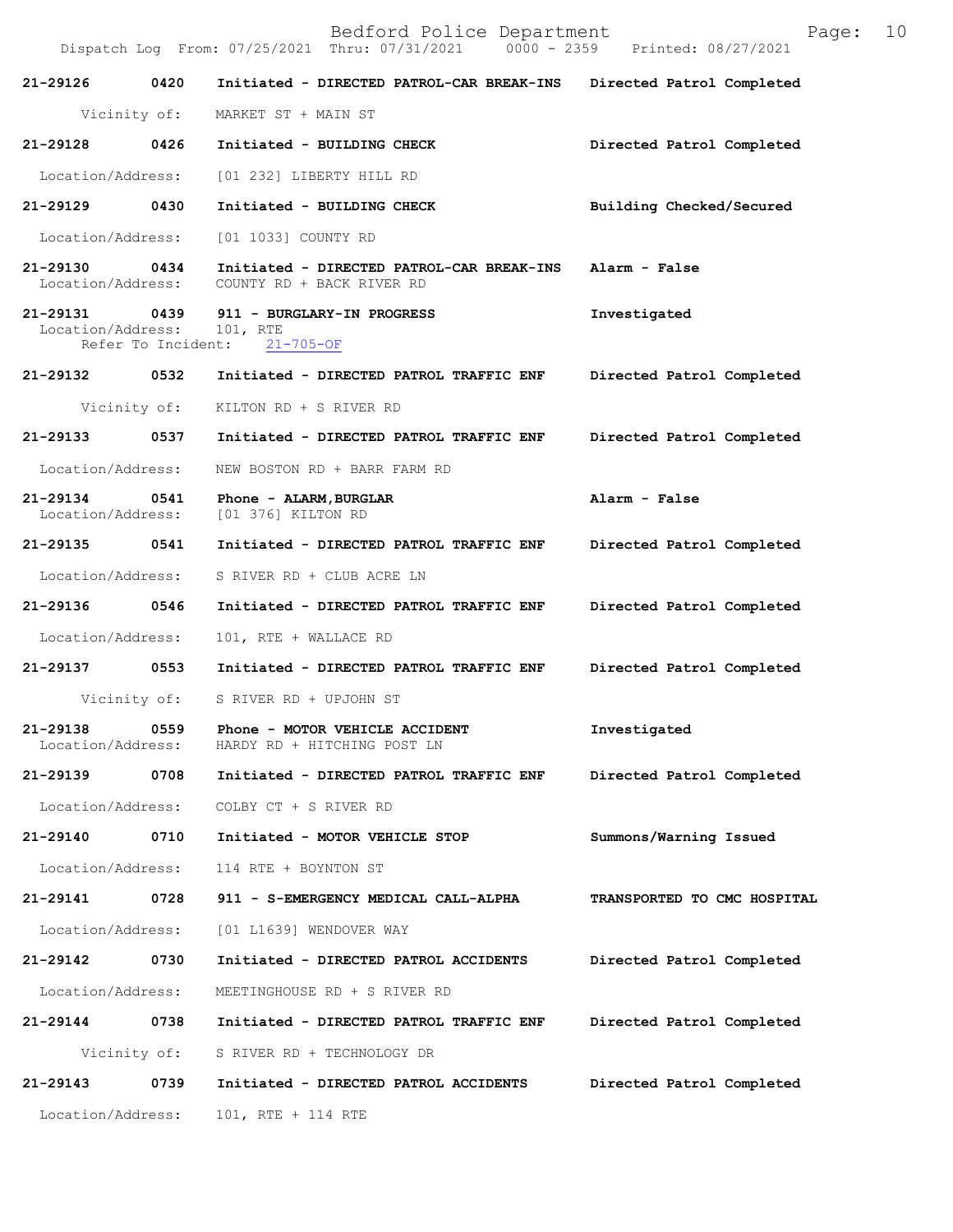Bedford Police Department Page: 11 Dispatch Log From: 07/25/2021 Thru: 07/31/2021 **21-29145 0740 Initiated - DIRECTED PATROL TRAFFIC ENF Directed Patrol Completed**  Location/Address: 101, RTE + WALLACE RD **21-29146 0745 Initiated - MOTOR VEHICLE STOP Summons/Warning Issued**  Location/Address: 101, RTE **21-29147 0756 Initiated - MOTOR VEHICLE STOP Summons/Warning Issued**  Location/Address: 101, RTE + KAHLIKO LN **21-29148 0757 Initiated - MOTOR VEHICLE STOP Summons/Warning Issued**  Location/Address: S RIVER RD + MEETINGHOUSE RD **21-29149 0806 Initiated - DIRECTED PATROL TRAFFIC ENF Directed Patrol Completed**  Location/Address: 101, RTE + JENKINS RD **21-29150 0811 Initiated - MOTOR VEHICLE STOP Summons/Warning Issued**  Location/Address: 101, RTE **21-29151 0816 Initiated - DIRECTED PATROL TRAFFIC ENF Directed Patrol Completed**  Location/Address: PARK DR + S RIVER RD **21-29152 0816 Initiated - DIRECTED PATROL TRAFFIC ENF Directed Patrol Completed**  Vicinity of: DONALD ST **21-29153 0829 911 - S-EMERGENCY MEDICAL CALL-CHARL TRANSPORTED TO CMC HOSPITAL**  Location/Address: [01 335] COLBY CT **21-29154 0831 Initiated - MOTOR VEHICLE STOP Summons/Warning Issued**  Location/Address: S RIVER RD + UPJOHN ST **21-29155 0832 Phone - MOTOR VEHICLE ACCIDENT Services Rendered** Location/Address: 101, RTE + KILTON ROAD RAMP 101, RTE + KILTON ROAD RAMP **21-29156 0838 Initiated - DIRECTED PATROL ACCIDENTS Directed Patrol Completed**  Location/Address: 101, RTE + FREEDOM WAY **21-29157 0838 Initiated - MOTOR VEHICLE STOP Summons/Warning Issued**  Location/Address: DONALD ST **21-29158 0846 Initiated - MOTOR VEHICLE STOP Summons/Warning Issued**  Location/Address: CONSTITUTION DR **21-29159 0901 911 - ENDANGERMENT Services Rendered**  Location/Address: [01 L1804] S RIVER RD 21-29160 0904 Phone - MOTOR VEHICLE COMPLAINT **Services Rendered Location/Address:** WALLACE RD Location/Address: **21-29161 0950 Initiated - MOTOR VEHICLE STOP Summons/Warning Issued**  Location/Address: S RIVER RD + KILTON RD **21-29162** 0958 Initiated - DIRECTED PATROL BURGLARY Services Rendered Vicinity of: SPARROW LN Vicinity of:

**21-29163 1006 Initiated - DIRECTED PATROL TRAFFIC ENF Directed Patrol Completed**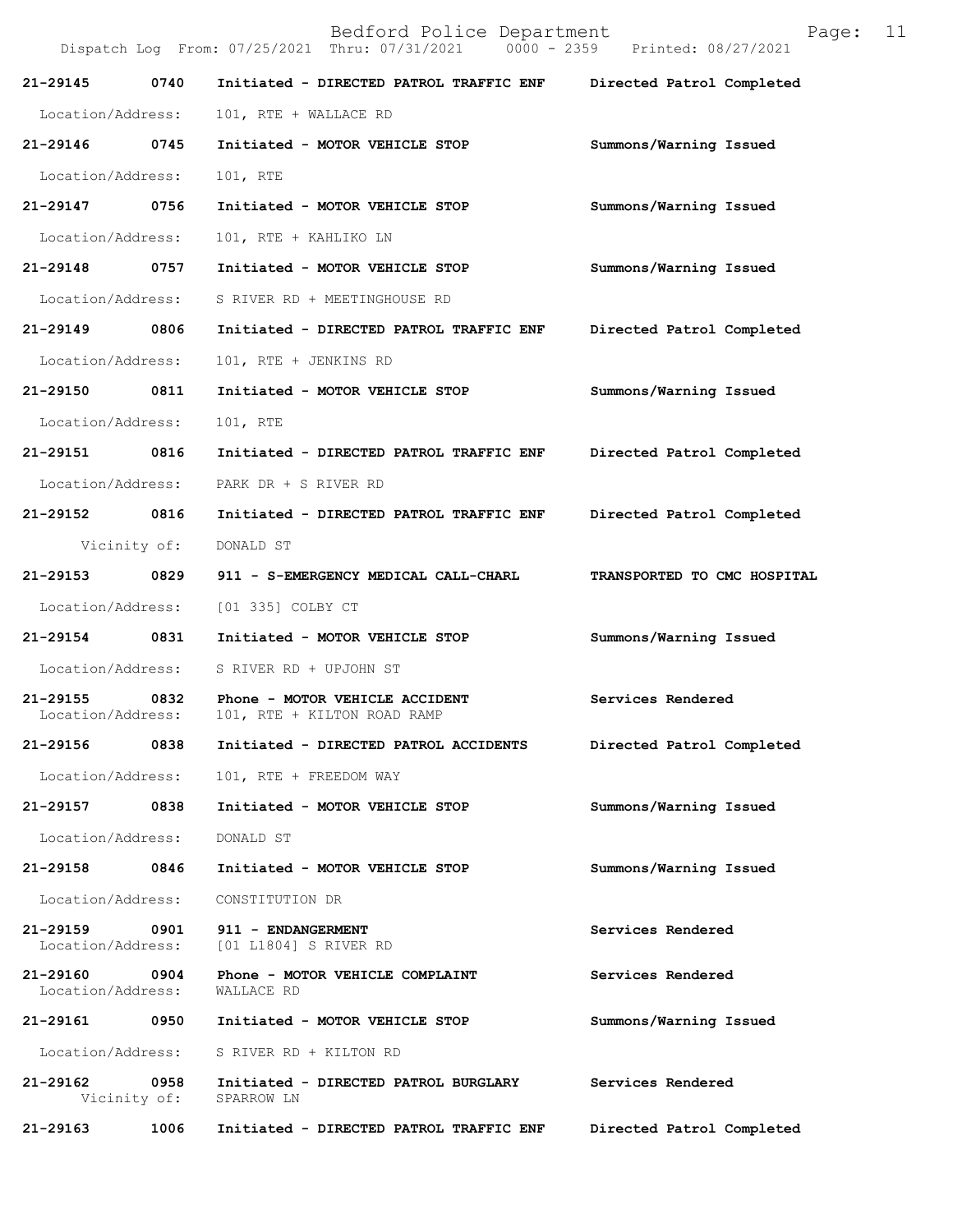|                                    |      | Location/Address: EASTMAN AVE + S RIVER RD                                            |                                |
|------------------------------------|------|---------------------------------------------------------------------------------------|--------------------------------|
|                                    |      | 21-29164 1017 911 - S-EMERGENCY MEDICAL CALL-CHARL                                    | TRANSPORTED TO CMC HOSPITAL    |
| Location/Address: MAIN ST          |      |                                                                                       |                                |
| 21-29165<br>Refer To Incident:     |      | 1047 Radio - FOUND PROPERTY<br>Location/Address: [01 1613] MAIN ST<br>$21 - 706 - OF$ | Services Rendered              |
| 21-29166                           | 1053 | Initiated - VACANT PROPERTY CHECK                                                     | Building Checked/Secured       |
| Location/Address:                  |      | SOUTH HILLS DR                                                                        |                                |
| 21-29167 1057<br>Location/Address: |      | Phone - IDENTITY THEFT<br>GREY ROCK RD                                                | Services Rendered              |
| 21-29168 1059<br>Location/Address: |      | Phone - MOTOR VEHICLE COMPLAINT<br>101, RTE + WALLACE RD                              | Services Rendered              |
| 21-29169 1120                      |      | 911 - S-EMERGENCY MEDICAL CALL-BRAVO                                                  | Transported to Elliot Hospital |
| Location/Address:                  |      | [01 1489] LEAVY DR                                                                    |                                |
| 21-29170                           | 1124 | Initiated - DIRECTED PATROL TRAFFIC ENF                                               | Directed Patrol Completed      |
| Location/Address:                  |      | 101, RTE + COVENANT WAY                                                               |                                |
| 21-29171                           | 1130 | 911 - S-EMERGENCY MEDICAL CALL-CHARL                                                  | Transported to Elliot Hospital |
| Location/Address:                  |      | [01 335] COLBY CT                                                                     |                                |
| 21-29172 1148                      |      | Initiated - DIRECTED PATROL TRAFFIC ENF                                               | Directed Patrol Completed      |
| Location/Address:                  |      | KILTON RD + S RIVER RD                                                                |                                |
| 21-29173 1205                      |      | 911 - S-EMERGENCY MEDICAL CALL-DELTA                                                  | TRANSPORTED TO CMC HOSPITAL    |
| Location/Address:                  |      | TIRRELL RD                                                                            |                                |
| 21-29174                           | 1232 | Initiated - MOTOR VEHICLE STOP                                                        | Summons/Warning Issued         |
| Location/Address:                  |      | S RIVER RD                                                                            |                                |
| 21-29175<br>Location/Address:      | 1241 | Phone - MOTOR VEHICLE ACCIDENT<br>[01 L1804] S RIVER RD                               | Services Rendered              |
| 21-29176<br>Location/Address:      | 1241 | Phone - ASSIST CITIZEN<br>[01 474] CONSTITUTION DR                                    | Services Rendered              |
| 21-29177<br>Location/Address:      | 1243 | Phone - ASSIST CITIZEN<br>BIRCHWOOD CIR                                               | Services Rendered              |
| 21-29178<br>Location/Address:      | 1308 | Phone - ANIMAL COMPLAINT<br>MEETINGHOUSE RD                                           | Could Not Locate               |
| 21-29179<br>Location/Address:      | 1309 | Phone - ALARM, BURGLAR<br>$[01 12]$ MAPLE DR                                          | Alarm - False                  |
| 21-29180                           | 1335 | Initiated - MOTOR VEHICLE STOP                                                        | Summons/Warning Issued         |

**21-29181 1336 Initiated - DIRECTED PATROL ACCIDENTS Directed Patrol Completed**  Location/Address: 101, RTE + HITCHING POST LN **21-29182 1337 911 - S-ALARM-MEDICAL AID/LIFT ASST LIFT ASSIST** 

Location/Address: S RIVER RD + HAWTHORNE DR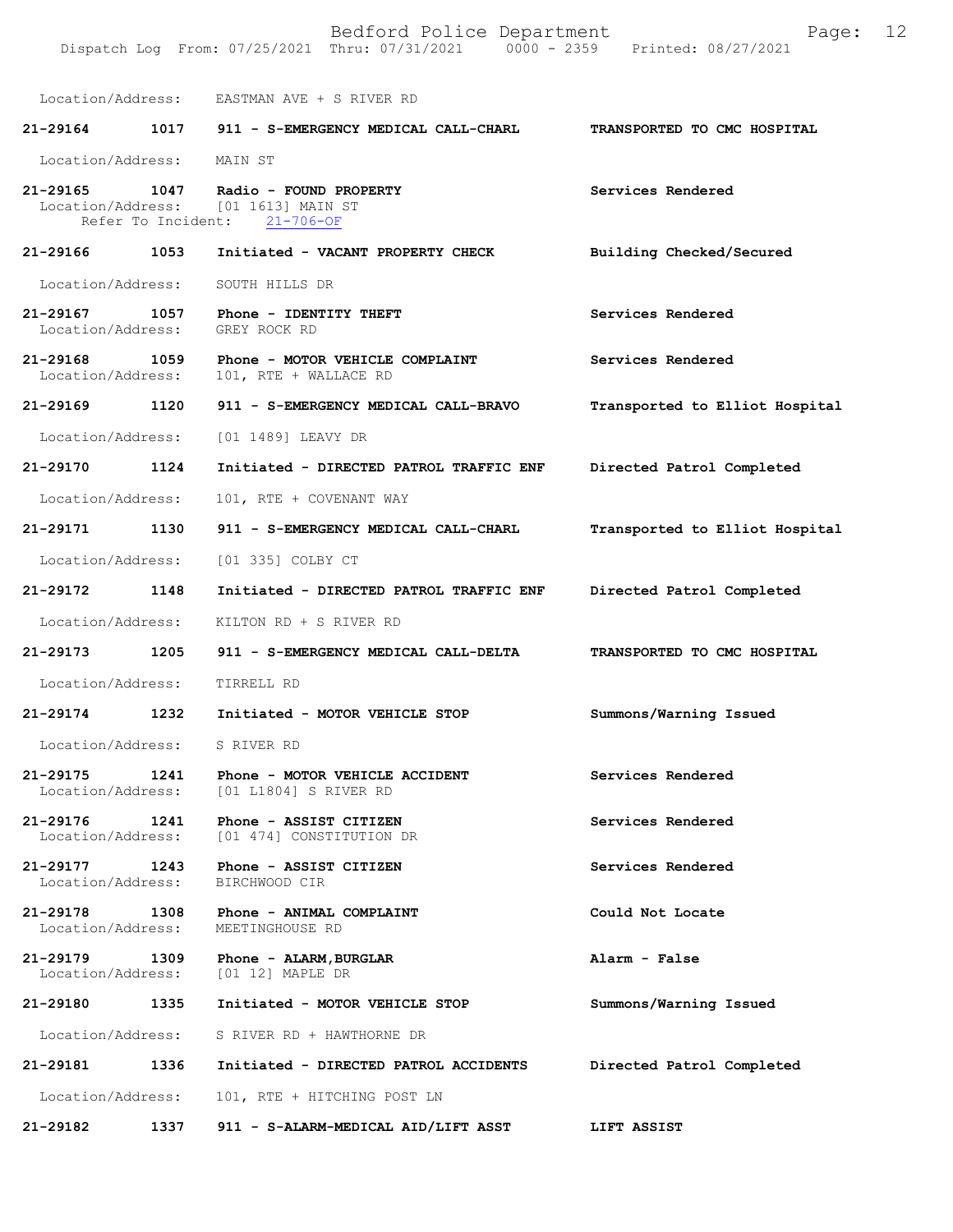|                               |      | Bedford Police Department<br>Dispatch Log From: 07/25/2021 Thru: 07/31/2021 0000 - 2359 Printed: 08/27/2021 | 13<br>Page:                    |
|-------------------------------|------|-------------------------------------------------------------------------------------------------------------|--------------------------------|
| Location/Address:             |      | [01 L2400] RIDGEWOOD RD                                                                                     |                                |
| 21-29183                      | 1404 | 911 - S-EMERGENCY MEDICAL CALL-CHARL                                                                        | TRANSPORTED TO CMC HOSPITAL    |
| Location/Address:             |      | [01 335] COLBY CT                                                                                           |                                |
| 21-29184<br>Location/Address: | 1417 | Phone - CHECK THE WELFARE<br>CHURCH RD                                                                      | Services Rendered              |
| 21-29185 1419                 |      | 911 - S-EMERGENCY MEDICAL CALL                                                                              | Transported to Elliot Hospital |
| Location/Address:             |      | $[01 17]$ DONALD ST                                                                                         |                                |
| 21-29186<br>Location/Address: | 1422 | Phone - ASSIST CITIZEN<br>[01 248] RIDGEWOOD RD                                                             | Investigated                   |
| 21-29187<br>Location/Address: | 1445 | Phone - ANIMAL COMPLAINT<br>MEETINGHOUSE RD                                                                 | Services Rendered              |
| 21-29188<br>Location/Address: | 1506 | 911 - S-MUTUAL AID-MEDICAL<br>[07] ELM ST                                                                   | <b>NO TRANSPORT</b>            |
| 21-29189<br>Location/Address: | 1513 | Phone - ASSIST CITIZEN<br>[01 1387] TECHNOLOGY DR                                                           | Services Rendered              |
| 21-29190 1523                 |      | Initiated - DIRECTED PATROL ACCIDENTS                                                                       | Directed Patrol Completed      |
| Location/Address:             |      | 101, RTE + 114 RTE                                                                                          |                                |
| 21-29191                      | 1523 | Initiated - DIRECTED PATROL TRAFFIC ENF                                                                     | Directed Patrol Completed      |
| Vicinity of:                  |      | S RIVER RD + KILTON RD                                                                                      |                                |
| 21-29192                      | 1525 | Initiated - DIRECTED PATROL TRAFFIC ENF                                                                     | Directed Patrol Completed      |
| Location/Address:             |      | S RIVER RD + MEETINGHOUSE RD                                                                                |                                |
| 21-29193                      | 1527 | Initiated - MOTOR VEHICLE STOP                                                                              | Summons/Warning Issued         |
| Location/Address:             |      | MEETINGHOUSE RD + KENSINGTON LN                                                                             |                                |
| 21-29194                      | 1536 | Initiated - DIRECTED PATROL ACCIDENTS                                                                       | Directed Patrol Completed      |
|                               |      | Location/Address: CHESTNUT DR + 101, RTE                                                                    |                                |
| 21-29195                      | 1539 | Initiated - MOTOR VEHICLE STOP                                                                              | Summons/Warning Issued         |
| Location/Address:             |      | 101, RTE + MEETINGHOUSE RD                                                                                  |                                |
| 21-29196                      | 1542 | Initiated - MOTOR VEHICLE STOP                                                                              | Summons/Warning Issued         |
| Location/Address:             |      | [01 961] S RIVER RD                                                                                         |                                |
| 21-29197                      | 1552 | 911 - S-EMERGENCY MEDICAL CALL-ALPHA                                                                        | TRANSPORTED TO CMC HOSPITAL    |
| Location/Address:             |      | [01 1389] S RIVER RD                                                                                        |                                |
| 21-29198<br>Location/Address: | 1555 | 911 - MOTOR VEHICLE ACCIDENT<br>101, RTE + 114 RTE                                                          | Services Rendered              |
| 21-29199                      | 1555 | Initiated - DIRECTED PATROL ACCIDENTS                                                                       | Directed Patrol Completed      |
| Location/Address:             |      | 101, RTE + WALLACE RD                                                                                       |                                |
| 21-29200<br>Location/Address: | 1556 | Initiated - RADAR TRAILER<br>101, RTE + CHESTNUT DR                                                         | Services Rendered              |
| 21-29202                      | 1558 | Initiated - DIRECTED PATROL TRAFFIC ENF                                                                     | Directed Patrol Completed      |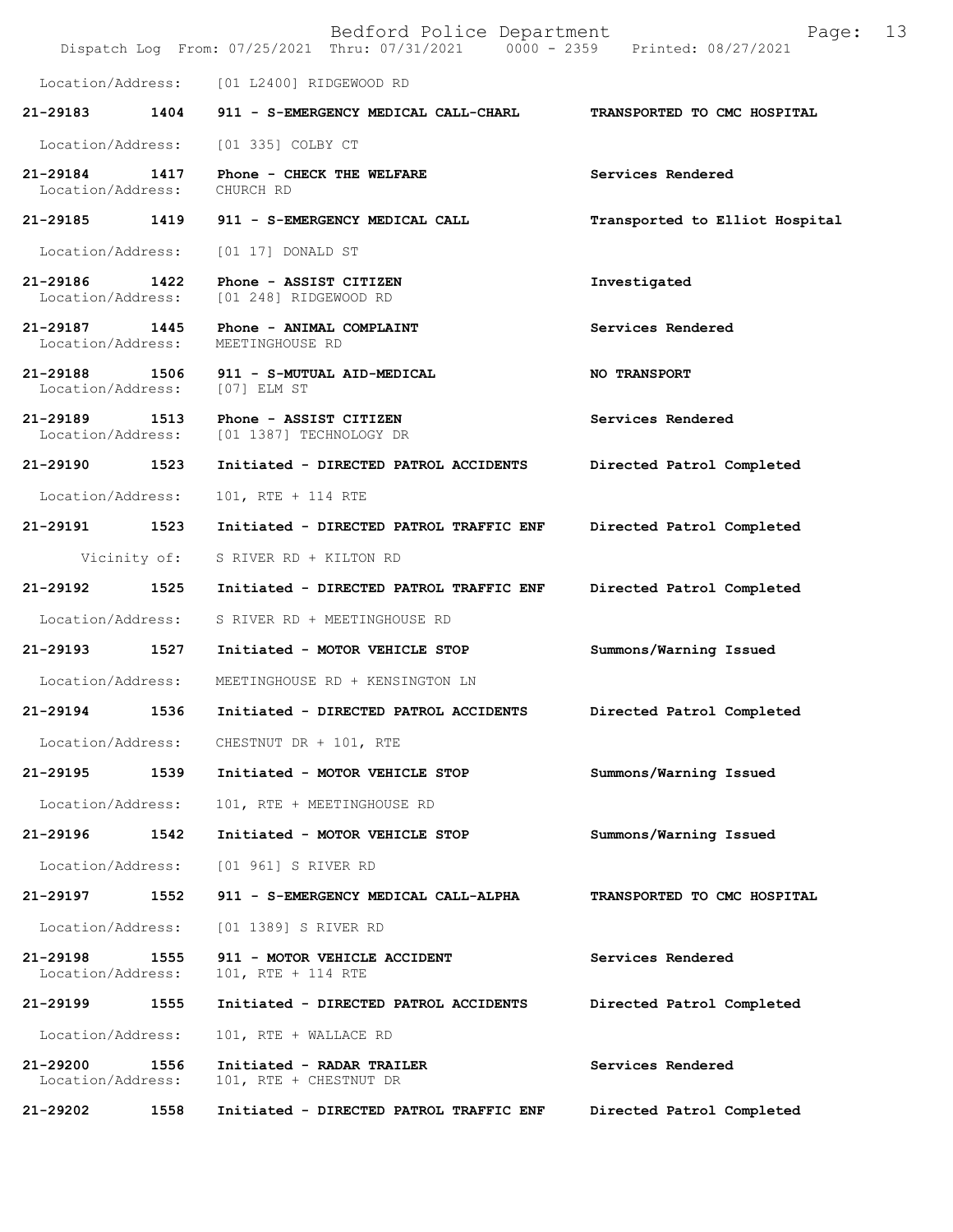|                                    |              | Bedford Police Department<br>Dispatch Log From: 07/25/2021 Thru: 07/31/2021 0000 - 2359 Printed: 08/27/2021 | 14<br>Page:               |
|------------------------------------|--------------|-------------------------------------------------------------------------------------------------------------|---------------------------|
|                                    |              | Location/Address: S RIVER RD + CLUB ACRE LN                                                                 |                           |
| 21-29201                           | 1600         | Initiated - MOTOR VEHICLE STOP                                                                              | Summons/Warning Issued    |
| Location/Address:                  |              | 101, RTE + HITCHING POST LN                                                                                 |                           |
| 21-29203                           | 1603         | Initiated - DIRECTED PATROL MOUNTAIN BIKE                                                                   | Directed Patrol Completed |
|                                    | Vicinity of: | [01 1235] S RIVER RD                                                                                        |                           |
| 21-29204<br>Location/Address:      | 1611         | Initiated - SUSP ACTIVITIES<br>[01  L904] 101, RTE                                                          | Services Rendered         |
| 21-29206 1614                      |              | 911 - SCAMS (PHONE, EMAIL ETC)                                                                              | No Action Required        |
| Location/Address:                  |              | BRIAR RD                                                                                                    |                           |
| 21-29205 1615<br>Location/Address: |              | Initiated - MOTOR VEHICLE STOP<br>BOYNTON ST + WOODBURY LN                                                  | NO PAPERWORK              |
| 21-29207 1621                      |              | Initiated - DIRECTED PATROL TRAFFIC ENF                                                                     | Directed Patrol Completed |
| Location/Address:                  |              | 101, RTE + KAHLIKO LN                                                                                       |                           |
| 21-29208                           | 1623         | Initiated - MOTOR VEHICLE STOP                                                                              | Summons/Warning Issued    |
| Location/Address:                  |              | [01 L24] S RIVER RD                                                                                         |                           |
| 21-29209                           | 1625         | Initiated - MOTOR VEHICLE STOP                                                                              | Summons/Warning Issued    |
| Location/Address:                  |              | 101, RTE + CHESTNUT DR                                                                                      |                           |
| 21-29210<br>Location/Address:      | 1630         | Initiated - RADAR TRAILER<br>WALLACE RD                                                                     | Services Rendered         |
| 21-29211                           | 1639         | Initiated - DIRECTED PATROL ACCIDENTS                                                                       | Directed Patrol Completed |
| Location/Address:                  |              | OLD BEDFORD RD + RUNDLETT HILL RD                                                                           |                           |
| $21 - 29212$<br>Location/Address:  | 1640         | Initiated - DIRECTED PATROL TRAFFIC ENF<br>NASHUA RD + 101, RTE                                             | Extinquished              |
| 21-29213                           | 1653         | Initiated - MOTOR VEHICLE STOP                                                                              | Summons/Warning Issued    |
| Location/Address:                  |              | WALLACE RD + BRIAR RD                                                                                       |                           |
| 21-29214                           | 1655         | Initiated - MOTOR VEHICLE STOP                                                                              | Summons/Warning Issued    |
| Location/Address:                  |              | [01 L1562] KILTON RD                                                                                        |                           |
| 21-29215<br>Location/Address:      | 1659         | Initiated - TRAFFIC COUNTER<br>NEW BOSTON RD                                                                | Services Rendered         |
| 21-29216                           | 1705         | Initiated - MOTOR VEHICLE STOP                                                                              | Summons/Warning Issued    |
| Location/Address:                  |              | S RIVER RD + KILTON RD                                                                                      |                           |
| 21-29217                           | 1707         | Initiated - DIRECTED PATROL TRAFFIC ENF                                                                     | Directed Patrol Completed |
| Location/Address:                  |              | WALLACE RD + $101$ , RTE                                                                                    |                           |
| 21-29218<br>Location/Address:      | 1710         | 911 - 911 Abandoned<br>[01 1689] S RIVER RD                                                                 | Services Rendered         |
| 21-29219                           | 1716         | Initiated - MOTOR VEHICLE STOP                                                                              | Summons/Warning Issued    |
| Location/Address:                  |              | 101, RTE + 114 RTE                                                                                          |                           |
| 21-29220                           | 1726         | Initiated - DIRECTED PATROL ACCIDENTS                                                                       | Directed Patrol Completed |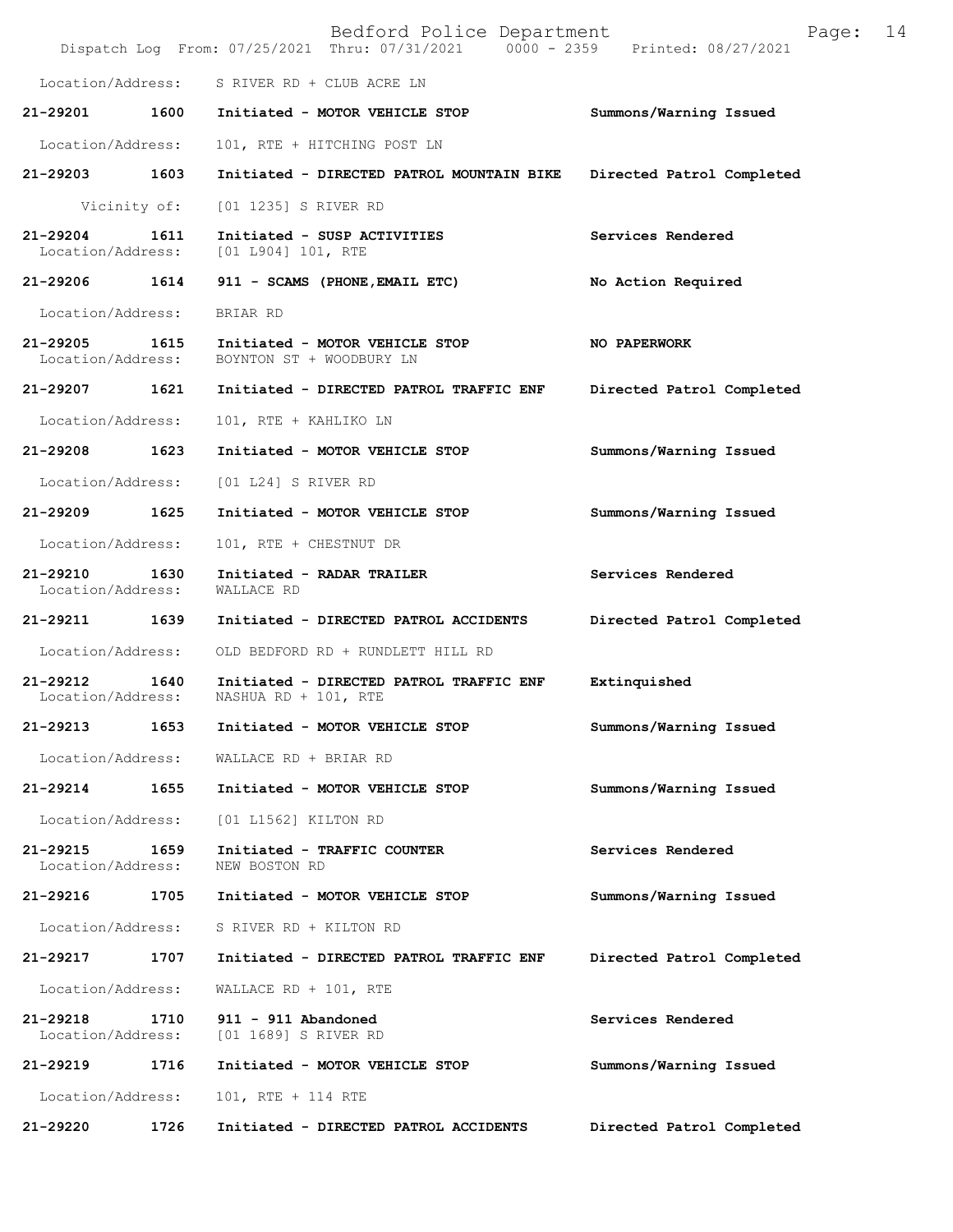|                                    |              | Location/Address: DONALD ST + 114 RTE                                        |                           |
|------------------------------------|--------------|------------------------------------------------------------------------------|---------------------------|
| 21-29221 1728                      |              | Initiated - DIRECTED PATROL TRAFFIC ENF                                      | Directed Patrol Completed |
|                                    | Vicinity of: | S RIVER RD + COLBY CT                                                        |                           |
| 21-29222                           | 1729         | Initiated - MOTOR VEHICLE STOP                                               | Summons/Warning Issued    |
| Location/Address:                  |              | NEW BOSTON RD + HOLBROOK RD                                                  |                           |
| 21-29223 1731                      |              | Initiated - DIRECTED PATROL MOUNTAIN BIKE                                    | Directed Patrol Completed |
| Location/Address:                  |              | UPJOHN ST + S RIVER RD                                                       |                           |
| 21-29228 1731<br>Location/Address: |              | Walk-In - FOUND PROPERTY<br>S RIVER RD                                       | Services Rendered         |
|                                    |              | 21-29224 1734 911 - 911 Abandoned<br>Location/Address: CANTERBURY LN         | Services Rendered         |
|                                    |              | 21-29225 1744 911 - 911 Abandoned<br>Location/Address: [01 1548] RIVERWAY PL | Services Rendered         |
| 21-29226 1744                      |              | Initiated - MOTOR VEHICLE STOP                                               | Summons/Warning Issued    |
| Location/Address:                  |              | RIDGEWOOD RD + S RIVER RD                                                    |                           |
|                                    |              | 21-29227 1746 911 - 911 Abandoned<br>Location/Address: [01 1689] S RIVER RD  | Services Rendered         |
| 21-29229                           |              | 1815 911 - 911 Abandoned<br>Location/Address: [01 1689] S RIVER RD           | Services Rendered         |
|                                    |              | 21-29230 1825 911 - HARRASSMENT<br>Location/Address: COMMERCE PARK NORTH     | Services Rendered         |
| 21-29231 1843                      |              | Initiated - DIRECTED PATROL-CAR BREAK-INS                                    | Directed Patrol Completed |
|                                    |              | Location/Address: [01 308] COLBY CT                                          |                           |
| 21-29232 1844                      |              | Initiated - DIRECTED PATROL ACCIDENTS                                        | Directed Patrol Completed |
| Location/Address:                  |              | NEW BOSTON RD + PASTURE LN                                                   |                           |
| 21-29233                           | 1847         | Initiated - DIRECTED PATROL-CAR BREAK-INS                                    | Directed Patrol Completed |
|                                    |              | Location/Address: [01 L1804] S RIVER RD                                      |                           |
| 21-29234                           | 1904         | Initiated - DIRECTED PATROL-CAR BREAK-INS                                    | Directed Patrol Completed |
| Location/Address:                  |              | [01 1050] DONALD ST                                                          |                           |
| 21-29235                           | 1908         | Initiated - MOTOR VEHICLE STOP                                               | Summons/Warning Issued    |
| Location/Address:                  |              | [01 1050] DONALD ST                                                          |                           |
| 21-29236                           | 1911         | Initiated - DIRECTED PATROL TRAFFIC ENF                                      | Directed Patrol Completed |
|                                    | Vicinity of: | S RIVER RD + PALOMINO LN                                                     |                           |
| 21-29237<br>Location/Address:      | 1915         | Initiated - MOTOR VEHICLE STOP<br>MEETINGHOUSE RD + S RIVER RD               | <b>NO PAPERWORK</b>       |
| 21-29238                           | 1935         | Phone - ALARM, BURGLAR                                                       | Alarm- correct code/reset |
| Location/Address:                  |              | [01 L2366] JOPPA HILL RD                                                     |                           |
| 21-29239                           | 1954         | Initiated - DIRECTED PATROL-CAR BREAK-INS                                    | Directed Patrol Completed |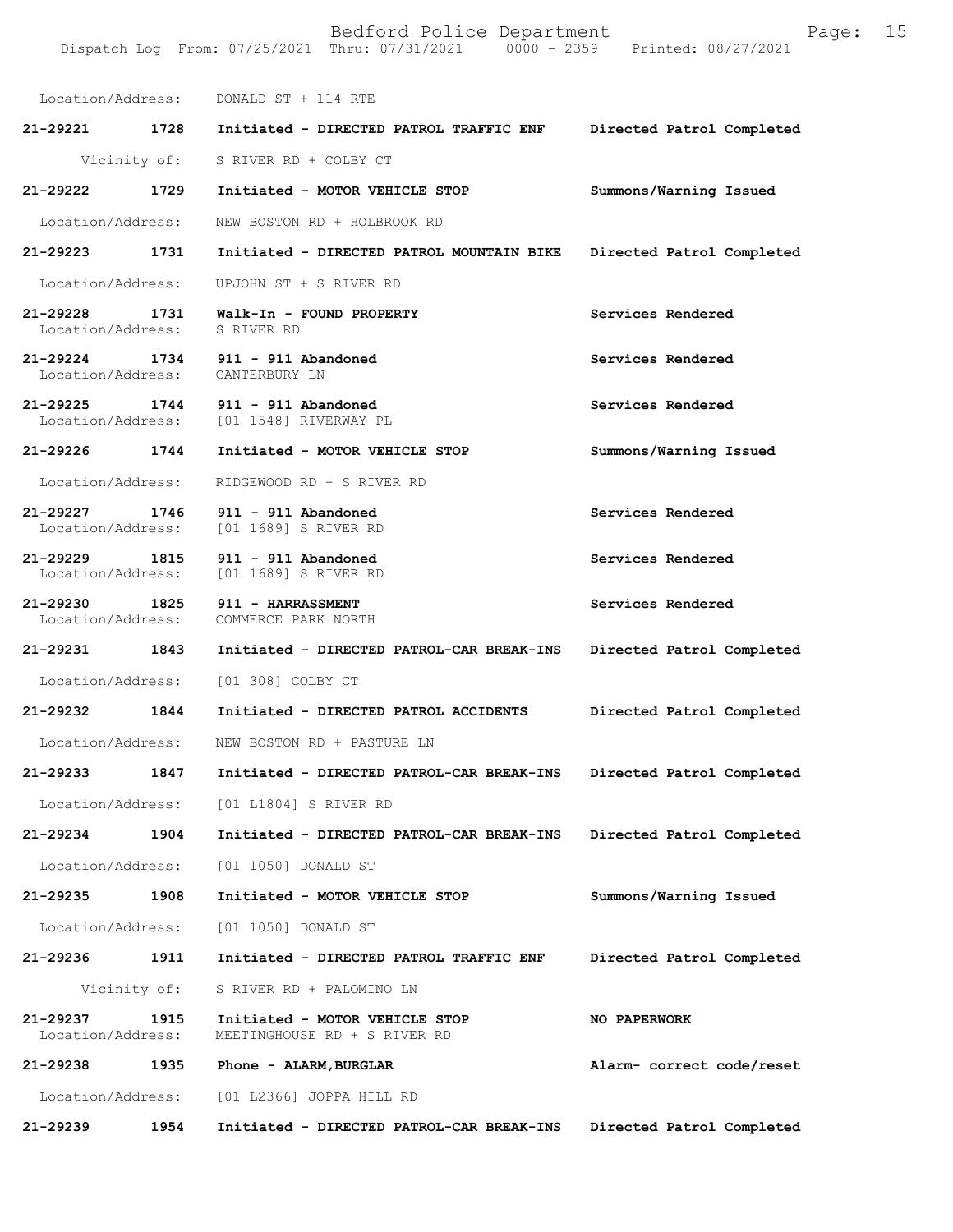Dispatch Log From: 07/25/2021 Thru: 07/31/2021 0000 - 2359 Printed: 08/27/2021

| Location/Address: |           |                                                                      |                           |
|-------------------|-----------|----------------------------------------------------------------------|---------------------------|
|                   |           | BEDFORD CENTER RD + MINISTERIAL RD                                   |                           |
|                   |           | 21-29240 1956 Initiated - MOTOR VEHICLE STOP                         | Summons/Warning Issued    |
| Location/Address: |           | S RIVER RD + BACK RIVER RD                                           |                           |
| 21-29241 2004     | Location: | 911 - S-FIRE, AUTO<br>HERITAGE TRAIL BEHIND THE RAY WIEZOREK         | Could Not Locate          |
|                   |           | 21-29242 2013 Initiated - DIRECTED PATROL-CAR BREAK-INS              | Directed Patrol Completed |
| Location/Address: |           | COUNTY RD + LIBERTY HILL RD                                          |                           |
| 21-29243 2028     |           | Initiated - MOTOR VEHICLE STOP                                       | Summons/Warning Issued    |
| Location/Address: |           | COUNTY RD + WRIGHT ACRES RD                                          |                           |
| 21-29244 2039     |           | Initiated - DIRECTED PATROL BURGLARY                                 | Directed Patrol Completed |
|                   |           | Location/Address: [01 L357] WHITE AVE                                |                           |
| 21-29245 2040     |           | Initiated - DIRECTED PATROL-CAR BREAK-INS                            | Directed Patrol Completed |
| Location/Address: |           | 101, RTE + NASHUA RD                                                 |                           |
| 21-29246 2056     |           | Initiated - MOTOR VEHICLE STOP                                       | Summons/Warning Issued    |
| Location/Address: |           | BACK RIVER RD + ST. ANDREWS DR                                       |                           |
| 21-29247 2107     |           | Initiated - DIRECTED PATROL DWI                                      | Directed Patrol Completed |
| Location/Address: |           | 101, RTE + WALLACE RD                                                |                           |
| 21-29248 2121     |           | Initiated - DIRECTED PATROL DWI<br>Vicinity of: S RIVER RD + PARK DR | Extinquished              |
|                   |           | 21-29249 2154 Initiated - DIRECTED PATROL BURGLARY                   | Directed Patrol Completed |
|                   |           | Vicinity of: S RIVER RD + KILTON RD                                  |                           |
| 21-29250 2200     |           | Initiated - DIRECTED PATROL BURGLARY                                 | Directed Patrol Completed |
|                   |           | Location/Address: [01 L2447] 101, RTE                                |                           |
| 21-29251          | 2335      | Initiated - DIRECTED PATROL DWI                                      | Directed Patrol Completed |
| Location/Address: |           | 101, RTE + COVENANT WAY                                              |                           |
|                   |           | 21-29254 2338 Initiated - DIRECTED PATROL DWI                        | Directed Patrol Completed |
| Location/Address: |           | S RIVER RD + MEETINGHOUSE RD                                         |                           |
| 21-29252 2339     |           | Initiated - DIRECTED PATROL DWI                                      | Directed Patrol Completed |
| Vicinity of:      |           | 101, RTE + CONSTITUTION DR                                           |                           |
|                   |           | 21-29253 2339 Initiated - DIRECTED PATROL DWI                        | Directed Patrol Completed |
|                   |           | Vicinity of: S RIVER RD + COLBY CT                                   |                           |

# **For Date: 07/27/2021 - Tuesday**

| 21-29255     | 0000 | Initiated - DIRECTED PATROL DWI | Directed Patrol Completed |
|--------------|------|---------------------------------|---------------------------|
| Vicinity of: |      | 101, RTE + OLD BEDFORD RD       |                           |
| 21-29256     | 0005 | Initiated - DIRECTED PATROL DWI | Directed Patrol Completed |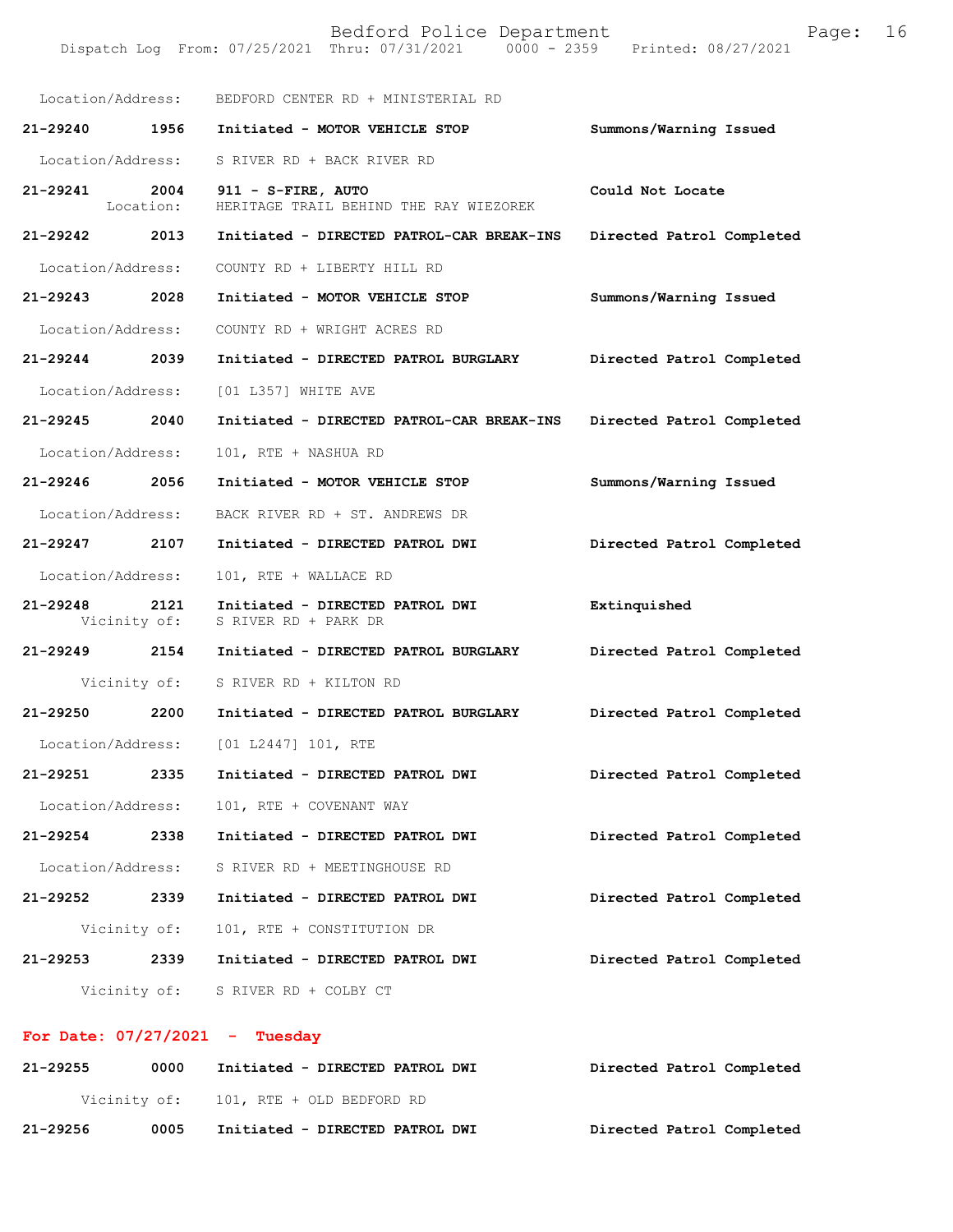|                   |              | Vicinity of: S RIVER RD + KILTON RD |                                |
|-------------------|--------------|-------------------------------------|--------------------------------|
| 21-29257 0008     |              | Initiated - DIRECTED PATROL DWI     | Directed Patrol Completed      |
| Location/Address: |              | 101, RTE + GREY ROCK RD             |                                |
| 21-29258 0008     |              | Initiated - DIRECTED PATROL DWI     | Directed Patrol Completed      |
| Location/Address: |              | S RIVER RD + BACK RIVER RD          |                                |
| 21-29259 0016     |              | Initiated - MOTOR VEHICLE STOP      | Summons/Warning Issued         |
| Location/Address: |              | 101, RTE + COVENANT WAY             |                                |
| 21-29260 0019     |              | Initiated - DIRECTED PATROL DWI     | Directed Patrol Completed      |
|                   | Vicinity of: | 101, RTE + 114 RTE                  |                                |
| 21-29261          | 0023         | Initiated - MOTOR VEHICLE STOP      | Summons/Warning Issued         |
| Location/Address: |              | 101, RTE + WALLACE RD               |                                |
| 21-29262 0023     |              | Initiated - MOTOR VEHICLE STOP      | Summons/Warning Issued         |
| Location/Address: |              | S RIVER RD + BACK RIVER RD          |                                |
| 21-29265 0029     |              | Initiated - DIRECTED PATROL DWI     | Directed Patrol Completed      |
|                   | Vicinity of: | 114 RTE + NEW BOSTON RD             |                                |
| 21-29263 0031     |              | Initiated - MOTOR VEHICLE STOP      | Summons/Warning Issued         |
| Location/Address: |              | 101, RTE + WALLACE RD               |                                |
| 21-29264 0033     |              | Initiated - DIRECTED PATROL DWI     | Directed Patrol Completed      |
|                   | Vicinity of: | S RIVER RD + PALOMINO LN            |                                |
| 21-29266          | 0042         | Initiated - DIRECTED PATROL DWI     | Directed Patrol Completed      |
| Location/Address: |              | 101, RTE + WALLACE RD               |                                |
| 21-29267 0045     |              | Initiated - DIRECTED PATROL DWI     | Directed Patrol Completed      |
| Location/Address: |              | S RIVER RD + SOMERVILLE DR          |                                |
| 21-29268          | 0050         | Initiated - MOTOR VEHICLE STOP      | Summons/Warning Issued         |
| Location/Address: |              | 101, RTE + NASHUA RD                |                                |
| 21-29269          | 0055         | Initiated - DIRECTED PATROL DWI     | Directed Patrol Completed      |
|                   | Vicinity of: | 114 RTE + DONALD ST                 |                                |
| 21-29270          | 0057         | Initiated - MOTOR VEHICLE STOP      | Summons/Warning Issued         |
| Location/Address: |              | F.E. EVERETT SOUTH TPKE             |                                |
| 21-29271          | 0100         | Initiated - MOTOR VEHICLE STOP      | Summons/Warning Issued         |
| Location/Address: |              | 101, RTE + PINECREST DR             |                                |
| 21-29272          | 0103         | Initiated - DIRECTED PATROL DWI     | Directed Patrol Completed      |
|                   | Vicinity of: | S RIVER RD + MEETINGHOUSE RD        |                                |
| 21-29273          | 0104         | Phone - S-EMERGENCY MEDICAL CALL    | Transported to Elliot Hospital |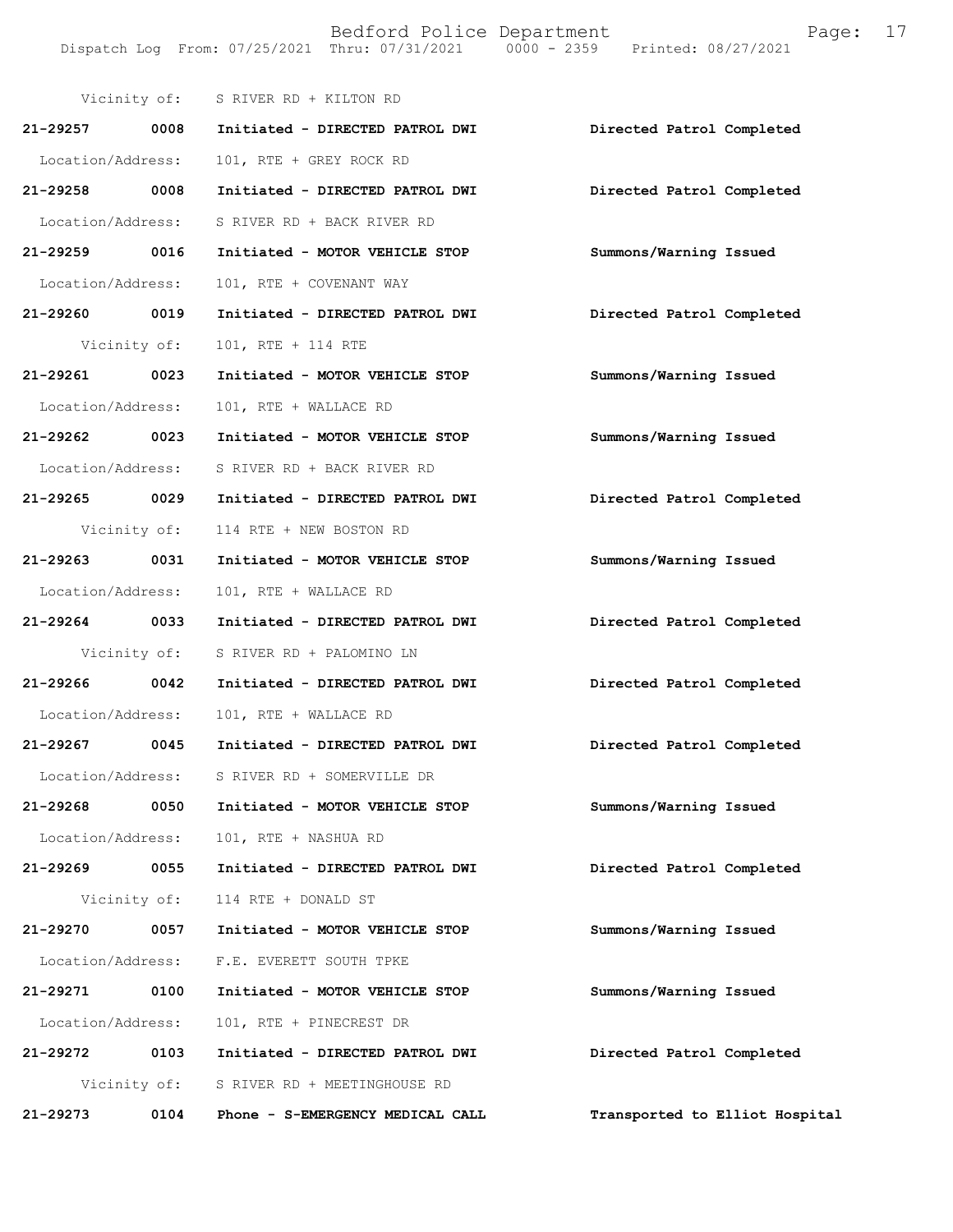|                               |                   | Bedford Police Department<br>Dispatch Log From: 07/25/2021 Thru: 07/31/2021 0000 - 2359 Printed: 08/27/2021 | 18<br>Page:               |
|-------------------------------|-------------------|-------------------------------------------------------------------------------------------------------------|---------------------------|
|                               |                   | Location/Address: [01 L2340] EAST POINT DR                                                                  |                           |
| 21-29274 0109                 |                   | Initiated - MOTOR VEHICLE STOP                                                                              | Summons/Warning Issued    |
| Location/Address:             |                   | 114 RTE + WHITE AVE                                                                                         |                           |
| 21-29275                      | 0112              | Initiated - DIRECTED PATROL DWI                                                                             | Directed Patrol Completed |
|                               | Vicinity of:      | 114 RTE + WHITE AVE                                                                                         |                           |
| 21-29276                      | 0116              | Initiated - MOTOR VEHICLE STOP                                                                              | Summons/Warning Issued    |
| Location/Address:             |                   | S RIVER RD + KILTON RD                                                                                      |                           |
| 21-29277<br>Location/Address: | 0118              | Initiated - ALARM, BURGLAR<br>[01 L0000792] S RIVER RD                                                      | Alarm - False             |
| 21-29278                      | 0132              | Initiated - MOTOR VEHICLE STOP                                                                              | Summons/Warning Issued    |
| Location/Address:             | Refer To Summons: | BOYNTON ST + PAULINE ST                                                                                     |                           |
|                               | Age: 32           | 21-403-AR<br>Summons: DESROULEAUX, GARDY<br>Address: 328 BOYNTON ST Apt. #2 MANCHESTER, NH                  |                           |
|                               |                   | Charges: Reckless Operation                                                                                 |                           |
| 21-29279 0142                 |                   | Initiated - DIRECTED PATROL DWI                                                                             | Directed Patrol Completed |
| Location/Address:             |                   | S RIVER RD + AUTUMN LN                                                                                      |                           |
| 21-29280                      | Vicinity of:      | 0143 Initiated - DIRECTED PATROL DWI<br>S RIVER RD + RIDGEWOOD RD                                           | Could Not Locate          |
| 21-29281                      | 0216              | Initiated - BUILDING CHECK                                                                                  | Building Checked/Secured  |
| Location/Address:             |                   | [01 463] NASHUA RD                                                                                          |                           |
| 21-29282 0217                 |                   | Initiated - DIRECTED PATROL BURGLARY                                                                        | Directed Patrol Completed |
|                               |                   | Vicinity of: PLUMMER RD + PALOMINO LN                                                                       |                           |
| 21-29283                      | 0225              | Initiated - DIRECTED PATROL BURGLARY                                                                        | Directed Patrol Completed |
| Location/Address:             |                   | HARVEY RD                                                                                                   |                           |
| 21-29284                      | 0230              | Initiated - DIRECTED PATROL BURGLARY                                                                        | Directed Patrol Completed |
|                               | Vicinity of:      | ELK DR + BLANFORD PL                                                                                        |                           |
| 21-29285                      | 0236              | Initiated - MOTOR VEHICLE STOP                                                                              | Summons/Warning Issued    |
| Location/Address:             |                   | S RIVER RD + RAY WIEZOREK WEST DR                                                                           |                           |
| 21-29286                      | 0449              | Initiated - BUILDING CHECK                                                                                  | Directed Patrol Completed |
| Location/Address:             |                   | [01 515] S RIVER RD                                                                                         |                           |
| 21-29287                      | 0449              | Initiated - BUILDING CHECK                                                                                  | Building Checked/Secured  |
| Location/Address:             |                   | [01 L360] 101, RTE                                                                                          |                           |
| 21-29288                      | 0458              | Initiated - DIRECTED PATROL TRAFFIC ENF                                                                     | Directed Patrol Completed |
|                               | Vicinity of:      | 101, RTE + 114 RTE                                                                                          |                           |
| 21-29289                      | 0526              | Phone - ALARM, BURGLAR                                                                                      | Alarm- correct code/reset |
| Location/Address:             |                   | $[01 174] 101$ , RTE                                                                                        |                           |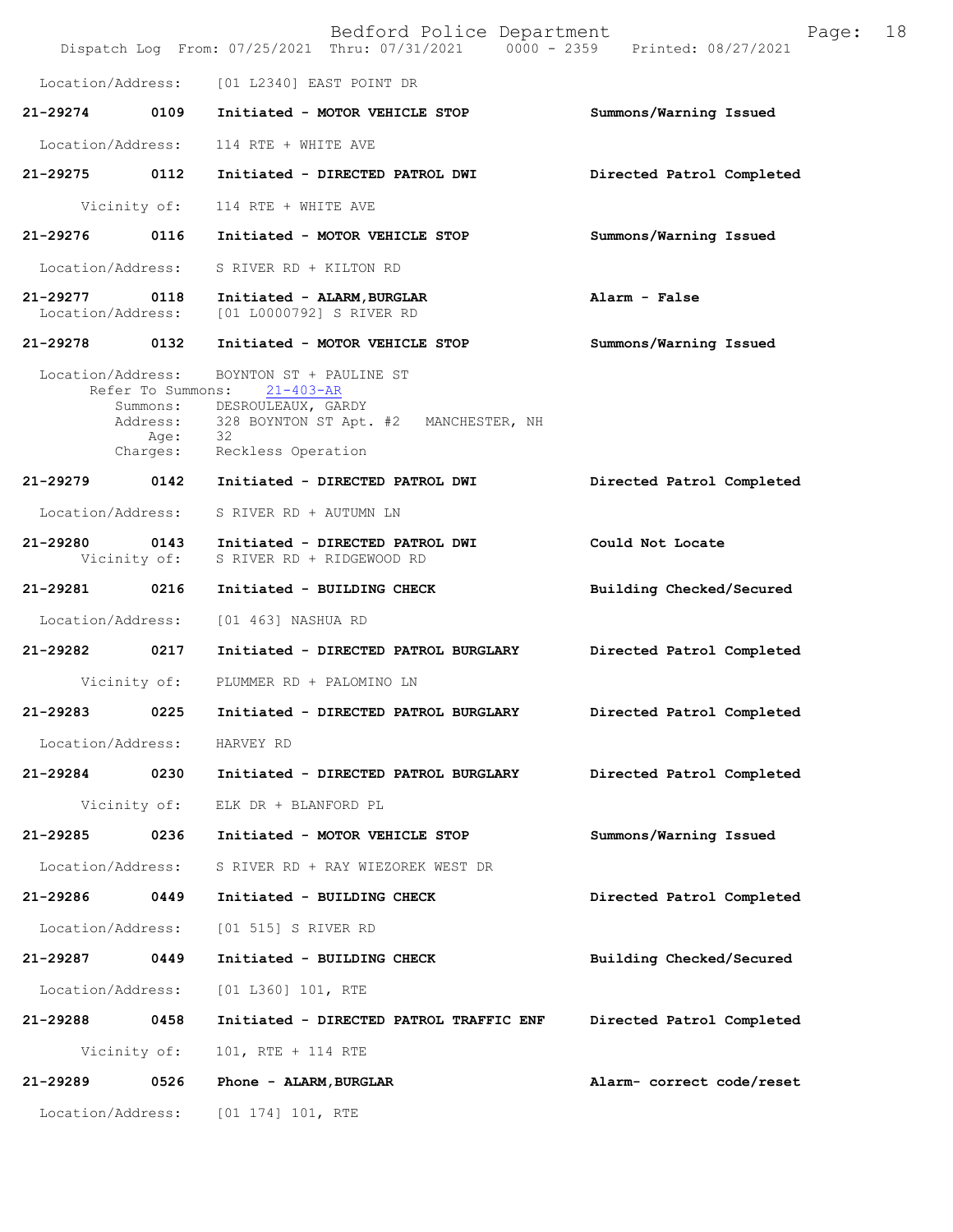|                                    |              | Bedford Police Department<br>Dispatch Log From: 07/25/2021 Thru: 07/31/2021 0000 - 2359 Printed: 08/27/2021 | Page:                          | 19 |
|------------------------------------|--------------|-------------------------------------------------------------------------------------------------------------|--------------------------------|----|
| 21-29290                           | 0532         | Initiated - DIRECTED PATROL TRAFFIC ENF Directed Patrol Completed                                           |                                |    |
| Location/Address:                  |              | 101, RTE + KAHLIKO LN                                                                                       |                                |    |
| 21-29291 0533                      |              | Initiated - DIRECTED PATROL ACCIDENTS                                                                       | Directed Patrol Completed      |    |
|                                    | Vicinity of: | OLD BEDFORD RD + 101, RTE                                                                                   |                                |    |
| 21-29292 0546                      |              | Initiated - DIRECTED PATROL TRAFFIC ENF                                                                     | Directed Patrol Completed      |    |
| Location/Address:                  |              | S RIVER RD + CLUB ACRE LN                                                                                   |                                |    |
| 21-29293 0554                      |              | Initiated - MOTOR VEHICLE STOP                                                                              | Summons/Warning Issued         |    |
| Location/Address:                  |              | S RIVER RD                                                                                                  |                                |    |
| 21-29294 0556                      |              | 911 - S-EMERGENCY MEDICAL CALL-CHARL                                                                        | Transported to Elliot Hospital |    |
| Location/Address:                  |              | STEEPLE VIEW LN                                                                                             |                                |    |
| 21-29295<br>Location/Address:      |              | 0656 911 - S-EMERGENCY MEDICAL CALL-CHARL<br>[01 335] COLBY CT                                              | <b>NO TRANSPORT</b>            |    |
| 21-29296 0730                      |              | Initiated - DIRECTED PATROL TRAFFIC ENF                                                                     | Directed Patrol Completed      |    |
| Location/Address:                  |              | S RIVER RD + BACK RIVER RD                                                                                  |                                |    |
| 21-29297 0733<br>Location/Address: |              | Phone - ALARM, BURGLAR<br>[01 L0000817] EASTMAN AVE                                                         | Alarm - False                  |    |
| 21-29298 0736                      |              | Initiated - DIRECTED PATROL ACCIDENTS                                                                       | Directed Patrol Completed      |    |
| Location/Address:                  |              | 114 RTE + 101, RTE                                                                                          |                                |    |
| 21-29299 0742                      | Vicinity of: | Initiated - DIRECTED PATROL ACCIDENTS<br>JENKINS RD                                                         | Removed Hazard                 |    |
| 21-29300<br>Location/Address:      | 0744         | Phone - ALARM, BURGLAR<br>[01 L0000787] S RIVER RD                                                          | Alarm - False                  |    |
| 21-29301 0755<br>Location/Address: |              | 911 - S-SERVICE CALL<br>[01 268] COMMERCE PARK NORTH                                                        | Services Rendered              |    |
| 21-29302                           | 0800         | Initiated - DIRECTED PATROL ACCIDENTS                                                                       | Directed Patrol Completed      |    |
| Location/Address:                  |              | S RIVER RD + KILTON RD                                                                                      |                                |    |
| 21-29303<br>Location/Address:      | 0806         | Phone - S-CHECK AN ODOR<br>[01 961] S RIVER RD                                                              | Services Rendered              |    |
| 21-29304                           | 0818         | Initiated - DIRECTED PATROL TRAFFIC ENF                                                                     | Directed Patrol Completed      |    |
| Location/Address:                  |              | S RIVER RD + MOORES CROSSING RD                                                                             |                                |    |
| 21-29305                           | 0822         | Initiated - DIRECTED PATROL TRAFFIC ENF                                                                     | Directed Patrol Completed      |    |
| Location/Address:                  |              | MEETINGHOUSE RD + 101, RTE                                                                                  |                                |    |
| 21-29306                           | 0823         | Initiated - DIRECTED PATROL TRAFFIC ENF                                                                     | Directed Patrol Completed      |    |
| Location/Address:                  |              | S RIVER RD + UPJOHN ST                                                                                      |                                |    |
| 21-29307                           | 0826         | Initiated - MOTOR VEHICLE STOP                                                                              | Summons/Warning Issued         |    |
| Location/Address:                  |              | S RIVER RD + HARVEY RD                                                                                      |                                |    |
| 21-29308                           | 0827         | Initiated - MOTOR VEHICLE STOP                                                                              | Summons/Warning Issued         |    |
| Location/Address:                  |              | KILTON RD                                                                                                   |                                |    |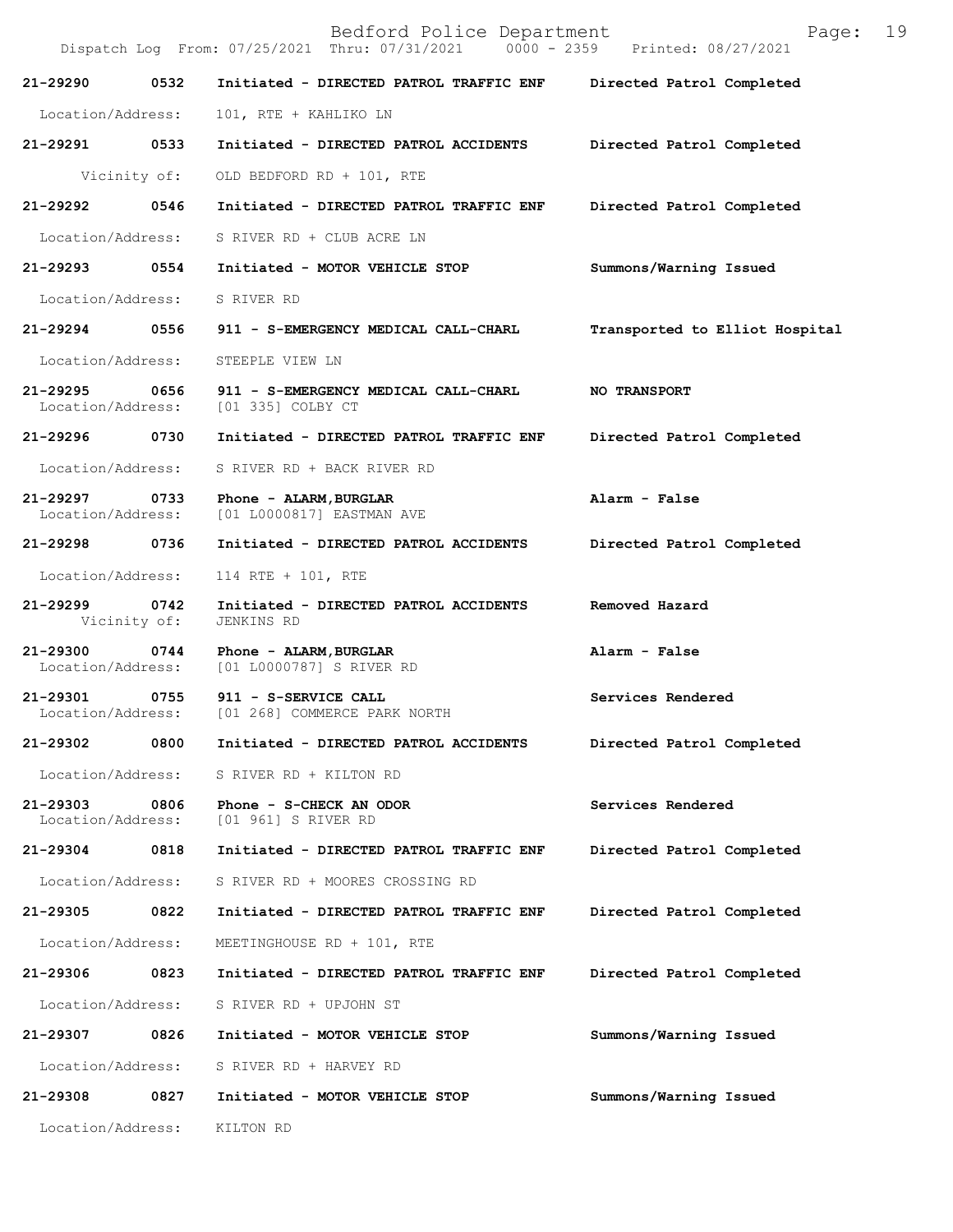Dispatch Log From: 07/25/2021 Thru: 07/31/2021 0000 - 2359 Printed: 08/27/2021

| 21–29309 0842                      |      | 911 - S-EMERGENCY MEDICAL CALL-ALPHA<br>Location/Address: [01 919] CORPORATE DR | <b>NO TRANSPORT</b>       |
|------------------------------------|------|---------------------------------------------------------------------------------|---------------------------|
| 21-29310 0843                      |      | Initiated - DIRECTED PATROL TRAFFIC ENF                                         | Directed Patrol Completed |
| Location/Address:                  |      | WALLACE RD + NEW BOSTON RD                                                      |                           |
| 21-29311<br>Vicinity of:           | 0907 | Initiated - DIRECTED PATROL BURGLARY<br>SCOTT RD                                | Services Rendered         |
| 21-29312 0912                      |      | Initiated - DIRECTED PATROL BURGLARY                                            | Directed Patrol Completed |
| Location/Address:                  |      | HAWK DR + EAGLE DR                                                              |                           |
| 21-29313 0920                      |      | Initiated - DIRECTED PATROL BURGLARY                                            | Directed Patrol Completed |
| Location/Address:                  |      | PALOMINO LN + PLUMMER RD                                                        |                           |
| 21-29314 0923                      |      | Initiated - DIRECTED PATROL-CAR BREAK-INS                                       | Directed Patrol Completed |
| Location/Address:                  |      | [01 L1804] S RIVER RD                                                           |                           |
| 21-29315 0925<br>Location/Address: |      | Radio - RADAR TRAILER<br>CHUBBUCK RD                                            | Services Rendered         |
| 21-29316 0935<br>Location/Address: |      | Phone - ANIMAL COMPLAINT<br>WINDING RD                                          | Could Not Locate          |
| 21-29317 0941                      |      | Phone - DRUG VIOLATIONS<br>Location/Address: [01 463] NASHUA RD                 | Arrest(s) Made            |
| 21-29318 0949                      |      | Initiated - DIRECTED PATROL TRAFFIC ENF                                         | Directed Patrol Completed |
| Location/Address:                  |      | HOLBROOK HILL RD + NEW BOSTON RD                                                |                           |
| 21-29319 1012                      |      | Initiated - DIRECTED PATROL TRAFFIC ENF                                         | Directed Patrol Completed |
|                                    |      | Location/Address: HAZEN RD + OLD BEDFORD RD                                     |                           |
|                                    |      | 21-29320 1020 Initiated - DIRECTED PATROL TRAFFIC ENF                           | Directed Patrol Completed |
|                                    |      | Location/Address: S RIVER RD + COLBY CT                                         |                           |
|                                    |      | 21-29321 1041 Initiated - MOTOR VEHICLE STOP                                    | Summons/Warning Issued    |
|                                    |      | Location/Address: 101, RTE + CONSTITUTION DR                                    |                           |
| 21-29322                           | 1045 | Initiated - DIRECTED PATROL TRAFFIC ENF                                         | Directed Patrol Completed |
| Location/Address:                  |      | S RIVER RD + CLUB ACRE LN                                                       |                           |
| 21-29323 1046                      |      | Initiated - MOTOR VEHICLE STOP                                                  | Summons/Warning Issued    |
| Location/Address:                  |      | 101, RTE + 114 RTE                                                              |                           |
| 21-29324                           | 1049 | Initiated - MOTOR VEHICLE STOP                                                  | Summons/Warning Issued    |
| Location/Address:                  |      | S RIVER RD + TECHNOLOGY DR                                                      |                           |
| 21-29325                           | 1058 | Initiated - MOTOR VEHICLE STOP                                                  | Summons/Warning Issued    |
| Location/Address:                  |      | UPJOHN ST                                                                       |                           |
| 21-29326                           | 1101 | Initiated - MOTOR VEHICLE STOP                                                  | Summons/Warning Issued    |
| Location/Address:                  |      | 101, RTE + MEETINGHOUSE RD OFF RAMP                                             |                           |
| 21-29327                           | 1131 | 911 - S-MOTOR VEHICLE ACCIDENT INJ                                              | Investigated              |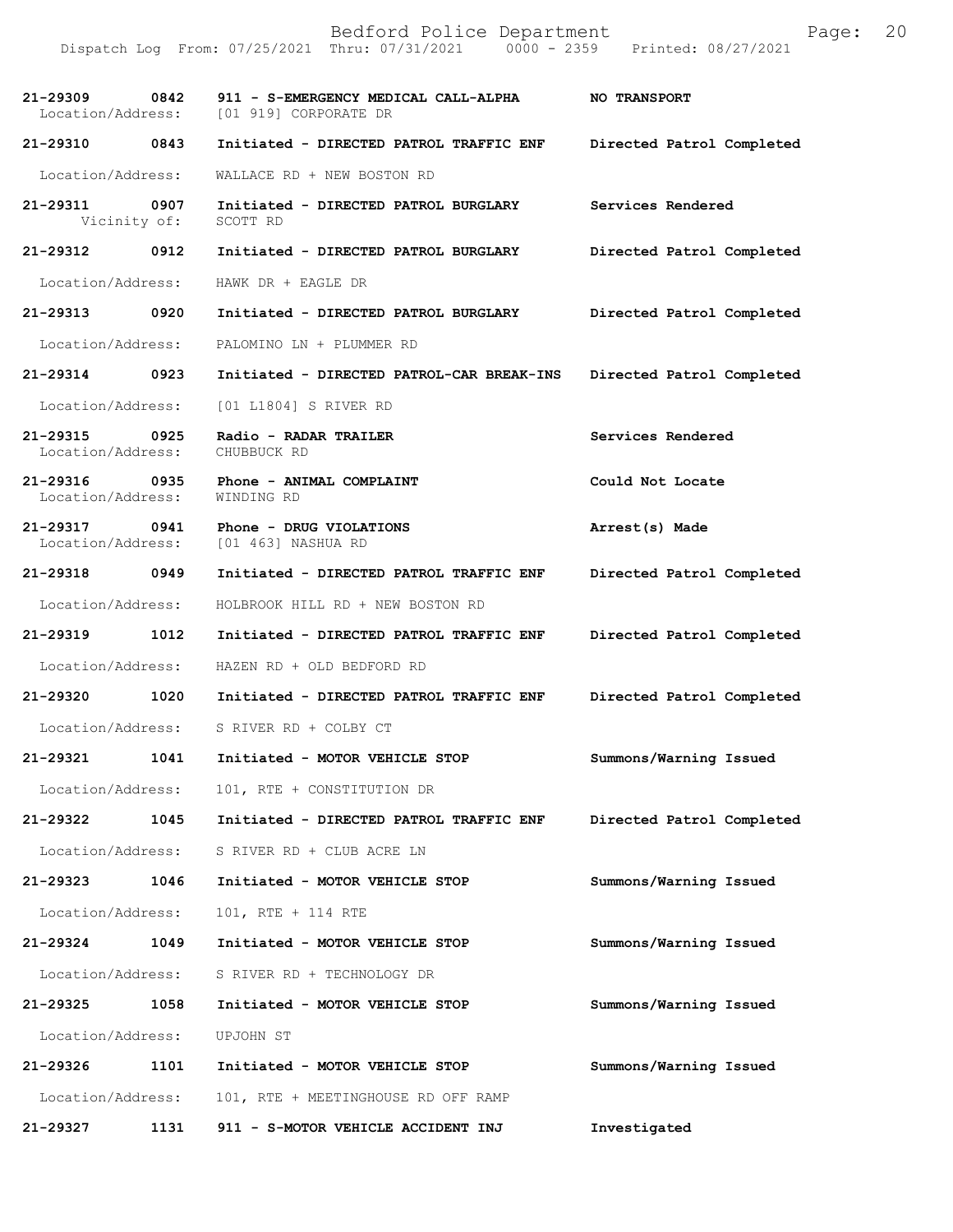Bedford Police Department Page: 21 Dispatch Log From: 07/25/2021 Thru: 07/31/2021 Location/Address: PALOMINO LN **21-29328 1146 Phone - ASSIST CITIZEN Services Rendered**  Location/Address: [01 1794] S RIVER RD **21-29329 1206 Initiated - DIRECTED PATROL TRAFFIC ENF Directed Patrol Completed**  Location/Address: WOODLAWN AVE + DONALD ST **21-29330 1208 Initiated - DIRECTED PATROL BURGLARY Directed Patrol Completed**  Location/Address: BACK RIVER RD + MEADOWCREST DR **21-29331 1213 Phone - SHOPLIFTING-IN PROGRESS Investigated**  [01 L1562] KILTON RD Refer To Incident: 21-707-OF **21-29332 1220 Phone - INVESTIGATION-FOLLOW UP Services Rendered**  Location/Address: [01 1387] TECHNOLOGY DR **21-29333 1242 Phone - S-FIRE ALARM Services Rendered**  Location/Address: [01 248] RIDGEWOOD RD **21-29334 1246 Initiated - DIRECTED PATROL-CAR BREAK-INS Directed Patrol Completed**  Location/Address: [01 1108] LEAVY DR **21-29335 1252 Phone - G-MUTUAL AID - FIRE DEPT Services Rendered**  Location/Address: [02] AMHERST ST **21-29336 1254 Phone - S-FIRE ALARM Merge: 21-29333 By: 00980**  Location/Address: [01 248] RIDGEWOOD RD **21-29337 1256 Phone - CHECK THE WELFARE Services Rendered**  Location/Address: BRISTON CT **21-29338 1336 911 - S-EMERGENCY MEDICAL CALL-CHARL TRANSPORTED TO CMC HOSPITAL**  Location/Address: [01 1544] 101, RTE **21-29339 1337 Initiated - MOTOR VEHICLE STOP Summons/Warning Issued**  Location/Address: 101, RTE + WALLACE RD **21-29340 1341 Phone - HIGHWAY CONDITIONS No Action Required**  Location/Address: MEETINGHOUSE RD + 101, RTE **21-29341 1344 911 - S-EMERGENCY MEDICAL CALL-CHARL Transported to Elliot Hospital** Location/Address: [01 1489] LEAVY DR **21-29342 1344 Phone - SCAMS (PHONE,EMAIL ETC) Directed Patrol Completed**  Location/Address: [01 L2098] HAWTHORNE DR **21-29343 1400 Initiated - MOTOR VEHICLE STOP Summons/Warning Issued**  Location/Address: 101, RTE + ELK DR **21-29344 1404 Initiated - DIRECTED PATROL-CAR BREAK-INS Directed Patrol Completed**  Location/Address: MARKET ST + MAIN ST **21-29345 1407 911 - S-EMERGENCY MEDICAL CALL-ALPHA Transported to Elliot Hospital** Location/Address: [01 17] DONALD ST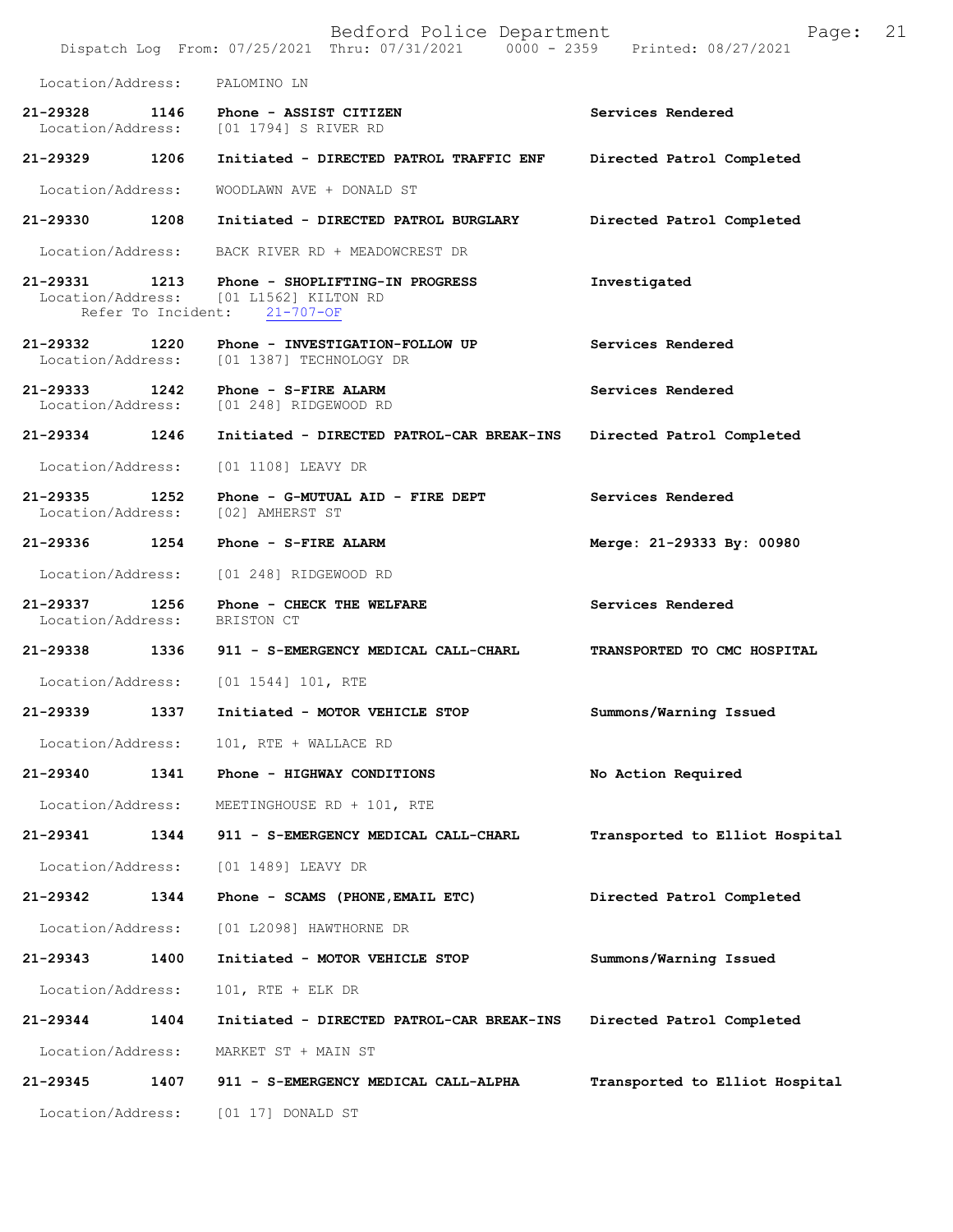|                                    |                            | Dispatch Log From: 07/25/2021 Thru: 07/31/2021               | 0000 - 2359 Printed: 08/27/2021 |
|------------------------------------|----------------------------|--------------------------------------------------------------|---------------------------------|
| 21-29346                           | 1430                       | Phone - ALARM, BURGLAR                                       | Alarm- correct code/reset       |
| Location/Address:                  |                            | MCINTOSH LN                                                  |                                 |
| 21-29347 1434                      |                            | Initiated - MOTOR VEHICLE STOP                               | Summons/Warning Issued          |
| Location/Address:                  |                            | 101, RTE + CONSTITUTION DR                                   |                                 |
| 21-29348<br>Location/Address:      | 1437                       | Initiated - COMMUNITY POLICING<br>MCALLISTER RD              | Services Rendered               |
| 21-29349<br>Location/Address:      | 1437                       | Phone - MISSING PERSON<br>[01 1373] VALLEY VIEW DR           | Services Rendered               |
| 21-29350 1506<br>Location/Address: |                            | 911 - 911 Abandoned<br>[01 248] RIDGEWOOD RD                 | Unfounded                       |
| 21-29351                           | 1526                       | Initiated - DIRECTED PATROL TRAFFIC ENF                      | Directed Patrol Completed       |
| Location/Address:                  |                            | 101, RTE + KAHLIKO LN                                        |                                 |
| 21-29352 1538                      |                            | Initiated - DIRECTED PATROL MOUNTAIN BIKE                    | Directed Patrol Completed       |
|                                    | Vicinity of:               | [01 1235] S RIVER RD                                         |                                 |
| 21-29353                           | 1539                       | Initiated - DIRECTED PATROL TRAFFIC ENF                      | Directed Patrol Completed       |
| Location/Address:                  |                            | S RIVER RD + TECHNOLOGY DR                                   |                                 |
| 21-29354                           | 1546                       | Phone - S-MUTUAL AID-MEDICAL                                 | Transported to Elliot Hospital  |
| Location/Address:                  |                            | [07] QUEEN CITY AVE                                          |                                 |
| 21-29355                           | 1612                       | Initiated - DIRECTED PATROL TRAFFIC ENF                      | Directed Patrol Completed       |
| Location/Address:                  |                            | 101, RTE + COVENANT WAY                                      |                                 |
| 21-29356 1619                      |                            | Initiated - MOTOR VEHICLE STOP                               | Summons/Warning Issued          |
| Location/Address:                  |                            | 101, RTE + CHESTNUT DR                                       |                                 |
| 21-29357<br>Location/Address:      | 1621<br>Refer To Incident: | Walk-In - ASSAULT<br>[01 1870] S RIVER RD<br>$21 - 708 - OF$ | Investigated                    |
| 21-29358                           | 1629                       | Initiated - DIRECTED PATROL TRAFFIC ENF                      | Directed Patrol Completed       |
| Location/Address:                  |                            | [01 L2447] 101, RTE                                          |                                 |
| 21-29359                           | 1642                       | Initiated - DIRECTED PATROL TRAFFIC ENF                      | Directed Patrol Completed       |
| Location/Address:                  |                            | S RIVER RD + BACK RIVER RD                                   |                                 |
| 21-29360                           | 1650                       | Initiated - MOTOR VEHICLE STOP                               | Summons/Warning Issued          |
| Location/Address:                  |                            | $[01 1277] 101$ , RTE                                        |                                 |
| 21-29361                           | 1651                       | Initiated - DIRECTED PATROL TRAFFIC ENF                      | Directed Patrol Completed       |
| Vicinity of:                       |                            | 114 RTE + WHITE AVE                                          |                                 |
| 21-29362<br>Location/Address:      | 1708                       | Phone - S-FIRE ALARM<br>CLUB ACRE LN                         | Services Rendered               |
| 21-29363                           | 1714                       | Initiated - MOTOR VEHICLE STOP                               | Summons/Warning Issued          |
| Location/Address:                  |                            | [01 696] WALLACE RD                                          |                                 |
| 21-29364                           | 1715                       | Initiated - MOTOR VEHICLE STOP                               | Summons/Warning Issued          |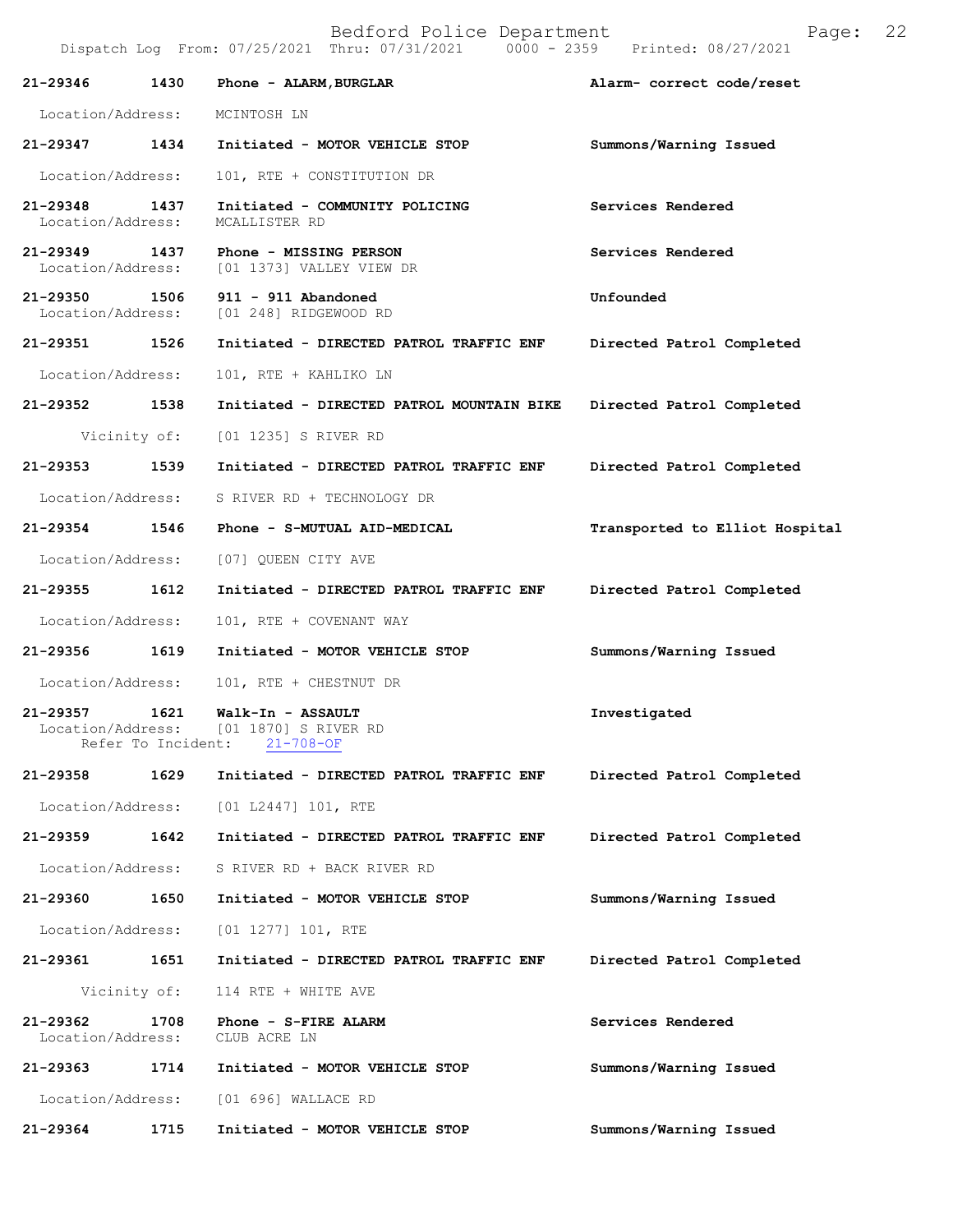| Location/Address:                     | 101, RTE + 114 RTE                                                    |                             |
|---------------------------------------|-----------------------------------------------------------------------|-----------------------------|
| 21-29365<br>1727<br>Location/Address: | 911 - MOTOR VEHICLE ACC-SPECIAL CIR.<br>101, RTE + GREY ROCK RD       | Investigated                |
| 21-29366 1750                         | Walk-In - VANDALISM                                                   | Summons/Warning Issued      |
| Location/Address:                     | [01 L1562] KILTON RD                                                  |                             |
| 21-29367<br>1755<br>Location/Address: | Phone - ALARM, BURGLAR<br>[01 2305] NATHAN CUTLER DR                  | Alarm - False               |
| 21-29368 1822                         | Initiated - DIRECTED PATROL-CAR BREAK-INS                             | Directed Patrol Completed   |
| Location/Address:                     | [01 L1804] S RIVER RD                                                 |                             |
| 21-29369<br>1859<br>Location/Address: | Phone - S-FIRE ALARM<br>COUNTY RD                                     | Services Rendered           |
| 21-29370<br>1904                      | Initiated - DIRECTED PATROL-CAR BREAK-INS                             | Directed Patrol Completed   |
| Location/Address:                     | [01 1050] DONALD ST                                                   |                             |
| 21-29371 1906<br>Location/Address:    | 911 - 911 Abandoned<br>CRICKET HILL RD                                | Services Rendered           |
| 21-29372<br>1913<br>Location/Address: | 911 - SUSP ACTIVITIES<br>[01 405] S RIVER RD                          | Services Rendered           |
| 21-29373 1926                         | Initiated - MOTOR VEHICLE STOP                                        | Summons/Warning Issued      |
| Location/Address:                     | 114 RTE + WHITE AVE                                                   |                             |
| 21-29374 1938                         | Initiated - DIRECTED PATROL-CAR BREAK-INS                             | Directed Patrol Completed   |
| Location/Address:                     | IRON HORSE DR                                                         |                             |
| 21-29375<br>1949                      | Initiated - DIRECTED PATROL ACCIDENTS                                 | Directed Patrol Completed   |
| Vicinity of:                          | NEW BOSTON RD + WALLACE RD                                            |                             |
| 21-29376<br>1949                      | Initiated - DIRECTED PATROL ACCIDENTS                                 | Directed Patrol Completed   |
| Location/Address:                     | S RIVER RD + MEETINGHOUSE RD                                          |                             |
| Location/Address:                     | 21-29377 2025 Phone - MOTOR VEHICLE ACCIDENT<br>101, RTE + JENKINS RD | Investigated                |
| 21-29378<br>2039                      | 911 - S-EMERGENCY MEDICAL CALL-DELTA                                  | TRANSPORTED TO CMC HOSPITAL |
| Location/Address:                     | WENTWORTH DR                                                          |                             |
| 21-29379 2043                         | Initiated - DIRECTED PATROL-CAR BREAK-INS                             | Directed Patrol Completed   |
| Location/Address:                     | SOUTHGATE DR                                                          |                             |
| 21-29380<br>2048                      | Initiated - MOTOR VEHICLE STOP                                        | Summons/Warning Issued      |
| Location/Address:                     | 101, RTE + PINECREST DR                                               |                             |
| 21-29381<br>2048                      | Initiated - DIRECTED PATROL ACCIDENTS                                 | Directed Patrol Completed   |
| Location/Address:                     | 101, RTE + 114 RTE                                                    |                             |
| 21-29382 2059                         | Initiated - DIRECTED PATROL-CAR BREAK-INS                             | Directed Patrol Completed   |
|                                       | Vicinity of: LEAVY DR + COOPER LN                                     |                             |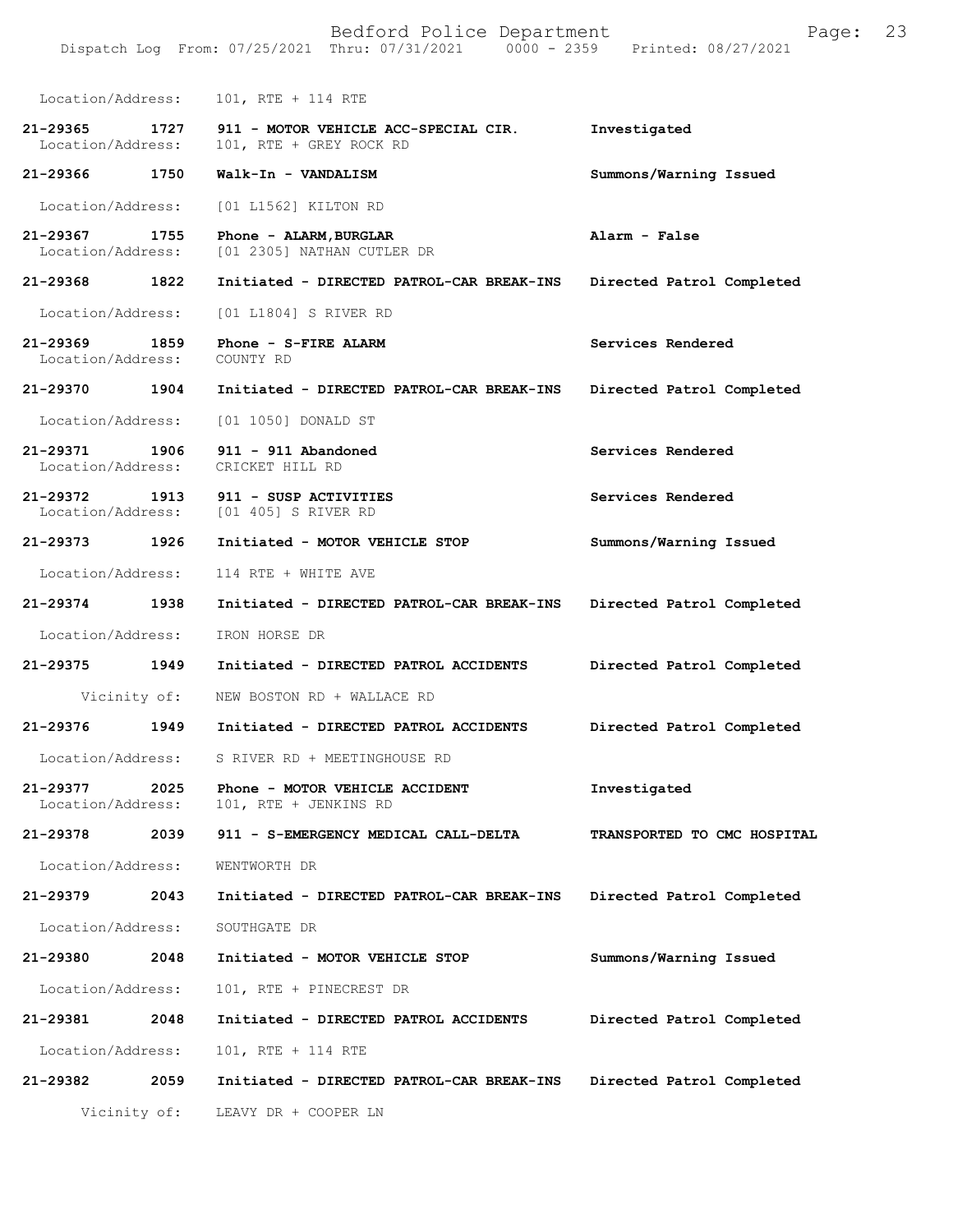| Bedford Police Department | Page: | 24 |
|---------------------------|-------|----|
|---------------------------|-------|----|

|                                       |      | Dispatch Log From: 07/25/2021 Thru: 07/31/2021 0000 - 2359 Printed: 08/27/2021 |                             |
|---------------------------------------|------|--------------------------------------------------------------------------------|-----------------------------|
| 21-29383                              | 2115 | Initiated - DIRECTED PATROL-CAR BREAK-INS                                      | Directed Patrol Completed   |
| Location/Address:                     |      | TECHNOLOGY DR                                                                  |                             |
| 21-29384 2143                         |      | Initiated - DIRECTED PATROL DWI                                                | Directed Patrol Completed   |
| Vicinity of:                          |      | 101, RTE + CONSTITUTION DR                                                     |                             |
| 21-29385 2145                         |      | Initiated - DIRECTED PATROL ACCIDENTS                                          | Directed Patrol Completed   |
| Location/Address:                     |      | 101, RTE + WALLACE RD                                                          |                             |
| 21-29386 2148<br>Location/Address:    |      | 911 - ASSIST UTILITY<br>CAMPBELL RD                                            | Services Rendered           |
| 21-29387 2238<br>Location/Address:    |      | Initiated - DISABLED MOTOR VEHICLE<br>101, RTE + MEETINGHOUSE RD               | Services Rendered           |
| 21-29388 2243                         |      | 911 - S-EMERGENCY MEDICAL CALL-CHARL                                           | TRANSPORTED TO CMC HOSPITAL |
| Location/Address:                     |      | [01 435] HAWTHORNE DR                                                          |                             |
| 21-29389 2245<br>Location/Address:    |      | Phone - SUSP ACTIVITIES<br>[01 1263] JENKINS RD                                | Could Not Locate            |
| 21-29390<br>2250<br>Location/Address: |      | Phone - S-MUTUAL AID-MEDICAL<br>[07] VALLEY ST + MAPLE ST                      | <b>NO TRANSPORT</b>         |
| 21-29391 2256                         |      | Phone - ALARM, BURGLAR                                                         | Alarm- correct code/reset   |
| Location/Address:                     |      | [01 L1823] BOYNTON ST                                                          |                             |
| 21-29392 2337                         |      | Initiated - DIRECTED PATROL DWI                                                | Directed Patrol Completed   |
| Location/Address:                     |      | 101, RTE + 114 RTE                                                             |                             |
| 21-29393<br>Location/Address:         | 2347 | Radio - SUSP ACTIVITIES<br>PINECREST DR                                        | Services Rendered           |
|                                       |      | 21-29394 2350 Initiated - DIRECTED PATROL DWI                                  | Directed Patrol Completed   |
|                                       |      | Location/Address: S RIVER RD + MEETINGHOUSE RD                                 |                             |
|                                       |      | 21-29395 2354 Initiated - DIRECTED PATROL DWI                                  | Directed Patrol Completed   |
|                                       |      | Location/Address: S RIVER RD + WATHEN RD                                       |                             |
| For Date: $07/28/2021$ - Wednesday    |      |                                                                                |                             |
| 21-29396                              | 0002 | Initiated - MOTOR VEHICLE STOP                                                 | Summons/Warning Issued      |
| Location/Address:                     |      | S RIVER RD + KILTON RD                                                         |                             |
| 21-29397                              | 0020 | Initiated - DIRECTED PATROL DWI                                                | Directed Patrol Completed   |
| Location/Address:                     |      | S RIVER RD + KILTON RD                                                         |                             |
| 21-29398 0023                         |      | Initiated - DIRECTED PATROL DWI                                                | Directed Patrol Completed   |
| Location/Address:                     |      | S RIVER RD + SUNSET LN                                                         |                             |
| 21-29399                              | 0041 | Initiated - DIRECTED PATROL DWI                                                | Directed Patrol Completed   |
| Vicinity of:                          |      | 101, RTE + WALLACE RD                                                          |                             |
| 21-29400                              | 0043 | Initiated - DIRECTED PATROL DWI                                                | Directed Patrol Completed   |

Location/Address: 114 RTE + PLUMMER HILL RD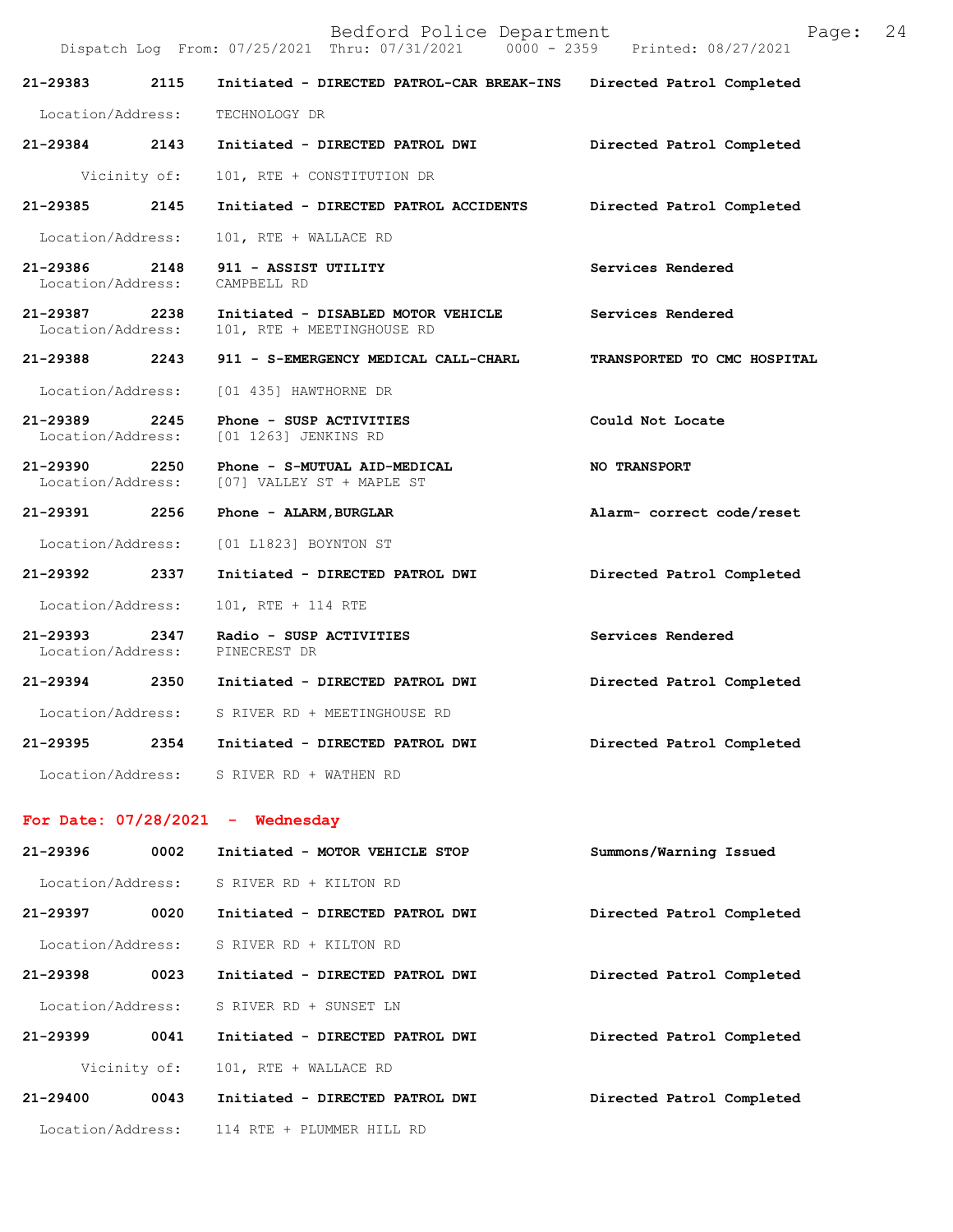Dispatch Log From: 07/25/2021 Thru: 07/31/2021 0000 - 2359 Printed: 08/27/2021

| 21-29401 0053     |              | Initiated - MOTOR VEHICLE STOP                                | Summons/Warning Issued    |
|-------------------|--------------|---------------------------------------------------------------|---------------------------|
| Location/Address: |              | 101, RTE + PINECREST DR                                       |                           |
| 21-29402 0055     |              | Initiated - DIRECTED PATROL DWI                               | Directed Patrol Completed |
| Location/Address: |              | BOYNTON ST + DAVIES ST                                        |                           |
| 21-29403 0056     |              | Initiated - DIRECTED PATROL DWI                               | Directed Patrol Completed |
| Location/Address: |              | S RIVER RD + CLUB ACRE LN                                     |                           |
| 21-29404 0112     |              | Initiated - MOTOR VEHICLE STOP                                | Summons/Warning Issued    |
| Location/Address: |              | 114 RTE                                                       |                           |
| 21-29405 0115     |              | Initiated - DIRECTED PATROL DWI                               | Directed Patrol Completed |
| Vicinity of:      |              | 101, RTE + CHESTNUT DR                                        |                           |
| 21-29406 0121     |              | Initiated - MOTOR VEHICLE STOP                                | Summons/Warning Issued    |
| Location/Address: |              | 114 RTE + 101, RTE                                            |                           |
| 21-29407 0136     |              | Initiated - DIRECTED PATROL BURGLARY                          | Directed Patrol Completed |
| Location/Address: |              | [01 L1804] S RIVER RD                                         |                           |
| 21-29408 0143     |              | Initiated - DIRECTED PATROL DWI                               | Directed Patrol Completed |
| Location/Address: |              | S RIVER RD + COLBY CT                                         |                           |
| 21-29409 0145     |              | Initiated - DIRECTED PATROL DWI                               | Directed Patrol Completed |
| Vicinity of:      |              | 101, RTE + NASHUA RD                                          |                           |
| 21-29410 0158     |              | Initiated - BUILDING CHECK                                    | Building Checked/Secured  |
| Location/Address: |              | [01 L848] TECHNOLOGY DR                                       |                           |
| 21-29411 0210     |              | Phone - ALARM, BURGLAR<br>Location/Address: [01 L756] KING RD | Alarm - False             |
| 21-29412          | 0212         | Initiated - DIRECTED PATROL BURGLARY                          | Directed Patrol Completed |
|                   |              | Location/Address: [01 1235] S RIVER RD                        |                           |
| 21-29413 0219     |              | Initiated - DIRECTED PATROL BURGLARY                          | Directed Patrol Completed |
|                   | Vicinity of: | BACK RIVER RD + MEADOWCREST DR                                |                           |
| 21-29414 0255     |              | Initiated - DIRECTED PATROL BURGLARY                          | Directed Patrol Completed |
| Location/Address: |              | PULPIT RD                                                     |                           |
| 21-29415          | 0300         | Initiated - DIRECTED PATROL-CAR BREAK-INS                     | Directed Patrol Completed |
|                   | Vicinity of: | GAGE GIRLS RD + WENTWORTH DR                                  |                           |
| 21-29416          | 0301         | Initiated - DIRECTED PATROL BURGLARY                          | Directed Patrol Completed |
|                   | Vicinity of: | S RIVER RD + HAWTHORNE DR                                     |                           |
| 21-29417          | 0306         | Initiated - DIRECTED PATROL-CAR BREAK-INS                     | Directed Patrol Completed |
|                   |              | Location/Address: [01 1870] S RIVER RD                        |                           |
| 21-29418          | 0317         | Initiated - MOTOR VEHICLE STOP                                | Summons/Warning Issued    |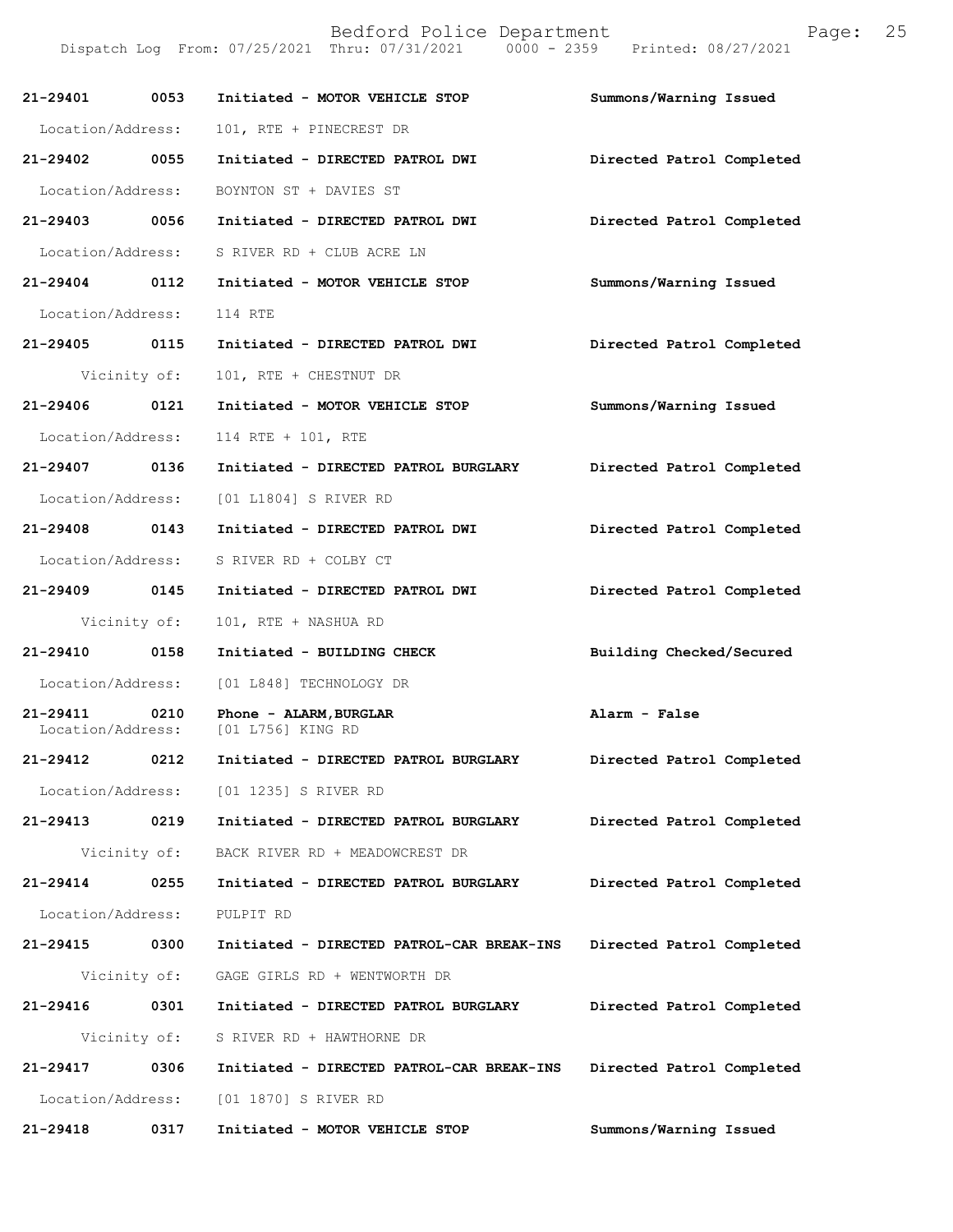| Location/Address:             |      | NEW BOSTON RD                                 |                                    |
|-------------------------------|------|-----------------------------------------------|------------------------------------|
| $21 - 29419$                  | 0335 | Initiated - DIRECTED PATROL-CAR BREAK-INS     | Directed Patrol Completed          |
| Location/Address:             |      | MAGAZINE ST                                   |                                    |
| 21-29420                      | 0338 | Initiated - DIRECTED PATROL BURGLARY          | Directed Patrol Completed          |
| Location/Address:             |      | S RIVER RD + AUTUMN LN                        |                                    |
| 21-29421 0440                 |      | Initiated - DIRECTED PATROL-CAR BREAK-INS     | Directed Patrol Completed          |
| Vicinity of:                  |      | NASHUA RD + COUNTY RD                         |                                    |
| 21-29422                      | 0441 | Initiated - DIRECTED PATROL-CAR BREAK-INS     | Directed Patrol Completed          |
| Location/Address:             |      | [01 376] KILTON RD                            |                                    |
| 21-29423 0452                 |      | Initiated - DIRECTED PATROL-CAR BREAK-INS     | Directed Patrol Completed          |
| Vicinity of:                  |      | BACK RIVER RD + SMITH RD                      |                                    |
| 21-29424                      | 0526 | Initiated - DIRECTED PATROL TRAFFIC ENF       | Directed Patrol Completed          |
| Vicinity of:                  |      | 101, RTE + HITCHING POST LN                   |                                    |
| 21-29425                      | 0529 | Initiated - DIRECTED PATROL TRAFFIC ENF       | Directed Patrol Completed          |
| Location/Address:             |      | S RIVER RD + AUTUMN LN                        |                                    |
| 21-29426 0538                 |      | Initiated - DIRECTED PATROL ACCIDENTS         | Directed Patrol Completed          |
| Location/Address:             |      | S RIVER RD + PARK DR                          |                                    |
| $21 - 29427$                  | 0611 | Initiated - DIRECTED PATROL TRAFFIC ENF       | Directed Patrol Completed          |
| Location/Address:             |      | 101, RTE + MEETINGHOUSE RD                    |                                    |
| 21-29428<br>Location/Address: | 0653 | 911 - BURGLARY-IN PROGRESS<br>HORIZON DR      | Services Rendered                  |
| 21-29429                      | 0715 | Initiated - DIRECTED PATROL TRAFFIC ENF       | Directed Patrol Completed          |
| Location/Address:             |      | S RIVER RD + PARK DR                          |                                    |
| 21-29430                      | 0720 | Initiated - DIRECTED PATROL TRAFFIC ENF       | Directed Patrol Completed          |
| Location/Address:             |      | WALLACE RD + 101, RTE                         |                                    |
| 21-29431<br>Location/Address: | 0727 | Initiated - MOTOR VEHICLE STOP<br>101, RTE    | <b>NO PAPERWORK</b>                |
| 21-29432<br>Location/Address: | 0731 | Phone - NUISANCE/NOISE COMPLIANT<br>SUMMIT RD | Services Rendered                  |
| 21-29433                      | 0737 | Initiated - MOTOR VEHICLE STOP                | Summons/Warning Issued             |
| Location/Address:             |      | S RIVER RD + MEETINGHOUSE RD                  |                                    |
| 21-29434                      | 0751 | Phone - S-MUTUAL AID-MEDICAL                  | <b>TRANSPORTED TO CMC HOSPITAL</b> |
| Location/Address:             |      | [01 L2400] RIDGEWOOD RD                       |                                    |
| 21-29435                      | 0757 | 911 - S-EMERGENCY MEDICAL CALL-ALPHA          | TRANSPORTED TO CMC HOSPITAL        |
| Location/Address:             |      | [01 L2098] HAWTHORNE DR                       |                                    |
| 21-29436                      | 0803 | Initiated - MOTOR VEHICLE STOP                | Summons/Warning Issued             |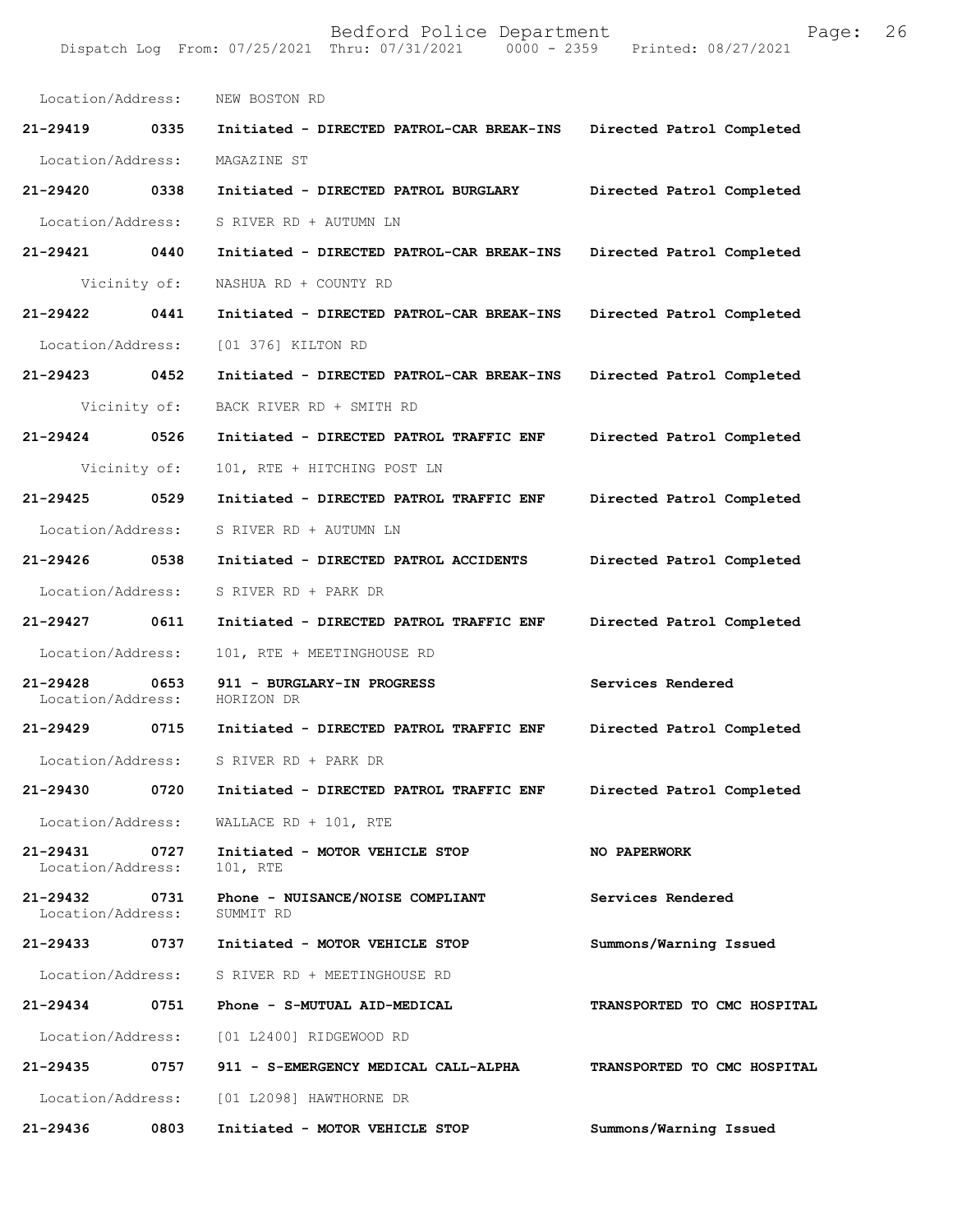Bedford Police Department Page: 27 Dispatch Log From: 07/25/2021 Thru: 07/31/2021 Location/Address: CONSTITUTION DR + 101, RTE **21-29437 0812 911 - S-SERVICE CALL No Action Required**  Location/Address: F.E. EVERETT SOUTH TPKE **21-29438 0824 Initiated - DIRECTED PATROL TRAFFIC ENF Directed Patrol Completed**  Location/Address: WALLACE RD + N AMHERST RD **21-29439 0840 Radio - S-ALARM-MEDICAL AID/LIFT ASST Services Rendered**  Location/Address: [01 1387] TECHNOLOGY DR **21-29440 0842 Initiated - DIRECTED PATROL TRAFFIC ENF Directed Patrol Completed**  Location/Address: S RIVER RD + UPJOHN ST **21-29441 0855 Initiated - DIRECTED PATROL TRAFFIC ENF Directed Patrol Completed**  Location/Address: JENKINS RD + 101, RTE **21-29442 0856 Initiated - ANIMAL COMPLAINT Services Rendered**  Location/Address: **21-29443 0859 Initiated - MOTOR VEHICLE STOP Summons/Warning Issued**  Location/Address: 101, RTE + KAHLIKO LN **21-29444 0902 Initiated - MOTOR VEHICLE STOP Summons/Warning Issued**  Location/Address: KILTON RD **21-29445 0906 Initiated - DIRECTED PATROL TRAFFIC ENF Services Rendered**  Vicinity of: **21-29446 0908 Initiated - MOTOR VEHICLE STOP Summons/Warning Issued**  Location/Address: 101, RTE + CONSTITUTION DR **21-29447 0919 Initiated - MOTOR VEHICLE STOP Summons/Warning Issued**  Location/Address: LIBERTY HILL RD + MEADOWCREST DR **21-29448 0920 Initiated - DIRECTED PATROL-CAR BREAK-INS Directed Patrol Completed**  Location/Address: [01 1235] S RIVER RD **21-29449 0943 Initiated - DIRECTED PATROL BURGLARY Directed Patrol Completed**  Location/Address: HARDY RD + REGENCY DR **21-29450 1013 Initiated - DIRECTED PATROL TRAFFIC ENF Directed Patrol Completed**  Location/Address: 101, RTE + BEAVER LN **21-29451 1020 Initiated - MOTOR VEHICLE STOP Summons/Warning Issued**  Location/Address: 101, RTE + CONSTITUTION DR **21-29453 1043 Initiated - DIRECTED PATROL TRAFFIC ENF Directed Patrol Completed**  Location/Address: 114 RTE + NEW BOSTON RD **21-29452 1047 Initiated - MOTOR VEHICLE STOP Summons/Warning Issued**  Location/Address: 101, RTE + HARDY RD **21-29454 1103 Initiated - MOTOR VEHICLE STOP Summons/Warning Issued**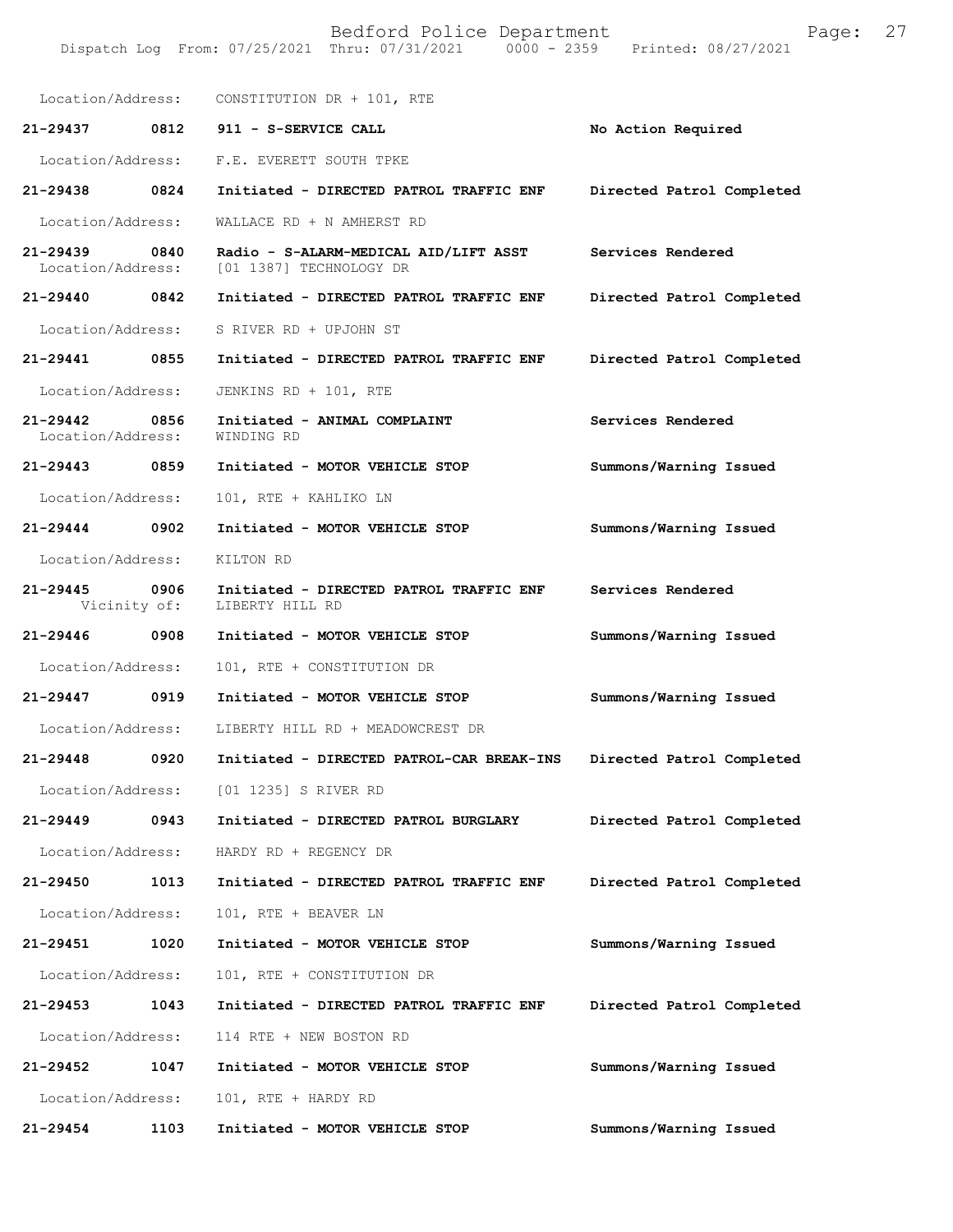Bedford Police Department Page: 28 Dispatch Log From: 07/25/2021 Thru: 07/31/2021 Location/Address: 101, RTE + JENKINS RD **21-29455 1109 Initiated - DIRECTED PATROL TRAFFIC ENF Directed Patrol Completed**  Location/Address: S RIVER RD + KILTON RD **21-29456 1121 Walk-In - ASSIST CITIZEN Services Rendered**  NEW BOSTON RD + LINDAHL RD **21-29457 1130 Initiated - DIRECTED PATROL TRAFFIC ENF Directed Patrol Completed**  Location/Address: [01 L1311] RUMFORD LN + WALLACE RD **21-29458 1155 Initiated - MOTOR VEHICLE STOP Summons/Warning Issued**  Location/Address: 101, RTE + LIBERTY HILL RD **21-29459 1155 Phone - MOTOR VEHICLE ACCIDENT Services Rendered**  [01 1312] S RIVER RD **21-29460 1206 Initiated - MOTOR VEHICLE STOP Summons/Warning Issued**  Location/Address: 101, RTE + CONSTITUTION DR **21-29462 1207 Phone - DOG COMPLAINT Could Not Locate**  Location/Address: N AMHERST RD + WALLACE RD **21-29461 1209 911 - S-EMERGENCY MEDICAL CALL-ALPHA Transported to Elliot Hospital** Location/Address: [01 1489] LEAVY DR **21-29463 1219 Phone - SUSP ACTIVITIES Services Rendered**  Location/Address: 101, RTE + MEETINGHOUSE RD OFF RAMP **21-29464 1224 Phone - ASSIST CITIZEN Services Rendered**  Location/Address: [01 474] CONSTITUTION DR<br>Refer To Incident: 21-708-OF Refer To Incident: **21-29465 1230 Initiated - DIRECTED PATROL BURGLARY Directed Patrol Completed**  Location/Address: LIBERTY HILL RD + EDINBURGH DR 21-29466 1238 Phone - MOTOR VEHICLE COMPLAINT Could Not Locate Location/Address: 101, RTE + HITCHING POST LN 101, RTE + HITCHING POST LN **21-29467 1259 911 - S-EMERGENCY MEDICAL CALL-ALPHA NO TRANSPORT**  Location/Address: CURTIS LN **21-29468 1309 Walk-In - POLICE INFORMATION No Action Required**  Location/Address: [01 474] CONSTITUTION DR **21-29469 1324 Initiated - DIRECTED PATROL-CAR BREAK-INS Directed Patrol Completed**  Location/Address: [01 1050] DONALD ST **21-29470 1335 Initiated - DIRECTED PATROL BURGLARY Services Rendered**  Vicinity of: **21-29471 1350 Initiated - DIRECTED PATROL BURGLARY Directed Patrol Completed**  Location/Address: WALLACE RD **21-29472 1405 Initiated - DIRECTED PATROL BURGLARY Directed Patrol Completed**  Location/Address: KAHLIKO LN + VALLEY VIEW DR

**21-29473 1407 Phone - ASSIST CITIZEN Services Rendered**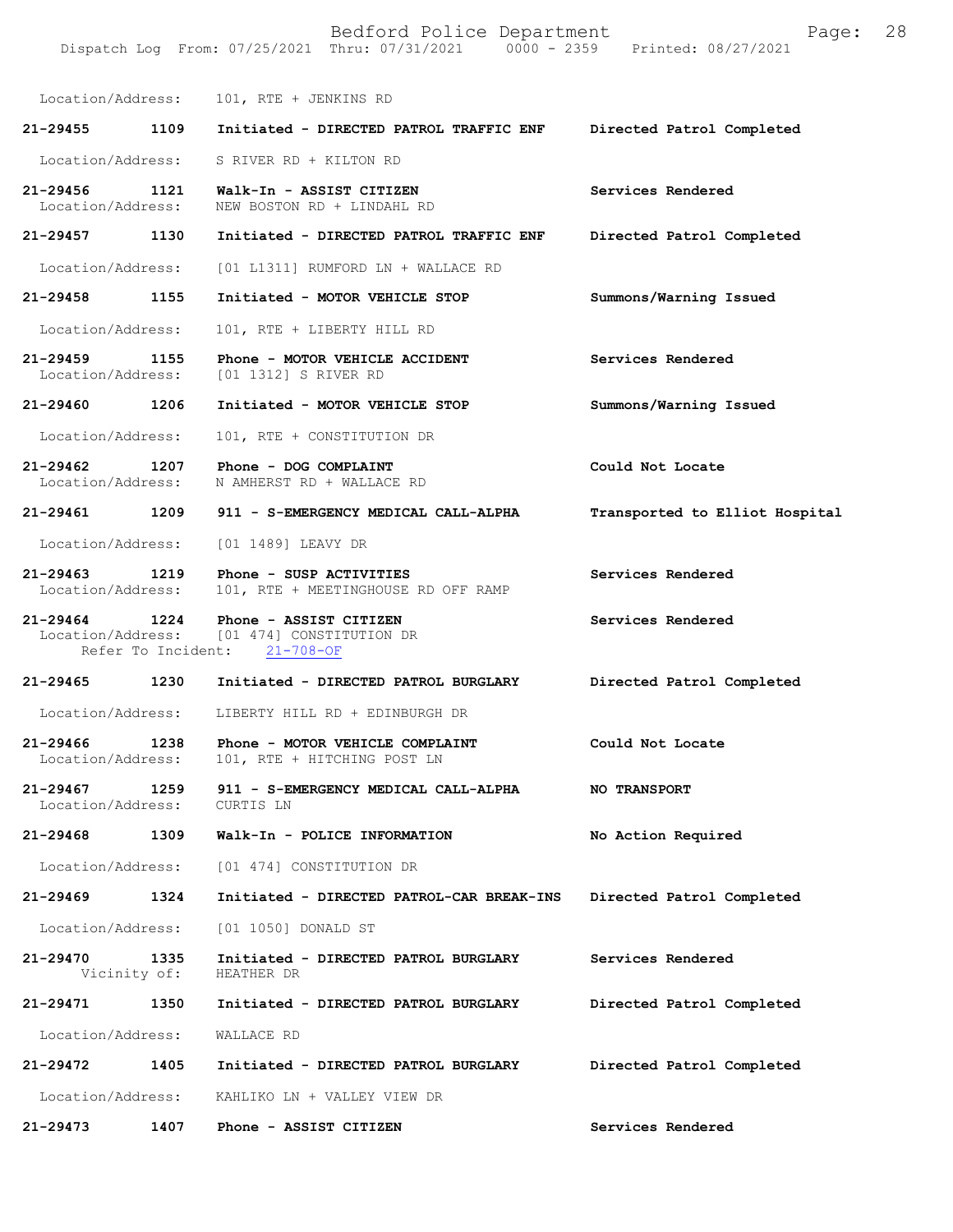|                                    |              | Bedford Police Department<br>Dispatch Log From: 07/25/2021 Thru: 07/31/2021 0000 - 2359 Printed: 08/27/2021 | Page:                       | 29 |
|------------------------------------|--------------|-------------------------------------------------------------------------------------------------------------|-----------------------------|----|
| Location/Address:                  |              | [01 L1054] TECHNOLOGY DR                                                                                    |                             |    |
| 21-29476 1424<br>Location/Address: |              | Phone - RESTRAINING ORDER<br>BRIAR RD                                                                       | Services Rendered           |    |
| 21-29474 1426                      |              | Phone - ALARM, HOLD UP/PANIC<br>Location/Address: [01 1489] LEAVY DR                                        | Alarm - False               |    |
| 21-29475 1428                      |              | 911 - S-EMERGENCY MEDICAL CALL-ALPHA                                                                        | TRANSPORTED TO CMC HOSPITAL |    |
| Location/Address:                  |              | BEALS RD                                                                                                    |                             |    |
| 21-29477                           | 1455         | 911 - S-EMERGENCY MEDICAL CALL-CHARL                                                                        | TRANSPORTED TO CMC HOSPITAL |    |
| Location/Address:                  |              | CABOT LN                                                                                                    |                             |    |
| $21 - 29478$<br>Location/Address:  | 1523         | Phone - ASSIST CITIZEN<br>WHISPER DR                                                                        | Services Rendered           |    |
| 21-29479 1526                      |              | Phone - MOTOR VEHICLE COMPLAINT<br>Location/Address: SPARTAN DR                                             | Services Rendered           |    |
| 21-29480                           | 1534         | Initiated - DIRECTED PATROL TRAFFIC ENF                                                                     | Directed Patrol Completed   |    |
|                                    | Vicinity of: | 101, RTE + WALLACE RD                                                                                       |                             |    |
| 21-29481                           | 1539         | Initiated - INVESTIGATION-FOLLOW UP<br>Location/Address: [01 1451] KENSINGTON LN                            | Services Rendered           |    |
| 21-29482                           | 1543         | Initiated - MOTOR VEHICLE STOP                                                                              | Summons/Warning Issued      |    |
| Location/Address:                  |              | HARDY RD                                                                                                    |                             |    |
| 21-29484                           | 1556         | Initiated - DIRECTED PATROL TRAFFIC ENF                                                                     | Directed Patrol Completed   |    |
| Location/Address:                  |              | SPARTAN DR                                                                                                  |                             |    |
| 21-29483                           | 1600         | Phone - CIVIL<br>Location/Address: BACK RIVER RD                                                            | Services Rendered           |    |
| 21-29485                           | 1604         | Initiated - MOTOR VEHICLE STOP                                                                              | Summons/Warning Issued      |    |
| Location/Address:                  |              | JENKINS RD                                                                                                  |                             |    |
| 21-29486                           | 1609         | Initiated - MOTOR VEHICLE STOP                                                                              | Summons/Warning Issued      |    |
| Location/Address:                  |              | PARK DR + S RIVER RD                                                                                        |                             |    |
| 21-29487                           | 1614         | Initiated - DIRECTED PATROL TRAFFIC ENF                                                                     | Directed Patrol Completed   |    |
|                                    | Vicinity of: | 101, RTE + KAHLIKO LN                                                                                       |                             |    |
| 21-29488                           | 1614         | Initiated - DIRECTED PATROL TRAFFIC ENF                                                                     | Directed Patrol Completed   |    |
| Location/Address:                  |              | S RIVER RD + COLBY CT                                                                                       |                             |    |
| 21-29489                           | 1635         | Initiated - MOTOR VEHICLE STOP                                                                              | Summons/Warning Issued      |    |
| Location/Address:                  |              | 101, RTE + 114 RTE                                                                                          |                             |    |
| 21-29490                           | 1636         | Initiated - MOTOR VEHICLE STOP                                                                              | Summons/Warning Issued      |    |
| Location/Address:                  |              | S RIVER RD                                                                                                  |                             |    |
| 21-29491                           | 1636         | Initiated - DIRECTED PATROL MOUNTAIN BIKE                                                                   | Directed Patrol Completed   |    |
|                                    | Vicinity of: | [01 1235] S RIVER RD                                                                                        |                             |    |
| 21-29492                           | 1650         | Initiated - MOTOR VEHICLE STOP                                                                              | Summons/Warning Issued      |    |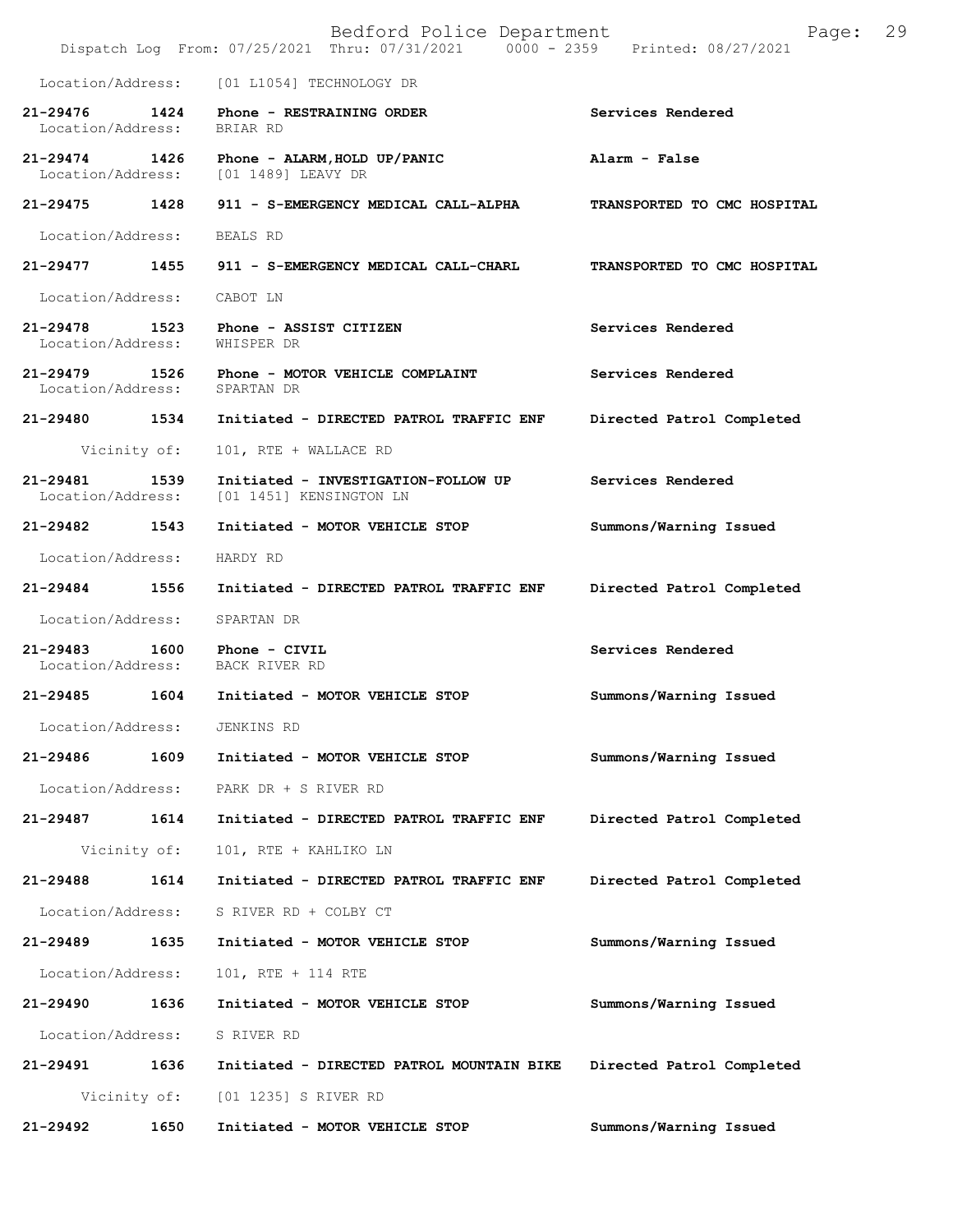|                               |      | Location/Address: COLBY CT + S RIVER RD                                                             |                           |
|-------------------------------|------|-----------------------------------------------------------------------------------------------------|---------------------------|
|                               |      | 21-29493 1656 Initiated - DIRECTED PATROL TRAFFIC ENF                                               | Directed Patrol Completed |
|                               |      | Location/Address: 114 RTE + 101, RTE                                                                |                           |
| 21-29494 1701                 |      | Phone - ALARM, BURGLAR                                                                              | Alarm- correct code/reset |
|                               |      | Location/Address: [01 370] HARVEY RD                                                                |                           |
| 21-29495 1702                 |      | Phone - S-MUTUAL AID-MEDICAL                                                                        | No Action Required        |
|                               |      | Location/Address: [07] SECOND ST                                                                    |                           |
| 21-29496 1704                 |      | Initiated - MOTOR VEHICLE STOP                                                                      | Summons/Warning Issued    |
| Location/Address:             |      | S RIVER RD                                                                                          |                           |
| 21-29497 1719                 |      | Initiated - DIRECTED PATROL-CAR BREAK-INS                                                           | Directed Patrol Completed |
| Location/Address:             |      | [01 L1804] S RIVER RD                                                                               |                           |
| 21-29498 1720                 |      | Initiated - MOTOR VEHICLE STOP                                                                      | Summons/Warning Issued    |
| Location/Address:             |      | S RIVER RD                                                                                          |                           |
|                               |      | 21-29499 1728 Phone - CIVIL<br>Location/Address: STEPHANIE DR                                       | Services Rendered         |
|                               |      | 21-29500 1740 Initiated - DIRECTED PATROL-CAR BREAK-INS                                             | Directed Patrol Completed |
|                               |      | Location/Address: [01 L1562] KILTON RD                                                              |                           |
| 21-29501                      | 1805 | Phone - INVESTIGATION-FOLLOW UP<br>Location/Address: [06] ANNAND DR<br>Refer To Incident: 21-708-OF | Services Rendered         |
|                               |      | 21-29502 1813 Initiated - MOTOR VEHICLE STOP                                                        | Summons/Warning Issued    |
| Location/Address:             |      | 101, RTE                                                                                            |                           |
|                               |      | 21-29503 1814 Initiated - DIRECTED PATROL TRAFFIC ENF                                               | Directed Patrol Completed |
|                               |      | Vicinity of: 101, RTE + CHESTNUT DR                                                                 |                           |
| 21-29504<br>Location/Address: | 1828 | Phone - MOTOR VEHICLE COMP-IN PROGRESS<br>[01 232] LIBERTY HILL RD                                  | Could Not Locate          |
| 21-29505                      | 1833 | Phone - S-MUTUAL AID-MEDICAL<br>Location/Address: [07] TRAHAN ST                                    | <b>NO TRANSPORT</b>       |
| 21-29506                      | 1835 | Initiated - DIRECTED PATROL TRAFFIC ENF                                                             | Directed Patrol Completed |
| Location/Address:             |      | S RIVER RD + TECHNOLOGY DR                                                                          |                           |
| 21-29507 1852                 |      | Initiated - MOTOR VEHICLE STOP                                                                      | Summons/Warning Issued    |
| Location/Address:             |      | 114 RTE + DONALD ST                                                                                 |                           |
| 21-29508                      | 1859 | Initiated - DIRECTED PATROL-CAR BREAK-INS                                                           | Directed Patrol Completed |
| Location/Address:             |      | [01 L2252] JENKINS RD                                                                               |                           |
| 21-29509                      | 1902 | Initiated - MOTOR VEHICLE STOP                                                                      | Summons/Warning Issued    |
| Location/Address:             |      | 101, RTE + PLUMMER ROAD OVERPASS                                                                    |                           |
| 21-29510                      | 1908 | 911 - MOTOR VEHICLE ACC-SPECIAL CIR.                                                                | Investigated              |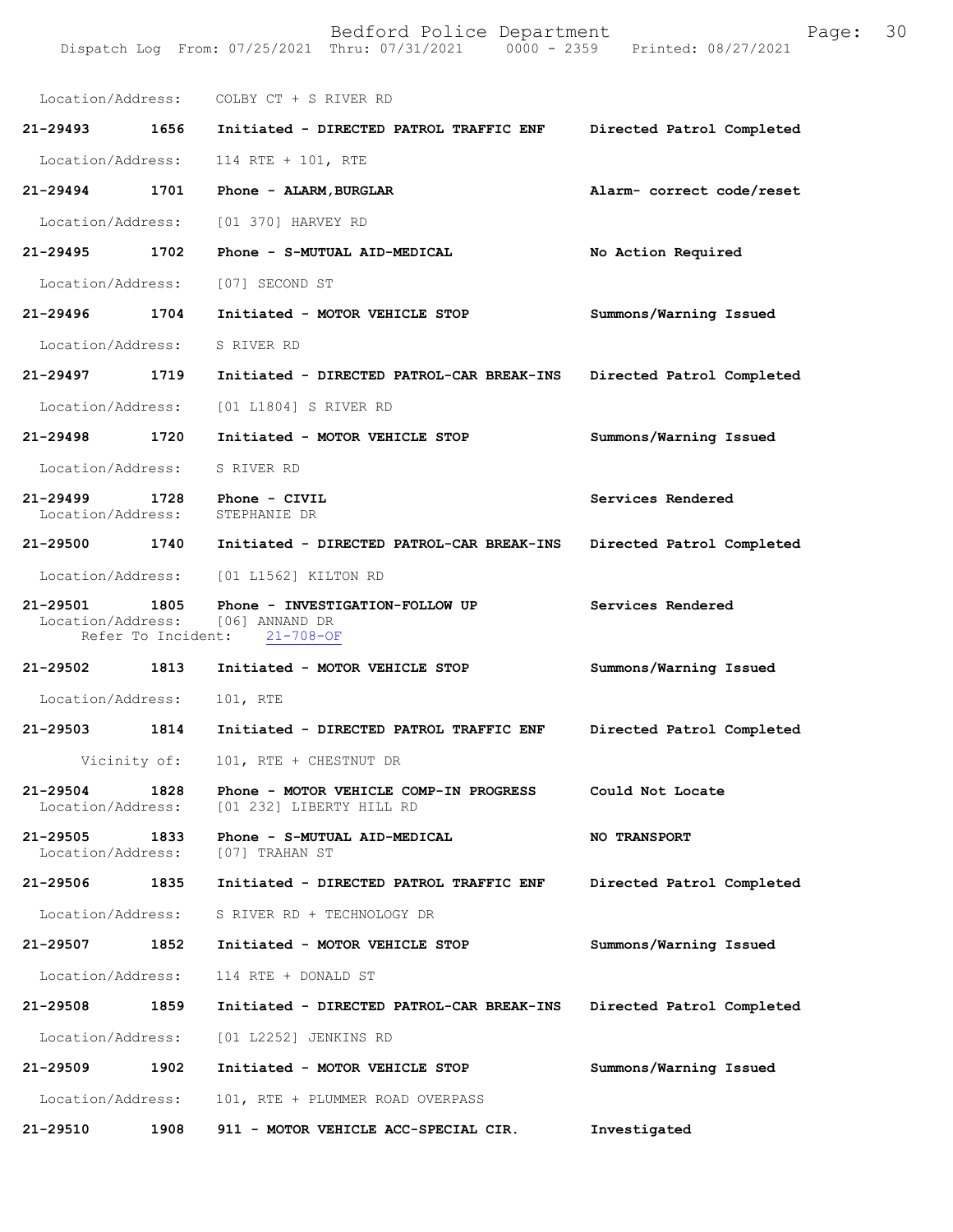|                                    |              | Bedford Police Department<br>Dispatch Log From: 07/25/2021 Thru: 07/31/2021 0000 - 2359 Printed: 08/27/2021 | Page:                     | 31 |
|------------------------------------|--------------|-------------------------------------------------------------------------------------------------------------|---------------------------|----|
|                                    |              | Location/Address: [01 991] S RIVER RD                                                                       |                           |    |
|                                    |              | 21-29511 1924 Initiated - DIRECTED PATROL TRAFFIC ENF                                                       | Directed Patrol Completed |    |
|                                    |              | Vicinity of: WALLACE RD + BEALS RD                                                                          |                           |    |
| 21-29512 1929                      |              | Initiated - MOTOR VEHICLE STOP                                                                              | Summons/Warning Issued    |    |
| Location/Address:                  |              | WALLACE RD + NASHUA RD                                                                                      |                           |    |
| Location/Address:                  |              | 21-29513 1940 Initiated - FOUND PROPERTY<br>S RIVER RD + HAWTHORNE DR<br>Refer To Incident: 21-709-OF       | Investigated              |    |
|                                    |              | 21-29514 1943 Phone - MOTOR VEHICLE ACC-SPECIAL CIR.<br>Location/Address: [01 1050] DONALD ST               | Services Rendered         |    |
|                                    |              | 21-29515 2040 Initiated - BUILDING CHECK                                                                    | Building Checked/Secured  |    |
|                                    |              | Location/Address: [01 463] NASHUA RD                                                                        |                           |    |
| 21-29516 2059                      |              | Initiated - DIRECTED PATROL DWI                                                                             | Directed Patrol Completed |    |
|                                    | Vicinity of: | 101, RTE + WALLACE RD                                                                                       |                           |    |
| 21-29517                           | 2104         | Initiated - MOTOR VEHICLE STOP                                                                              | Summons/Warning Issued    |    |
|                                    |              | Location/Address: S RIVER RD + WASHINGTON PL                                                                |                           |    |
| 21-29518 2106                      |              | Initiated - MOTOR VEHICLE STOP                                                                              | Summons/Warning Issued    |    |
| Location/Address:                  |              | 101, RTE + WALLACE RD                                                                                       |                           |    |
| 21-29519 2120                      |              | Initiated - MOTOR VEHICLE STOP                                                                              | Summons/Warning Issued    |    |
| Location/Address:                  |              | 101, RTE + MEETINGHOUSE RD                                                                                  |                           |    |
| 21-29520                           | 2124         | Initiated - DIRECTED PATROL-CAR BREAK-INS                                                                   | Building Checked/Secured  |    |
| Location/Address:                  |              | N AMHERST RD + CAMPBELL RD                                                                                  |                           |    |
| 21-29521 2128<br>Location/Address: |              | Initiated - MOTOR VEHICLE STOP<br>OLD BEDFORD RD + GARRISON DR                                              | NO PAPERWORK              |    |
| 21-29522<br>Location/Address:      | 2142         | Phone - SUSP ACTIVITIES-IN PROGRESS<br>[01 L562] WALLACE RD                                                 | Services Rendered         |    |
| 21-29523 2213                      |              | Initiated - DIRECTED PATROL-CAR BREAK-INS                                                                   | Directed Patrol Completed |    |
| Location/Address:                  |              | [01 376] KILTON RD                                                                                          |                           |    |
| 21-29524<br>Location/Address:      | 2221         | 911 - S-CHECK AN ODOR<br>[01 L1054] TECHNOLOGY DR                                                           | Services Rendered         |    |
| 21-29525 2344                      |              | Initiated - MOTOR VEHICLE STOP                                                                              | Summons/Warning Issued    |    |
| Location/Address:                  |              | 101, RTE + MEETINGHOUSE RD OFF RAMP                                                                         |                           |    |
| 21-29526 2347                      |              | Initiated - DIRECTED PATROL DWI                                                                             | Directed Patrol Completed |    |
| Location/Address:                  |              | 114 RTE + WHITE AVE                                                                                         |                           |    |
| 21-29527                           | 2347         | Initiated - DIRECTED PATROL DWI                                                                             | Directed Patrol Completed |    |
| Location/Address:                  |              | 101, RTE + MEETINGHOUSE RD                                                                                  |                           |    |
| 21-29528                           | 2356         | Initiated - DIRECTED PATROL DWI                                                                             | Directed Patrol Completed |    |
|                                    | Vicinity of: | S RIVER RD + BACK RIVER RD                                                                                  |                           |    |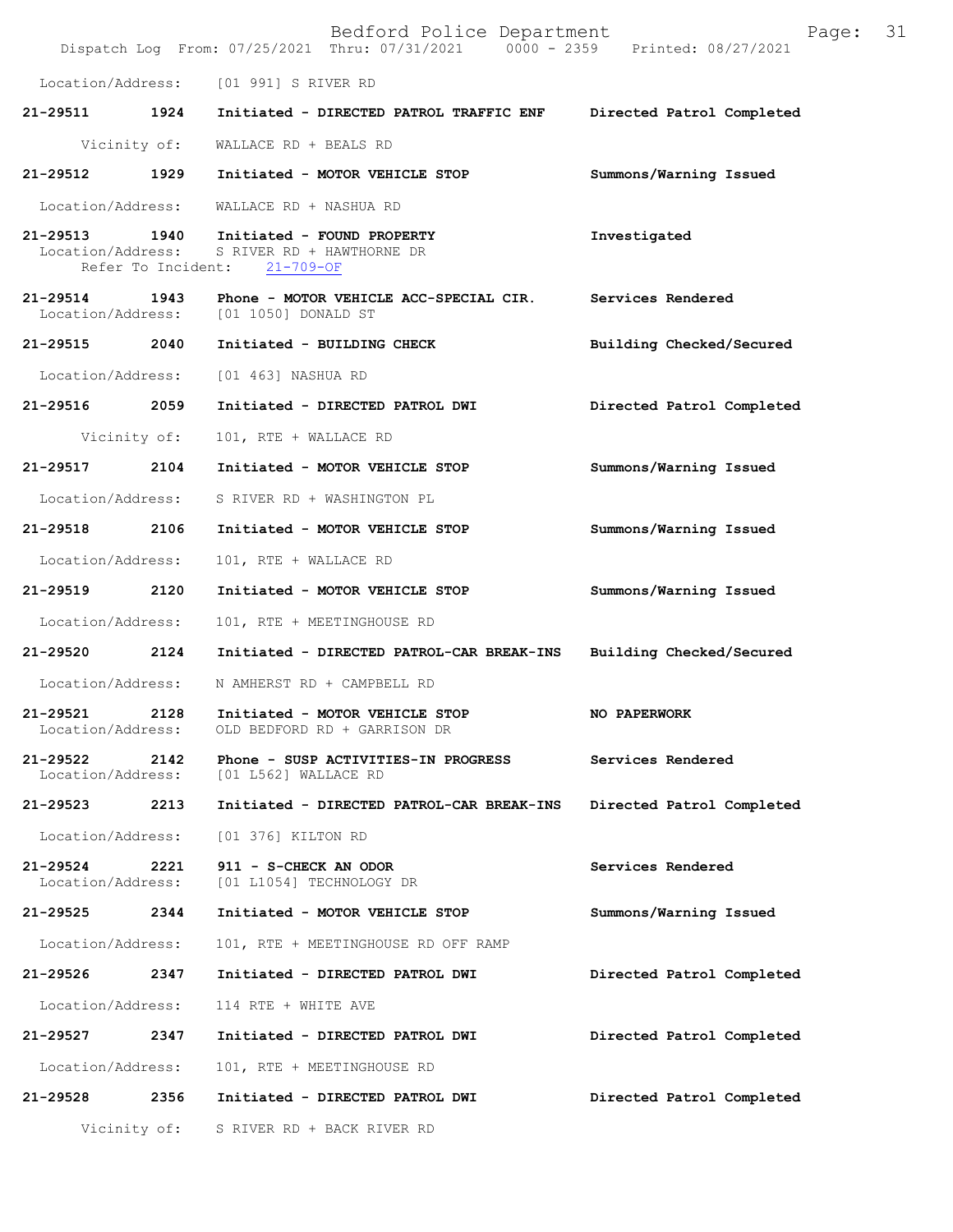Bedford Police Department Fage: 32 Dispatch Log From: 07/25/2021 Thru: 07/31/2021 0000 - 2359 Printed: 08/27/2021

**21-29529 2356 Initiated - DIRECTED PATROL DWI Directed Patrol Completed**  Vicinity of: S RIVER RD + UPJOHN ST

## **For Date: 07/29/2021 - Thursday**

| 21-29652<br>Location/Address: | 0001         | Phone - DISORDERLY CONDUCT<br>CONSTANCE ST              | Services Rendered         |
|-------------------------------|--------------|---------------------------------------------------------|---------------------------|
|                               |              | 21-29530 0015 Initiated - DIRECTED PATROL DWI           | Directed Patrol Completed |
| Location/Address:             |              | NEW BOSTON RD + WALLACE RD                              |                           |
| 21-29531 0018                 |              | Initiated - DIRECTED PATROL DWI                         | Directed Patrol Completed |
| Location/Address:             |              | 101, RTE + WALLACE RD                                   |                           |
| 21-29532 0024                 |              | Initiated - DIRECTED PATROL DWI                         | Directed Patrol Completed |
|                               |              | Vicinity of: S RIVER RD + MOORES CROSSING RD            |                           |
| 21-29533 0031                 |              | Initiated - DIRECTED PATROL DWI                         | Directed Patrol Completed |
| Location/Address:             |              | S RIVER RD + KILTON RD                                  |                           |
| 21-29534 0044                 |              | Initiated - DIRECTED PATROL DWI                         | Directed Patrol Completed |
| Location/Address:             |              | 101, RTE + GREY ROCK RD                                 |                           |
| 21-29535 0046                 |              | Initiated - DIRECTED PATROL DWI                         | Directed Patrol Completed |
| Location/Address:             |              | SPARTAN DR + KING RD                                    |                           |
|                               |              | 21-29536 0103 Initiated - DIRECTED PATROL DWI           | Directed Patrol Completed |
|                               | Vicinity of: | S RIVER RD + CLUB ACRE LN                               |                           |
| 21-29537 0107                 |              | Initiated - MOTOR VEHICLE STOP                          | Summons/Warning Issued    |
| Location/Address:             |              | 101, RTE + CONSTITUTION DR                              |                           |
|                               |              | 21-29538 0115 Initiated - DIRECTED PATROL DWI           | Directed Patrol Completed |
| Location/Address:             |              | 101, RTE + KILTON ROAD RAMP                             |                           |
| 21-29539<br>Location/Address: | 0125         | Initiated - SUSP ACTIVITIES<br>SOMERVILLE DR            | Services Rendered         |
|                               |              | 21-29540 0137 Initiated - DIRECTED PATROL-CAR BREAK-INS | Directed Patrol Completed |
|                               |              | Location/Address: [01 1312] S RIVER RD                  |                           |
| 21-29541                      | 0139         | Initiated - DIRECTED PATROL DWI                         | Directed Patrol Completed |
| Location/Address:             |              | 101, RTE + OLD BEDFORD RD                               |                           |
| 21-29542                      | 0139         | Other - BOLO                                            | No Action Required        |
|                               | Location:    | [214] RAYMOND & MANCHESTER AREA                         |                           |
| 21-29543                      | 0144         | Initiated - DIRECTED PATROL DWI                         | Directed Patrol Completed |
| Location/Address:             |              | 101, RTE + JENKINS RD                                   |                           |
| 21-29544                      | 0150         | Initiated - MOTOR VEHICLE STOP                          | Summons/Warning Issued    |
| Location/Address:             |              | 101, RTE + COLONIAL DR                                  |                           |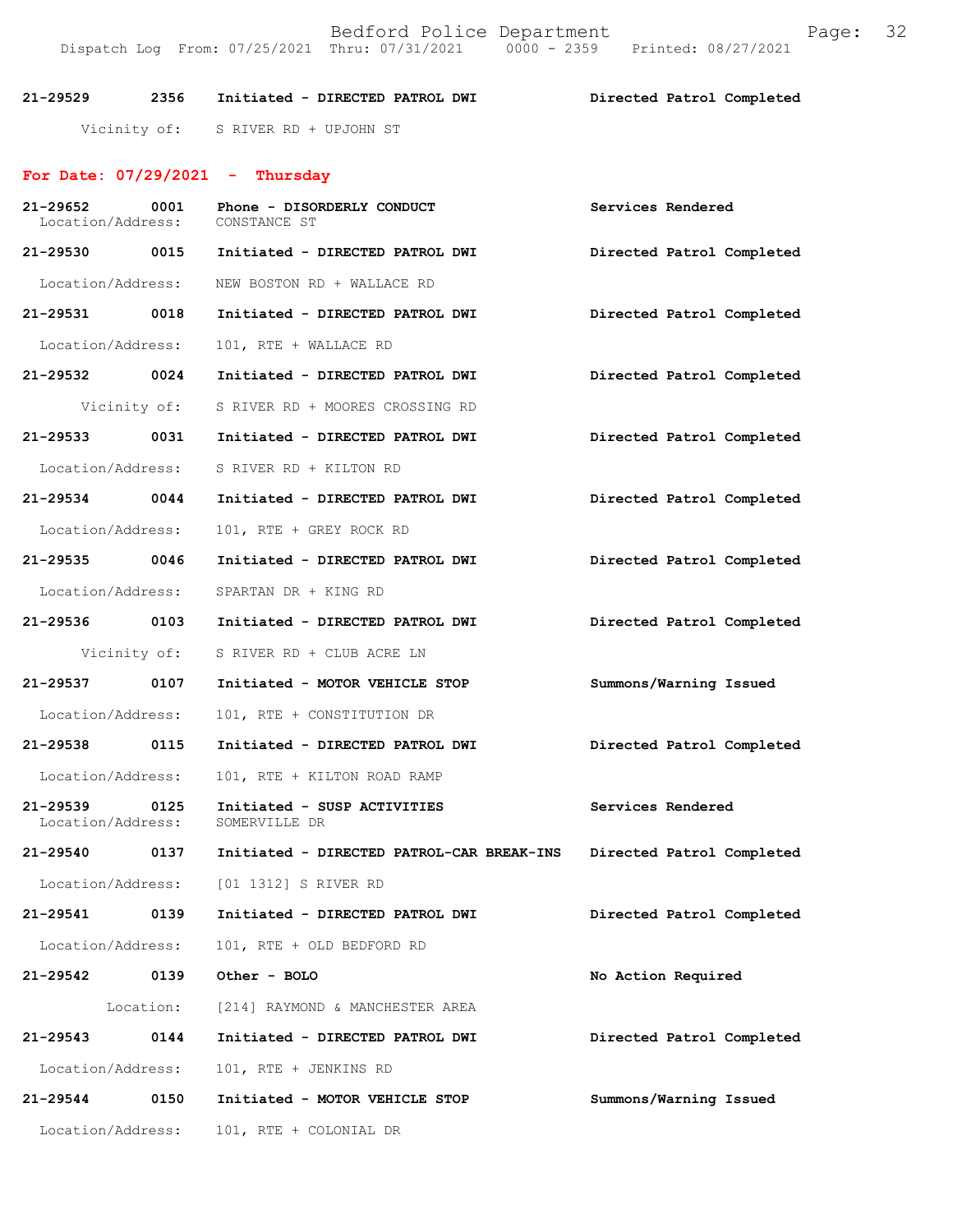Bedford Police Department Page: 33 Dispatch Log From:  $07/25/2021$  Thru:  $07/31/2021$  0000 - 2359 **21-29545 0158 Initiated - SUSP ACTIVITIES Services Rendered**  Location/Address: [01 L1804] S RIVER RD **21-29546 0204 Initiated - DIRECTED PATROL BURGLARY Directed Patrol Completed**  Location/Address: PALOMINO LN + PLUMMER RD **21-29547 0219 Initiated - DIRECTED PATROL-CAR BREAK-INS Directed Patrol Completed**  Vicinity of: SOUTHGATE DR + BACK RIVER RD **21-29548 0227 Initiated - MOTOR VEHICLE STOP NO PAPERWORK**  Location/Address: MEETINGHOUSE RD + S RIVER RD **21-29549 0228 Initiated - DIRECTED PATROL BURGLARY Directed Patrol Completed**  Location/Address: FREEDOM WAY **21-29550 0230 Initiated - DIRECTED PATROL BURGLARY Directed Patrol Completed**  Location/Address: [01 L1805] BEDFORD FARMS DR **21-29551 0232 Initiated - DIRECTED PATROL BURGLARY Directed Patrol Completed**  Location/Address: BIRKDALE RD + CAMBRIDGE RD **21-29552 0249 Initiated - BUILDING CHECK Building Checked/Secured**  Location/Address: [01 L310] S RIVER RD **21-29553 0300 Initiated - DIRECTED PATROL-CAR BREAK-INS Directed Patrol Completed**  Location/Address: LIBERTY HILL RD + OLDE ENGLISH RD **21-29554 0434 Initiated - DIRECTED PATROL-CAR BREAK-INS Directed Patrol Completed**  Vicinity of: COUNTY RD + PATTEN RD **21-29555 0437 Initiated - DIRECTED PATROL BURGLARY Directed Patrol Completed**  Vicinity of: OAK DR + MEETINGHOUSE RD **21-29556 0447 Initiated - DIRECTED PATROL-CAR BREAK-INS Directed Patrol Completed**  Location/Address: JOPPA HILL RD + PERRY RD **21-29557 0502 Initiated - MOTOR VEHICLE STOP Summons/Warning Issued**  Location/Address: 101, RTE + OLDE BEDFORD WAY **21-29558 0510 Initiated - DIRECTED PATROL TRAFFIC ENF Directed Patrol Completed**  Vicinity of: S RIVER RD + EXECUTIVE PARK DR **21-29559 0516 Initiated - DIRECTED PATROL TRAFFIC ENF Directed Patrol Completed**  Location/Address: S RIVER RD + PARK DR **21-29560 0518 Initiated - DIRECTED PATROL TRAFFIC ENF Directed Patrol Completed**  Location/Address: HAZEN RD + OLD BEDFORD RD **21-29561 0524 Initiated - MOTOR VEHICLE STOP Summons/Warning Issued**  Location/Address: HAZEN RD + STEPHEN DR **21-29562 0534 Initiated - MOTOR VEHICLE STOP Summons/Warning Issued**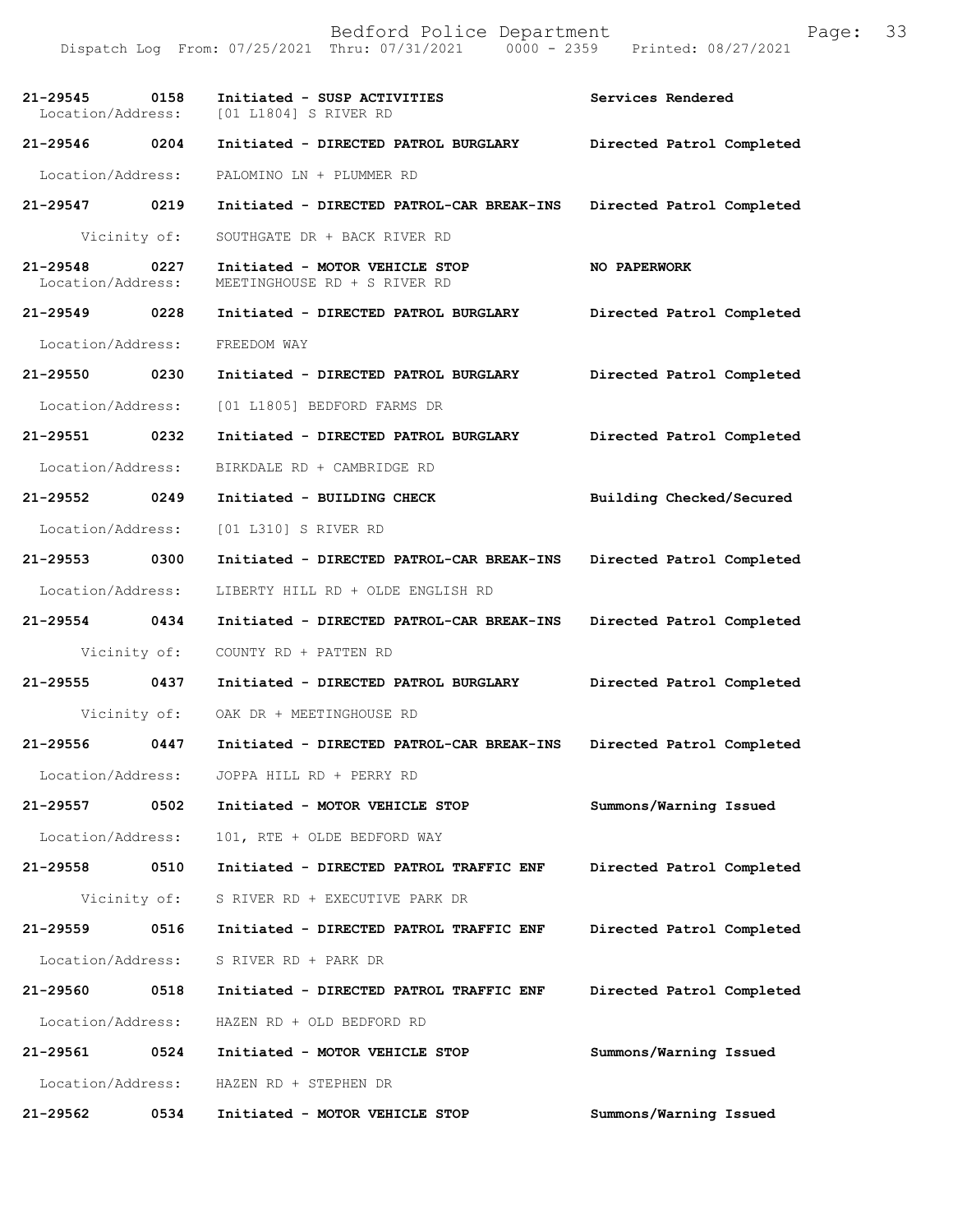|                               |                            | Bedford Police Department<br>Dispatch Log From: 07/25/2021 Thru: 07/31/2021 0000 - 2359 Printed: 08/27/2021 | 34<br>Page:               |
|-------------------------------|----------------------------|-------------------------------------------------------------------------------------------------------------|---------------------------|
| Location/Address:             |                            | S RIVER RD + HARVEY RD                                                                                      |                           |
| 21-29563                      | 0540                       | Initiated - DIRECTED PATROL TRAFFIC ENF                                                                     | Directed Patrol Completed |
| Location/Address:             |                            | 101, RTE + JENKINS RD                                                                                       |                           |
| 21-29564 0559                 |                            | Initiated - DIRECTED PATROL TRAFFIC ENF                                                                     | Directed Patrol Completed |
| Location/Address:             |                            | NEW BOSTON RD + WALLACE RD                                                                                  |                           |
| 21-29565 0559                 |                            | Initiated - DIRECTED PATROL TRAFFIC ENF                                                                     | Directed Patrol Completed |
| Location/Address:             |                            | KILTON RD + S RIVER RD                                                                                      |                           |
| 21-29566                      | 0604                       | Initiated - DIRECTED PATROL TRAFFIC ENF                                                                     | Directed Patrol Completed |
| Location/Address:             |                            | 101, RTE + TWIN BROOK LN                                                                                    |                           |
| 21-29567                      | 0722                       | Initiated - DIRECTED PATROL TRAFFIC ENF                                                                     | Directed Patrol Completed |
| Location/Address:             |                            | NEW BOSTON RD                                                                                               |                           |
| 21-29568 0722                 |                            | Initiated - DIRECTED PATROL ACCIDENTS                                                                       | Directed Patrol Completed |
| Location/Address:             |                            | 101, RTE + WALLACE RD                                                                                       |                           |
| 21-29569                      | 0739                       | Initiated - MOTOR VEHICLE STOP                                                                              | Summons/Warning Issued    |
| Location/Address:             |                            | NEW BOSTON RD                                                                                               |                           |
| 21-29570                      | 0739                       | Initiated - DIRECTED PATROL TRAFFIC ENF                                                                     | Directed Patrol Completed |
|                               | Vicinity of:               | COLBY CT + S RIVER RD                                                                                       |                           |
| 21-29571                      | 0748                       | Initiated - DIRECTED PATROL TRAFFIC ENF                                                                     | Directed Patrol Completed |
| Location/Address:             |                            | 101, RTE + NASHUA RD                                                                                        |                           |
| 21-29572<br>Location/Address: | 0803                       | 911 - S-EMERGENCY MEDICAL CALL-DELTA<br>[01 335] COLBY CT                                                   | <b>NO TRANSPORT</b>       |
| 21-29573<br>Location/Address: | 0807<br>Refer To Incident: | Phone - MOTOR VEHICLE ACC-SPECIAL CIR.<br>[01 521] HAWTHORNE DR<br>$21 - 710 - OF$                          | Investigated              |
| 21-29574                      | 0812                       | Initiated - DIRECTED PATROL TRAFFIC ENF                                                                     | Directed Patrol Completed |
| Location/Address:             |                            | 101, RTE + 114 RTE                                                                                          |                           |
| 21-29575                      | 0815                       | Initiated - DIRECTED PATROL TRAFFIC ENF                                                                     | Directed Patrol Completed |
| Location/Address:             |                            | 101, RTE + PINECREST DR                                                                                     |                           |
| 21-29576                      | 0837                       | Initiated - DIRECTED PATROL ACCIDENTS                                                                       | Directed Patrol Completed |
| Location/Address:             |                            | 101, RTE + STOWELL RD                                                                                       |                           |
| 21-29577                      | 0840                       | Phone - POLICE INFORMATION                                                                                  | No Action Required        |
| Location/Address:             |                            | NASHUA RD                                                                                                   |                           |
| 21-29578                      | 0930                       | Initiated - DIRECTED PATROL TRAFFIC ENF                                                                     | Directed Patrol Completed |
|                               | Vicinity of:               | 101, RTE + CONSTITUTION DR                                                                                  |                           |
| 21-29579<br>Location/Address: | 0948                       | Phone - MOTOR VEHICLE ACCIDENT<br>S RIVER RD                                                                | Investigated              |
| 21-29580                      | 0950                       | Initiated - MOTOR VEHICLE STOP                                                                              | Summons/Warning Issued    |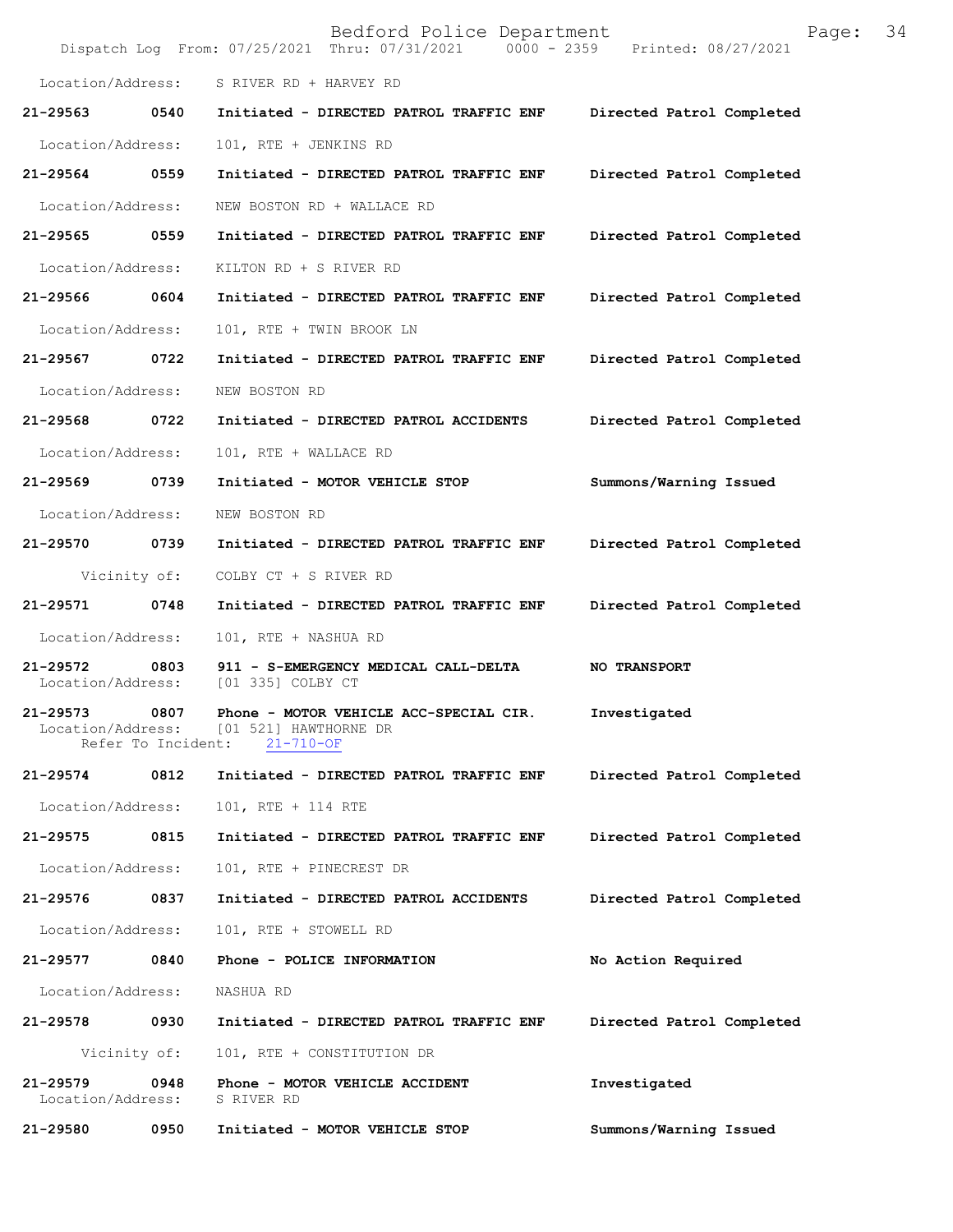Bedford Police Department Page: 35 Dispatch Log From: 07/25/2021 Thru: 07/31/2021 Location/Address: 101, RTE **21-29581 0959 Phone - ALARM,BURGLAR Alarm - False**  [01 332] 101, RTE **21-29582 1002 Initiated - DIRECTED PATROL ANIMAL CONTROL Directed Patrol Completed**  Location/Address: [01 L562] WALLACE RD **21-29583 1004 911 - S-EMERGENCY MEDICAL CALL-DELTA TRANSPORTED TO CMC HOSPITAL**  Location/Address: [01 L722] SEBBINS POND DR **21-29584 1029 Initiated - DIRECTED PATROL TRAFFIC ENF Directed Patrol Completed**  Location/Address: NASHUA RD + COUNTY RD **21-29585 1044 911 - MOTOR VEHICLE COMP-IN PROGRESS NO PAPERWORK**  Location/Address: **21-29586 1148 Initiated - DIRECTED PATROL TRAFFIC ENF Directed Patrol Completed**  Location/Address: 101, RTE + CHESTNUT DR **21-29587 1222 Initiated - DIRECTED PATROL ACCIDENTS Directed Patrol Completed**  Location/Address: 101, RTE + COVENANT WAY **21-29588 1222 Initiated - DIRECTED PATROL TRAFFIC ENF Directed Patrol Completed**  Vicinity of: S RIVER RD + RIVERWAY PL **21-29589 1223 Phone - SUSP ACTIVITIES Services Rendered**  Location/Address: [01 L364] POWDER HILL RD **21-29590 1226 Initiated - MOTOR VEHICLE STOP Summons/Warning Issued**  Location/Address: 101, RTE + WALLACE RD **21-29591 1245 911 - S-FIRE, AUTO Could Not Locate**  Location/Address: I-293 SOUTH **21-29592 1259 911 - S-EMERGENCY MEDICAL CALL-CHARL Transported to Elliot Hospital** Location/Address: [01 1489] LEAVY DR **21-29593 1301 Initiated - MOTOR VEHICLE STOP No Action Required**  Location/Address: BOYNTON ST + WAYSIDE DR **21-29594 1325 Initiated - DIRECTED PATROL-CAR BREAK-INS Directed Patrol Completed**  Location/Address: 101, RTE + WALLACE RD **21-29595 1403 Initiated - DIRECTED PATROL BURGLARY Directed Patrol Completed**  Location/Address: JOPPA HILL RD + CAMPBELL RD **21-29596 1414 911 - S-EMERGENCY MEDICAL CALL-DELTA Transported to Elliot Hospital** Location/Address: [01 192] NEW BOSTON RD **21-29597 1424 Radio - S-EMERGENCY MEDICAL CALL Services Rendered**  Location/Address: [07] ELM

**21-29598 1455 Walk-In - MOTOR VEHICLE ACC-SPECIAL CIR. Investigated**  Location/Address: [01 284] N AMHERST RD Refer To Incident: 21-711-OF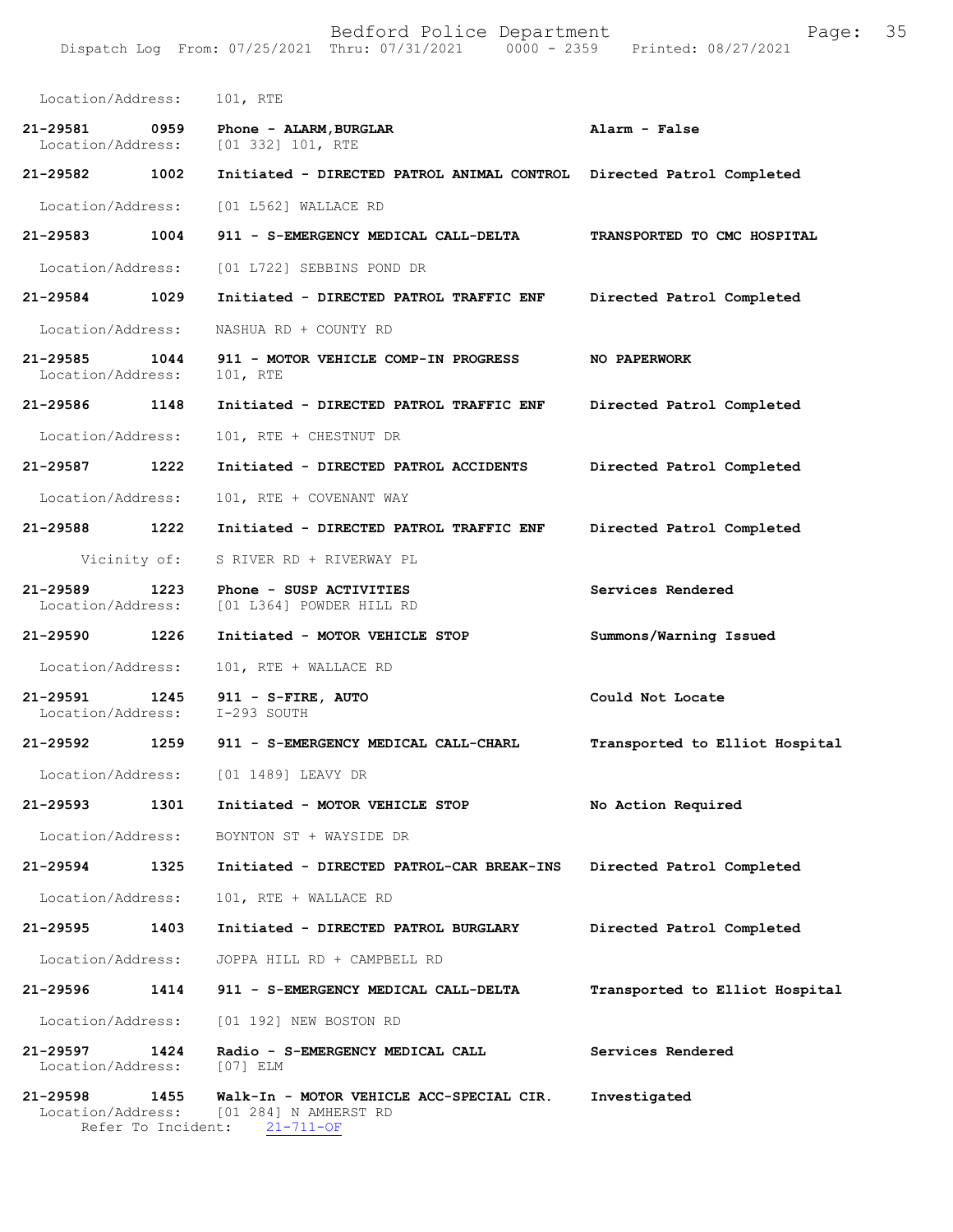Dispatch Log From: 07/25/2021 Thru: 07/31/2021 0000 - 2359 Printed: 08/27/2021

| 21-29600                      | 1519               | Initiated - DIRECTED PATROL MOUNTAIN BIKE                                                                      | Directed Patrol Completed |
|-------------------------------|--------------------|----------------------------------------------------------------------------------------------------------------|---------------------------|
| Location/Address:             |                    | MARKET ST + MAIN ST                                                                                            |                           |
| 21-29599 1520                 |                    | Initiated - DIRECTED PATROL ACCIDENTS                                                                          | Directed Patrol Completed |
| Location/Address:             |                    | S RIVER RD + COLBY CT                                                                                          |                           |
| 21-29601 1521                 |                    | Initiated - DIRECTED PATROL TRAFFIC ENF                                                                        | Directed Patrol Completed |
| Location/Address:             |                    | S RIVER RD + CLUB ACRE LN                                                                                      |                           |
| 21-29602 1525                 |                    | Initiated - MOTOR VEHICLE STOP                                                                                 | Summons/Warning Issued    |
| Location/Address:             |                    | [01 L1804] S RIVER RD                                                                                          |                           |
| 21-29603 1537                 |                    | Walk-In - SCAMS (PHONE, EMAIL ETC)<br>Location/Address: RIVERWAY PL<br>Refer To Incident: 21-712-OF            | Investigated              |
| 21-29604 1541                 |                    | Initiated - DIRECTED PATROL ACCIDENTS                                                                          | Directed Patrol Completed |
| Location/Address:             |                    | S RIVER RD + HAWTHORNE DR                                                                                      |                           |
| 21-29605 1548                 |                    | Initiated - DIRECTED PATROL-CAR BREAK-INS                                                                      | Directed Patrol Completed |
| Location/Address:             |                    | MARKET ST + MAIN ST                                                                                            |                           |
| 21-29606 1605                 |                    | Initiated - DIRECTED PATROL ACCIDENTS                                                                          | Directed Patrol Completed |
| Location/Address:             |                    | S RIVER RD + BACK RIVER RD                                                                                     |                           |
|                               | Refer To Incident: | 21-29607 1611 911 - DOMESTIC DISTURB.-IN PROGRESS<br>Location/Address: [01 1080] PIMLICO CT<br>$21 - 713 - OF$ | Services Rendered         |
| 21-29608                      |                    | 1615 911 - MOTOR VEHICLE ACCIDENT<br>Location/Address: MCALLISTER RD + NEW BOSTON RD                           | Services Rendered         |
|                               | Refer To Incident: | 21-29609 1631 Walk-In - DOG COMPLAINT<br>Location/Address: POWDER HILL RD<br>$21 - 714 - OF$                   | Services Rendered         |
| 21-29610<br>Location/Address: | 1635               | Phone - S-FIRE ALARM<br>101, RTE                                                                               | Alarm - False             |
| 21-29611                      | 1640               | Initiated - DIRECTED PATROL-CAR BREAK-INS                                                                      | Directed Patrol Completed |
| Location/Address:             |                    | [01 L1804] S RIVER RD                                                                                          |                           |
| 21-29612                      | 1653               | Initiated - DIRECTED PATROL-CAR BREAK-INS                                                                      | Directed Patrol Completed |
| Location/Address:             |                    | [01 L2252] JENKINS RD                                                                                          |                           |
| 21-29613                      | 1722               | Initiated - DIRECTED PATROL-CAR BREAK-INS                                                                      | Directed Patrol Completed |
|                               |                    | Location/Address: [01 324] HAWTHORNE DR                                                                        |                           |
| 21-29614                      | 1726               | Initiated - DIRECTED PATROL-CAR BREAK-INS                                                                      | Directed Patrol Completed |
|                               |                    | Location/Address: [01 L1777] WALLACE RD                                                                        |                           |
| 21-29615<br>Location/Address: | 1745               | Initiated - INVESTIGATION-FOLLOW UP<br>[01 1627] RIDGEWOOD RD<br>Refer To Incident: 21-664-OF                  | Services Rendered         |
| 21-29616                      | 1754               | Initiated - DIRECTED PATROL ACCIDENTS                                                                          | Directed Patrol Completed |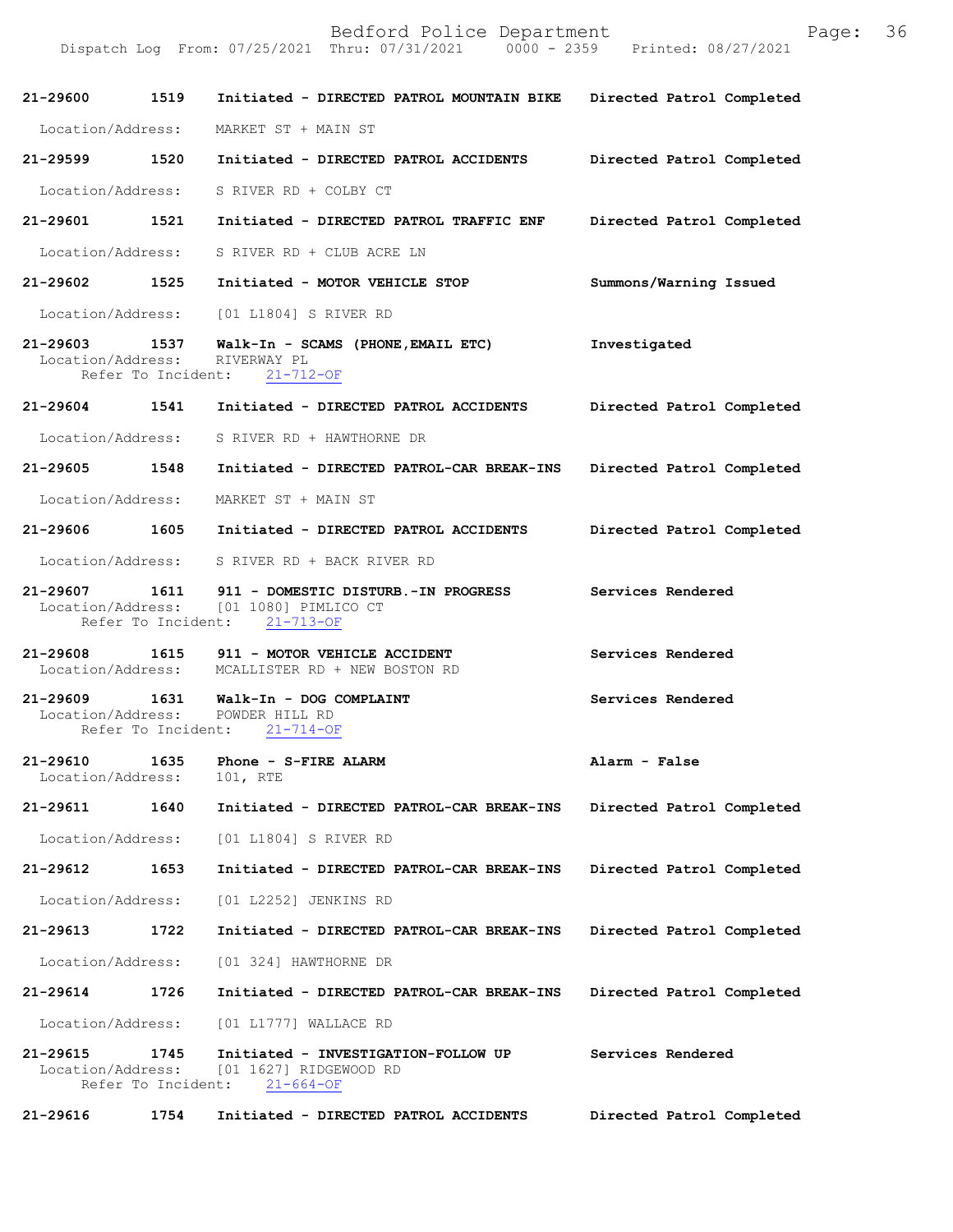|                               |                            | Bedford Police Department<br>Dispatch Log From: 07/25/2021 Thru: 07/31/2021 0000 - 2359 | Page:<br>Printed: 08/27/2021   | 37 |
|-------------------------------|----------------------------|-----------------------------------------------------------------------------------------|--------------------------------|----|
| Location/Address:             |                            | 101, RTE + CHESTNUT DR                                                                  |                                |    |
| 21-29617                      | 1755                       | Initiated - MOTOR VEHICLE ACCIDENT                                                      | No Action Required             |    |
| Location/Address:             |                            | S RIVER RD + KILTON RD                                                                  |                                |    |
| 21-29618<br>Location/Address: | 1809                       | Phone - MOTOR VEHICLE ACCIDENT<br>[01 L1803] S RIVER RD                                 | Services Rendered              |    |
| 21-29619                      | 1812                       | Phone - POLICE INFORMATION                                                              | No Action Required             |    |
| Location/Address:             |                            | [01 324] HAWTHORNE DR                                                                   |                                |    |
| 21-29620                      | 1827                       | Initiated - DIRECTED PATROL-CAR BREAK-INS                                               | Directed Patrol Completed      |    |
| Location/Address:             |                            | [01 L0000587] 101, RTE                                                                  |                                |    |
| 21-29621                      | 1832                       | Initiated - DIRECTED PATROL-CAR BREAK-INS                                               | Directed Patrol Completed      |    |
| Location/Address:             |                            | $[01 L1562]$ KILTON RD + KILTON RD                                                      |                                |    |
| 21-29622<br>Location/Address: | 1835<br>Refer To Incident: | Initiated - INVESTIGATION-FOLLOW UP<br>POWDER HILL RD<br>$21 - 714 - OF$                | Investigated                   |    |
| 21-29623                      | 1838                       | 911 - S-ALARM-MEDICAL AID/LIFT ASST                                                     | Transported to Elliot Hospital |    |
| Location/Address:             |                            | IRON HORSE DR                                                                           |                                |    |
| 21-29624                      | 1849                       | Initiated - DIRECTED PATROL-CAR BREAK-INS                                               | Directed Patrol Completed      |    |
| Location/Address:             |                            | NASHUA RD + WALLACE RD                                                                  |                                |    |
| 21-29625                      | 1907                       | Initiated - DIRECTED PATROL-CAR BREAK-INS                                               | Directed Patrol Completed      |    |
| Location/Address:             |                            | [01 L2271] S RIVER RD                                                                   |                                |    |
| 21-29626                      | 1911                       | Initiated - DIRECTED PATROL-CAR BREAK-INS                                               | Directed Patrol Completed      |    |
| Location/Address:             |                            | LIBERTY HILL RD + STRAWBERRY HILL RD                                                    |                                |    |
| 21-29627                      | 1924                       | Initiated - DIRECTED PATROL-CAR BREAK-INS                                               | Directed Patrol Completed      |    |
| Location/Address:             |                            | MARKET ST + MAIN ST                                                                     |                                |    |
| 21-29629                      | 1948                       | Phone - POLICE INFORMATION                                                              | No Action Required             |    |
| Location/Address:             |                            | STEPHANIE DR                                                                            |                                |    |
| 21-29628                      | 1951                       | Initiated - DIRECTED PATROL ACCIDENTS                                                   | Directed Patrol Completed      |    |
| Location/Address:             |                            | 101, RTE + NASHUA RD                                                                    |                                |    |
| 21-29630                      | 2004                       | Initiated - MOTOR VEHICLE STOP                                                          | Summons/Warning Issued         |    |
| Location/Address:             |                            | S RIVER RD                                                                              |                                |    |
| 21-29631                      | 2030                       | Initiated - MOTOR VEHICLE STOP                                                          | Summons/Warning Issued         |    |
| Location/Address:             |                            | S RIVER RD + TECHNOLOGY DR                                                              |                                |    |
| 21-29632<br>Location/Address: | 2045<br>Refer To Incident: | Walk-In - INVESTIGATION-FOLLOW UP<br>CONSTITUTION DR<br>$21 - 711 - OF$                 | Services Rendered              |    |
| 21-29633                      | 2047                       | Initiated - BUILDING CHECK                                                              | Directed Patrol Completed      |    |
| Location/Address:             |                            | [01 L1094] S RIVER RD                                                                   |                                |    |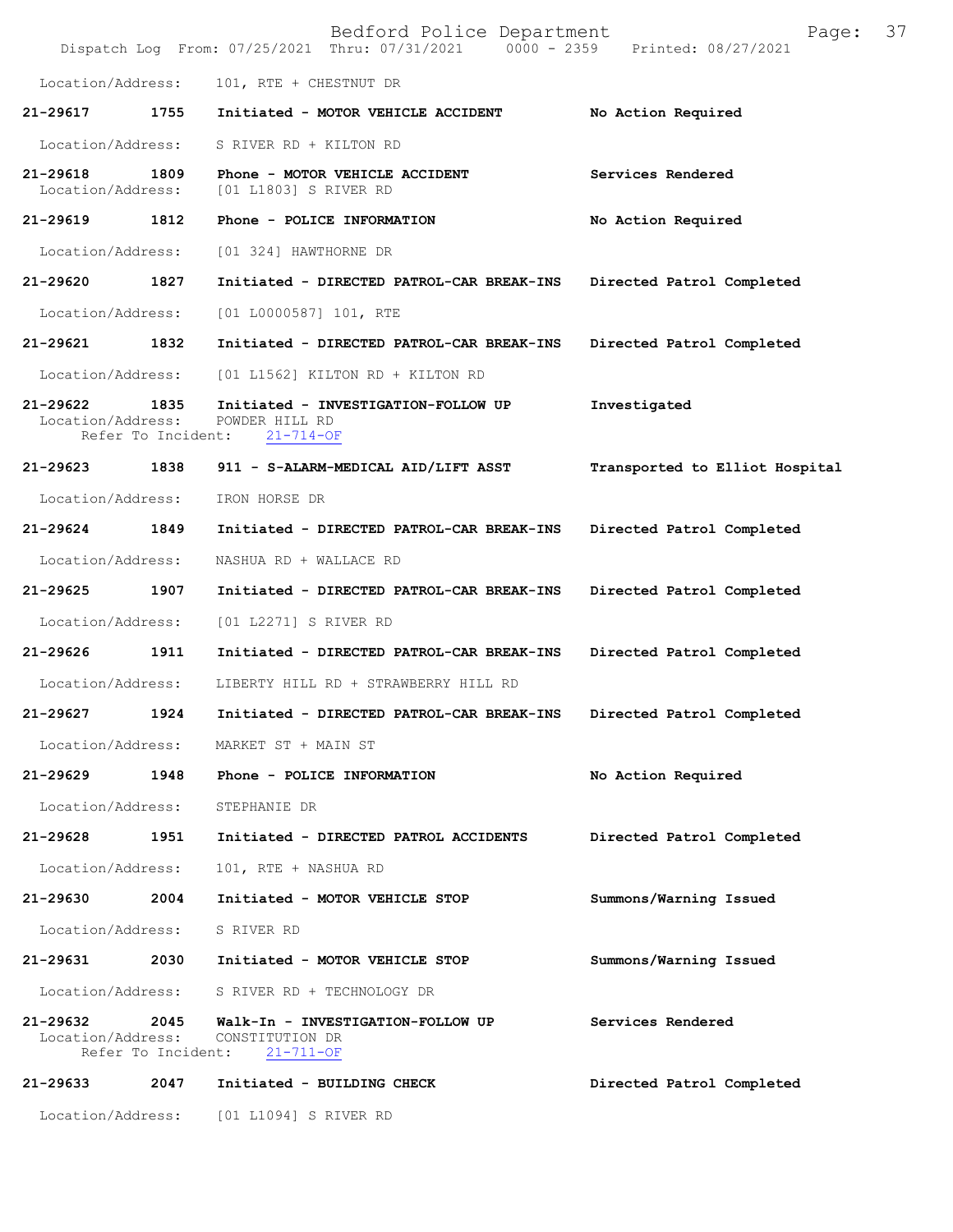Bedford Police Department Page: 38 Dispatch Log From: 07/25/2021 Thru: 07/31/2021 **21-29634 2105 Initiated - DIRECTED PATROL BURGLARY Directed Patrol Completed**  Location/Address: [01 L1823] BOYNTON ST **21-29635 2118 Initiated - BUILDING CHECK Building Checked/Secured**  Location/Address: [01 515] S RIVER RD **21-29636 2123 911 - ASSIST UTILITY Services Rendered**  Location/Address: [01 760] GREEN MEADOW LN **21-29637 2147 Initiated - DIRECTED PATROL-CAR BREAK-INS Directed Patrol Completed**  Location/Address: LEAVY DR **21-29638 2203 Initiated - DIRECTED PATROL BURGLARY Directed Patrol Completed**  Location/Address: [01 L2447] 101, RTE **21-29639 2207 Phone - POLICE INFORMATION No Action Required**  Location/Address: [01 1312] S RIVER RD **21-29640 2229 Initiated - DIRECTED PATROL ACCIDENTS Directed Patrol Completed**  Location/Address: WALLACE RD + MEADOW RD **21-29641 2243 911 - CRIMINAL THREAT-IN PROGRESS Services Rendered Location/Address:** [01 395] TECHNOLOGY DR [01 395] TECHNOLOGY DR **21-29642 2308 Initiated - DIRECTED PATROL ACCIDENTS Directed Patrol Completed**  Vicinity of: 101, RTE + CONSTITUTION DR **21-29643 2326 Initiated - DIRECTED PATROL DWI Directed Patrol Completed**  Vicinity of: 101, RTE + OLD BEDFORD RD **21-29644 2326 Initiated - DIRECTED PATROL ACCIDENTS Directed Patrol Completed**  Location/Address: 101, RTE + WALLACE RD **21-29645 2331 Initiated - DIRECTED PATROL DWI Directed Patrol Completed**  Vicinity of: S RIVER RD + KILTON RD **21-29646 2336 Initiated - DIRECTED PATROL ACCIDENTS Directed Patrol Completed**  Location/Address: S RIVER RD + TECHNOLOGY DR **21-29647 2342 Initiated - DIRECTED PATROL DWI Directed Patrol Completed**  Vicinity of: 101, RTE + 114 RTE **21-29648 2348 Phone - ALARM,BURGLAR Alarm - False**  [01 L0000792] S RIVER RD **21-29649 2349 Initiated - DIRECTED PATROL DWI Directed Patrol Completed**  Location/Address: 101, RTE + BEAVER LN **21-29650 2357 Initiated - DIRECTED PATROL DWI Directed Patrol Completed**  Vicinity of: WALLACE RD + MCALLISTER RD

**For Date: 07/30/2021 - Friday**

| 21-29651 |  | 0000 Initiated - DIRECTED PATROL DWI | Directed Patrol Completed |
|----------|--|--------------------------------------|---------------------------|
|----------|--|--------------------------------------|---------------------------|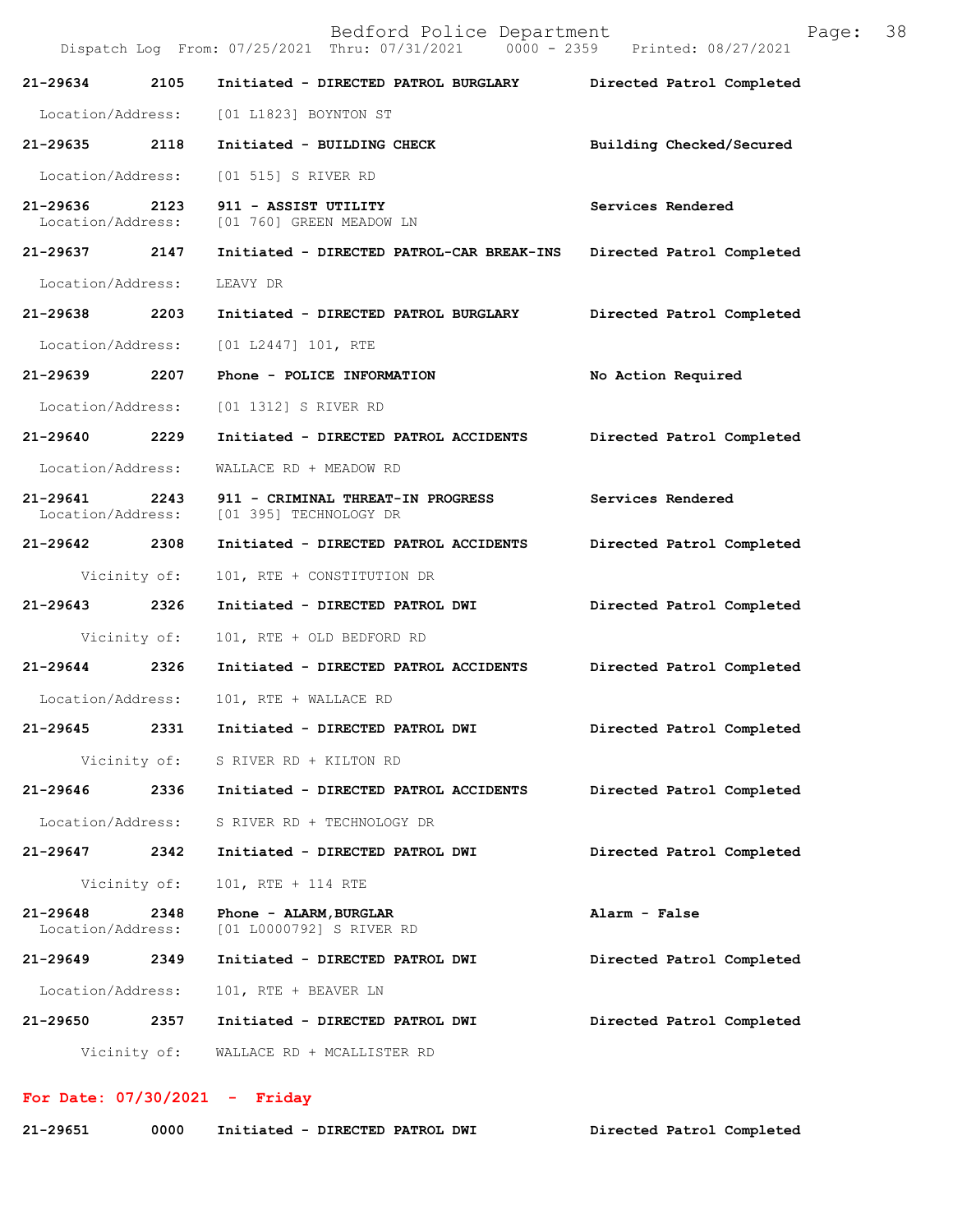| 21-29653 0008                                                                                        | Initiated - DIRECTED PATROL DWI                                                                                                                                                                                                            |                           |
|------------------------------------------------------------------------------------------------------|--------------------------------------------------------------------------------------------------------------------------------------------------------------------------------------------------------------------------------------------|---------------------------|
|                                                                                                      |                                                                                                                                                                                                                                            | Directed Patrol Completed |
| Location/Address:                                                                                    | S RIVER RD + HAWTHORNE DR                                                                                                                                                                                                                  |                           |
| 21-29654 0032                                                                                        | Initiated - DIRECTED PATROL DWI                                                                                                                                                                                                            | Directed Patrol Completed |
| Vicinity of:                                                                                         | 114 RTE + DONALD ST                                                                                                                                                                                                                        |                           |
| 21-29655 0040                                                                                        | Initiated - DIRECTED PATROL DWI                                                                                                                                                                                                            | Directed Patrol Completed |
| Vicinity of:                                                                                         | PLUMMER RD + BOYNTON ST                                                                                                                                                                                                                    |                           |
| 21-29656 0047                                                                                        | Initiated - DIRECTED PATROL DWI                                                                                                                                                                                                            | Directed Patrol Completed |
| Location/Address:                                                                                    | S RIVER RD + BACK RIVER RD                                                                                                                                                                                                                 |                           |
| 21-29657 0048                                                                                        | Initiated - DIRECTED PATROL DWI                                                                                                                                                                                                            | Directed Patrol Completed |
| Vicinity of:                                                                                         | OLD BEDFORD RD + HAZEN RD                                                                                                                                                                                                                  |                           |
| 21-29658 0055                                                                                        | Initiated - DIRECTED PATROL DWI                                                                                                                                                                                                            | Directed Patrol Completed |
| Location/Address:                                                                                    | WALLACE RD + BEALS RD                                                                                                                                                                                                                      |                           |
| 21-29659 0111                                                                                        | Initiated - BUILDING CHECK                                                                                                                                                                                                                 | Building Checked/Secured  |
| Location/Address:                                                                                    | [01 231] OLD BEDFORD RD                                                                                                                                                                                                                    |                           |
| 21-29660 0118                                                                                        | Initiated - DIRECTED PATROL DWI                                                                                                                                                                                                            | Directed Patrol Completed |
| Vicinity of:                                                                                         | S RIVER RD + COLBY CT                                                                                                                                                                                                                      |                           |
| 21-29661 0127                                                                                        | Initiated - DIRECTED PATROL DWI                                                                                                                                                                                                            | Directed Patrol Completed |
| Location/Address:                                                                                    | 101, RTE + JENKINS RD                                                                                                                                                                                                                      |                           |
| 21-29662 0129                                                                                        | Initiated - DIRECTED PATROL DWI                                                                                                                                                                                                            | Directed Patrol Completed |
| Vicinity of:                                                                                         | OLD BEDFORD RD + LEAVY DR                                                                                                                                                                                                                  |                           |
| 21-29663 0142                                                                                        | Initiated - DIRECTED PATROL DWI                                                                                                                                                                                                            | Directed Patrol Completed |
| Location/Address:                                                                                    | S RIVER RD + AUTUMN LN                                                                                                                                                                                                                     |                           |
| $21 - 29664$<br>0145                                                                                 | Initiated - DIRECTED PATROL DWI                                                                                                                                                                                                            | Directed Patrol Completed |
| Vicinity of:                                                                                         | S RIVER RD + UPJOHN ST                                                                                                                                                                                                                     |                           |
| 21-29665<br>0150                                                                                     | Initiated - DIRECTED PATROL DWI                                                                                                                                                                                                            | Directed Patrol Completed |
| Vicinity of:                                                                                         | WALLACE RD + NEW BOSTON RD                                                                                                                                                                                                                 |                           |
| 21-29666<br>0205                                                                                     | Initiated - BUILDING CHECK                                                                                                                                                                                                                 | Directed Patrol Completed |
| Location/Address:                                                                                    | [01 L0000587] 101, RTE                                                                                                                                                                                                                     |                           |
| 21-29667<br>0206<br>Location/Address:<br>Refer To Arrest:<br>Arrest:<br>Address:<br>Age:<br>Charges: | 911 - SUSP ACTIVITIES-IN PROGRESS<br>[01 521] HAWTHORNE DR<br>$21 - 405 - AR$<br>FRANCIS, RANDALL P<br>BEDFORD, NH<br>42<br>Theft by Unauthd Taking \$0-\$1000<br>Resist Arrest/Detention<br>Burglary Tools - Possession<br>Breach of Bail | Arrest(s) Made            |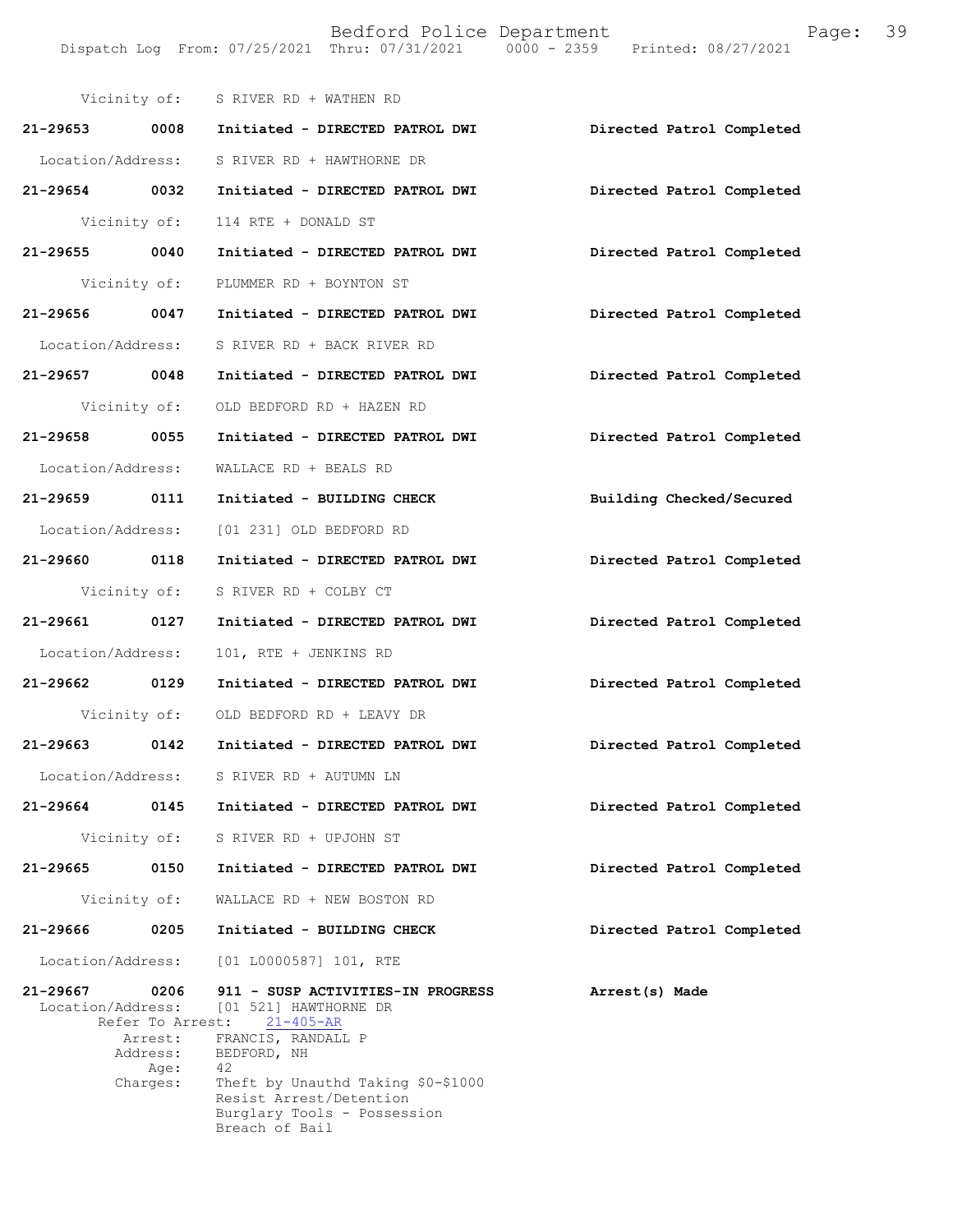Dispatch Log From: 07/25/2021 Thru: 07/31/2021 0000 - 2359 Printed: 08/27/2021

| 21-29668                      | 0207         | Initiated - BUILDING CHECK                                         | Building Checked/Secured       |
|-------------------------------|--------------|--------------------------------------------------------------------|--------------------------------|
| Location/Address:             |              | [01 192] NEW BOSTON RD                                             |                                |
| 21-29669 0310                 |              | 911 - S-EMERGENCY MEDICAL CALL-CHARL                               | TRANSPORTED TO CMC HOSPITAL    |
| Location/Address:             |              | [01 335] COLBY CT                                                  |                                |
| 21-29670 0420                 |              | Initiated - DIRECTED PATROL-CAR BREAK-INS                          | Directed Patrol Completed      |
| Location/Address:             |              | [01 1870] S RIVER RD                                               |                                |
| 21-29671 0440                 |              | 911 - S-EMERGENCY MEDICAL CALL-CHARL                               | Transported to Elliot Hospital |
| Location/Address:             |              | KING RD                                                            |                                |
| 21-29672 0447                 |              | Initiated - DIRECTED PATROL-CAR BREAK-INS                          | Directed Patrol Completed      |
|                               | Vicinity of: | PALOMINO LN + MACK ST                                              |                                |
| 21-29673 0449                 |              | Initiated - DIRECTED PATROL-CAR BREAK-INS                          | Directed Patrol Completed      |
|                               | Vicinity of: | LEAVY DR + COOPER LN                                               |                                |
| 21-29674<br>Location/Address: | 0457         | Initiated - HIGHWAY CONDITIONS<br>PLUMMER RD                       | Services Rendered              |
| 21-29675 0522                 |              | Phone - S-MUTUAL AID-MEDICAL<br>Location/Address: [07] SULLIVAN ST | Services Rendered              |
| 21-29676 0524                 |              | Initiated - DIRECTED PATROL TRAFFIC ENF                            | Directed Patrol Completed      |
|                               | Vicinity of: | 101, RTE + BEDFORD CENTER RD                                       |                                |
| 21-29677                      | 0538         | Initiated - MOTOR VEHICLE STOP                                     | Summons/Warning Issued         |
| Location/Address:             |              | 101, RTE + KAHLIKO LN                                              |                                |
| 21-29678 0544                 |              | Initiated - DIRECTED PATROL TRAFFIC ENF                            | Directed Patrol Completed      |
|                               |              | Vicinity of: S RIVER RD + MEETINGHOUSE RD                          |                                |
| 21-29679<br>Location/Address: | 0553         | 911 - S-FIRE ALARM<br>BOURNE DR                                    | Alarm - False                  |
| 21-29680                      | 0616         | Initiated - DIRECTED PATROL TRAFFIC ENF                            | Directed Patrol Completed      |
|                               | Vicinity of: | 101, RTE + 114 RTE                                                 |                                |
| 21-29681<br>Location/Address: | 0730         | 911 - 911 Abandoned<br>[01 L1821] WILLOW BROOK CT                  | Unfounded                      |
| 21-29682                      | 0730         | Initiated - DIRECTED PATROL TRAFFIC ENF                            | Directed Patrol Completed      |
|                               | Vicinity of: | S RIVER RD + KILTON RD                                             |                                |
| 21-29683                      | 0733         | Initiated - MOTOR VEHICLE STOP                                     | Summons/Warning Issued         |
| Location/Address:             |              | 114 RTE + BOYNTON ST                                               |                                |
| 21-29684                      | 0739         | Initiated - DIRECTED PATROL TRAFFIC ENF                            | Directed Patrol Completed      |
|                               | Vicinity of: | S RIVER RD + PARK DR                                               |                                |
| 21-29685                      | 0756         | Initiated - DIRECTED PATROL TRAFFIC ENF                            | Directed Patrol Completed      |
| Location/Address:             |              | 101, RTE + PINECREST DR                                            |                                |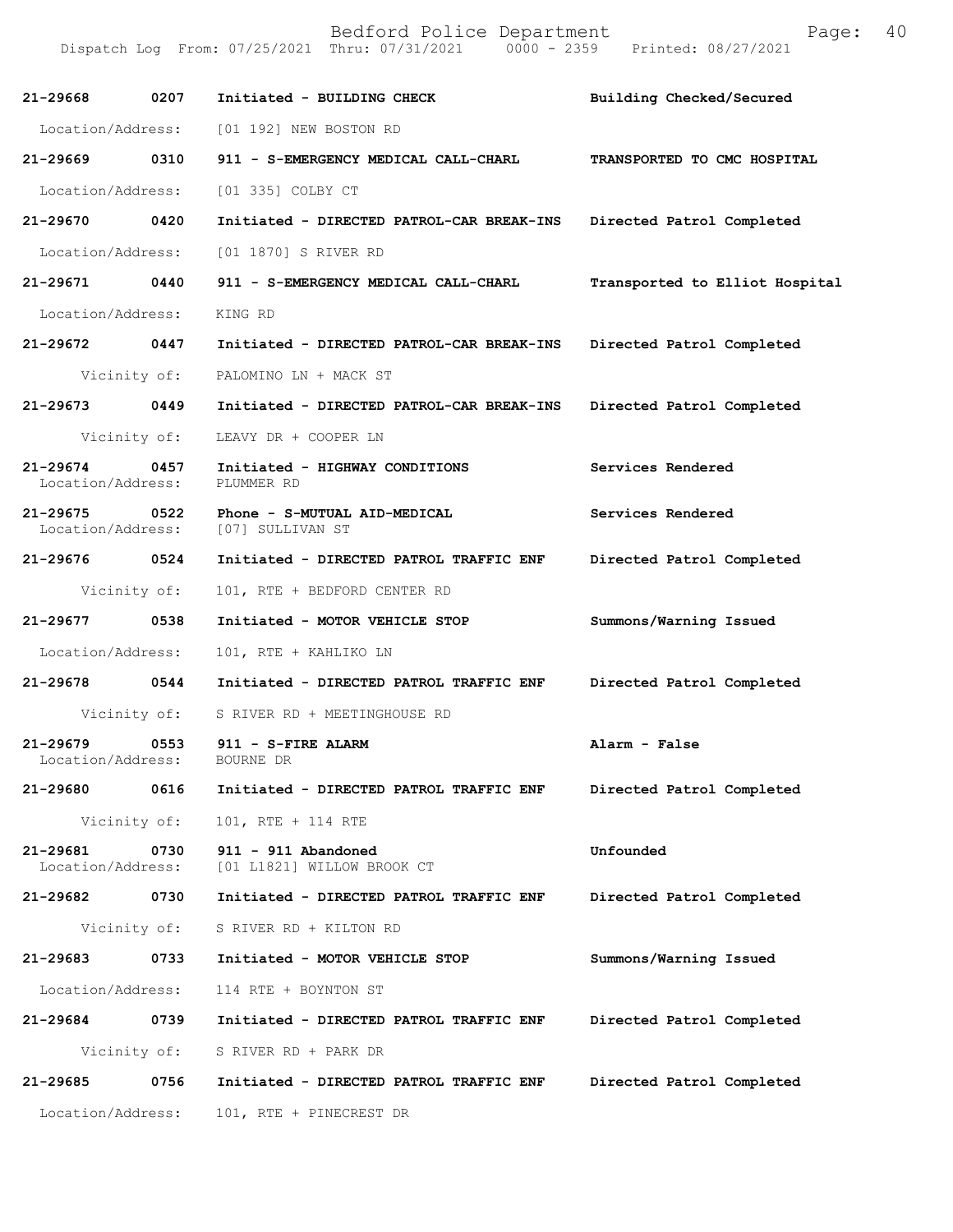| Bedford Police Department<br>Page:<br>Dispatch Log From: 07/25/2021 Thru: 07/31/2021 0000 - 2359 Printed: 08/27/2021 |                                                 |                                                                                                                                                                                                                                                         |                           |
|----------------------------------------------------------------------------------------------------------------------|-------------------------------------------------|---------------------------------------------------------------------------------------------------------------------------------------------------------------------------------------------------------------------------------------------------------|---------------------------|
| 21-29686                                                                                                             | 0802                                            | Initiated - DIRECTED PATROL TRAFFIC ENF                                                                                                                                                                                                                 | Directed Patrol Completed |
| Location/Address:                                                                                                    |                                                 | S RIVER RD + CLUB ACRE LN                                                                                                                                                                                                                               |                           |
| 21-29687<br>Location/Address:                                                                                        | 0807                                            | Phone - ALARM, BURGLAR<br>[01 1108] LEAVY DR                                                                                                                                                                                                            | Alarm - False             |
| 21-29688                                                                                                             | 0815                                            | Initiated - MOTOR VEHICLE STOP                                                                                                                                                                                                                          | Summons/Warning Issued    |
| Location/Address:                                                                                                    |                                                 | BOYNTON ST + WAYSIDE DR                                                                                                                                                                                                                                 |                           |
| 21-29689                                                                                                             | 0853                                            | Initiated - MOTOR VEHICLE STOP                                                                                                                                                                                                                          | Summons/Warning Issued    |
| Location/Address:                                                                                                    |                                                 | 101, RTE                                                                                                                                                                                                                                                |                           |
| 21-29690                                                                                                             | 0858                                            | Initiated - DIRECTED PATROL TRAFFIC ENF                                                                                                                                                                                                                 | Directed Patrol Completed |
| Vicinity of:                                                                                                         |                                                 | S RIVER RD + UPJOHN ST                                                                                                                                                                                                                                  |                           |
| 21-29691<br>Location/Address:                                                                                        | 0906<br>Refer To Arrest:<br>Age: 42<br>Charges: | Initiated - INVESTIGATION-FOLLOW UP<br>[01 521] HAWTHORNE DR<br>$21 - 405 - AR$<br>Arrest: FRANCIS, RANDALL P<br>Address: BEDFORD, NH<br>Theft by Unauthd Taking \$0-\$1000<br>Resist Arrest/Detention<br>Burglary Tools - Possession<br>Breach of Bail | Investigated              |
| 21-29692                                                                                                             | 0910                                            | Initiated - DIRECTED PATROL TRAFFIC ENF                                                                                                                                                                                                                 | Directed Patrol Completed |
| Vicinity of:                                                                                                         |                                                 | NEW BOSTON RD + WALLACE RD                                                                                                                                                                                                                              |                           |
| 21-29693                                                                                                             | 0913                                            | Initiated - DIRECTED PATROL ACCIDENTS                                                                                                                                                                                                                   | Directed Patrol Completed |
| Vicinity of:                                                                                                         |                                                 | S RIVER RD + KILTON RD                                                                                                                                                                                                                                  |                           |
| $21 - 29694$<br>Location/Address:                                                                                    | 0921                                            | Initiated - SUSP ACTIVITIES<br>[01 387] CHUBBUCK RD                                                                                                                                                                                                     | Services Rendered         |
| 21-29695<br>Location/Address:                                                                                        | 0937<br>Refer To Incident:                      | Initiated - INVESTIGATION-FOLLOW UP<br>CHESTERFIELD PL<br>$21 - 584 - OF$                                                                                                                                                                               | Services Rendered         |
| 21-29696<br>Location/Address:                                                                                        | 0957<br>Refer To Incident:                      | Phone - MOTOR VEHICLE ACCIDENT<br>101, RTE + 114 RTE<br>$21 - 715 - OF$                                                                                                                                                                                 | Investigated              |
| 21-29697                                                                                                             | 1011                                            | Initiated - DIRECTED PATROL TRAFFIC ENF                                                                                                                                                                                                                 | Directed Patrol Completed |
| Vicinity of:                                                                                                         |                                                 | BOYNTON ST + PLUMMER RD                                                                                                                                                                                                                                 |                           |
| 21-29698<br>Location/Address:                                                                                        | 1019                                            | Initiated - ASSIST CITIZEN<br>MEETINGHOUSE RD + MEETINGHOUSE TER                                                                                                                                                                                        | Services Rendered         |
| 21-29699                                                                                                             | 1026                                            | Initiated - MOTOR VEHICLE STOP                                                                                                                                                                                                                          | Summons/Warning Issued    |
| Location/Address:                                                                                                    |                                                 | COUNTY RD + LIBERTY HILL RD                                                                                                                                                                                                                             |                           |
| 21-29700                                                                                                             | 1027                                            | Initiated - DIRECTED PATROL TRAFFIC ENF                                                                                                                                                                                                                 | Directed Patrol Completed |
| Location/Address:                                                                                                    |                                                 | S RIVER RD + MEETINGHOUSE RD                                                                                                                                                                                                                            |                           |
| 21-29701<br>Location/Address:                                                                                        | 1035<br>Refer To Incident:                      | Phone - ASSAULT<br>MACK ST<br>$21 - 716 - OF$                                                                                                                                                                                                           | Investigated              |
| 21-29702                                                                                                             | 1042                                            | Phone - DOG COMPLAINT                                                                                                                                                                                                                                   | Services Rendered         |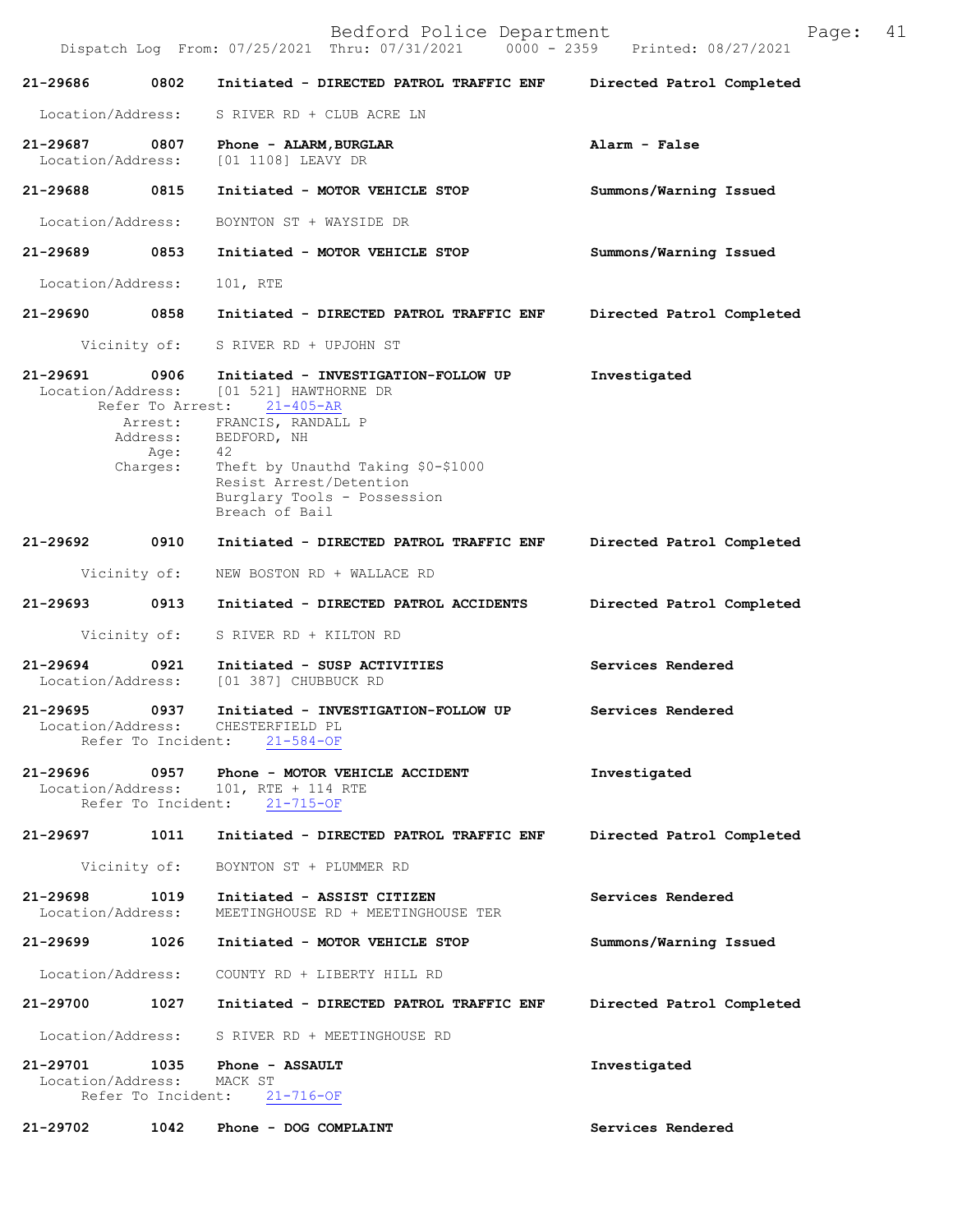|                               |                            | Bedford Police Department<br>Dispatch Log From: 07/25/2021 Thru: 07/31/2021 0000 - 2359 Printed: 08/27/2021 | 42<br>Page:                 |  |
|-------------------------------|----------------------------|-------------------------------------------------------------------------------------------------------------|-----------------------------|--|
| Location/Address:             |                            | [01 1603] MARKET ST                                                                                         |                             |  |
| 21-29703                      | 1104                       | Initiated - DIRECTED PATROL TRAFFIC ENF                                                                     | Directed Patrol Completed   |  |
| Location/Address:             |                            | S RIVER RD + BACK RIVER RD                                                                                  |                             |  |
| 21-29704                      | 1106                       | Initiated - DIRECTED PATROL TRAFFIC ENF                                                                     | Directed Patrol Completed   |  |
| Vicinity of:                  |                            | S RIVER RD + PALOMINO LN                                                                                    |                             |  |
| 21-29705                      | 1110                       | 911 - S-EMERGENCY MEDICAL CALL-CHARL                                                                        | TRANSPORTED TO CMC HOSPITAL |  |
| Location/Address:             |                            | [01 335] COLBY CT                                                                                           |                             |  |
| 21-29706                      | 1110                       | Initiated - DIRECTED PATROL TRAFFIC ENF                                                                     | Directed Patrol Completed   |  |
| Location/Address:             |                            | 101, RTE + WALLACE RD                                                                                       |                             |  |
| 21-29707<br>Location/Address: | 1128                       | 911 - 911 Abandoned<br>[01 L0000558] CONSTITUTION DR                                                        | Unfounded                   |  |
| 21-29708 1139                 |                            | Initiated - MOTOR VEHICLE STOP                                                                              | Summons/Warning Issued      |  |
| Location/Address:             |                            | 101, RTE + I-293 NORTH                                                                                      |                             |  |
| 21-29709                      | 1141                       | Initiated - MOTOR VEHICLE STOP                                                                              | Summons/Warning Issued      |  |
| Location/Address:             |                            | 101, RTE + WALLACE RD                                                                                       |                             |  |
| 21-29710                      | 1144                       | Initiated - DIRECTED PATROL-CAR BREAK-INS                                                                   | Directed Patrol Completed   |  |
| Location/Address:             |                            | [01 L1562] KILTON RD                                                                                        |                             |  |
| 21-29711<br>Location/Address: | 1150<br>Refer To Incident: | Initiated - INVESTIGATION-FOLLOW UP<br>[01 L1804] S RIVER RD<br>$21 - 698 - OF$                             | Investigated                |  |
| 21-29712                      | 1158                       | Initiated - DIRECTED PATROL ANIMAL CONTROL Directed Patrol Completed                                        |                             |  |
| Location/Address:             |                            | [01 L562] WALLACE RD                                                                                        |                             |  |
| 21-29713                      | 1209                       | Initiated - MOTOR VEHICLE STOP                                                                              | Summons/Warning Issued      |  |
| Location/Address:             |                            | NASHUA RD                                                                                                   |                             |  |
| 21-29714<br>Location/Address: | 1228                       | 911 - S-FIRE ALARM<br>CONSTANCE ST                                                                          | Services Rendered           |  |
| 21-29715                      | 1234                       | Initiated - DIRECTED PATROL TRAFFIC ENF                                                                     | Directed Patrol Completed   |  |
| Vicinity of:                  |                            | S RIVER RD + WATHEN RD                                                                                      |                             |  |
| 21-29716                      | 1244                       | Initiated - MOTOR VEHICLE STOP                                                                              | Summons/Warning Issued      |  |
| Location/Address:             |                            | 101, RTE + F.E. EVERETT SOUTH TPKE                                                                          |                             |  |
| 21-29717                      | 1252                       | Initiated - MOTOR VEHICLE STOP                                                                              | Summons/Warning Issued      |  |
| Location/Address:             |                            | S RIVER RD                                                                                                  |                             |  |
| 21-29718                      | 1306                       | Initiated - DIRECTED PATROL-CAR BREAK-INS                                                                   | Directed Patrol Completed   |  |
| Location/Address:             |                            | [01 L1804] S RIVER RD                                                                                       |                             |  |
| 21-29719<br>Location/Address: | 1317                       | 911 - HIGHWAY CONDITIONS<br>GAGE GIRLS RD                                                                   | Services Rendered           |  |
| 21-29720<br>Location/Address: | 1330                       | Phone - Parking Complaint<br>[01 1050] DONALD ST                                                            | Services Rendered           |  |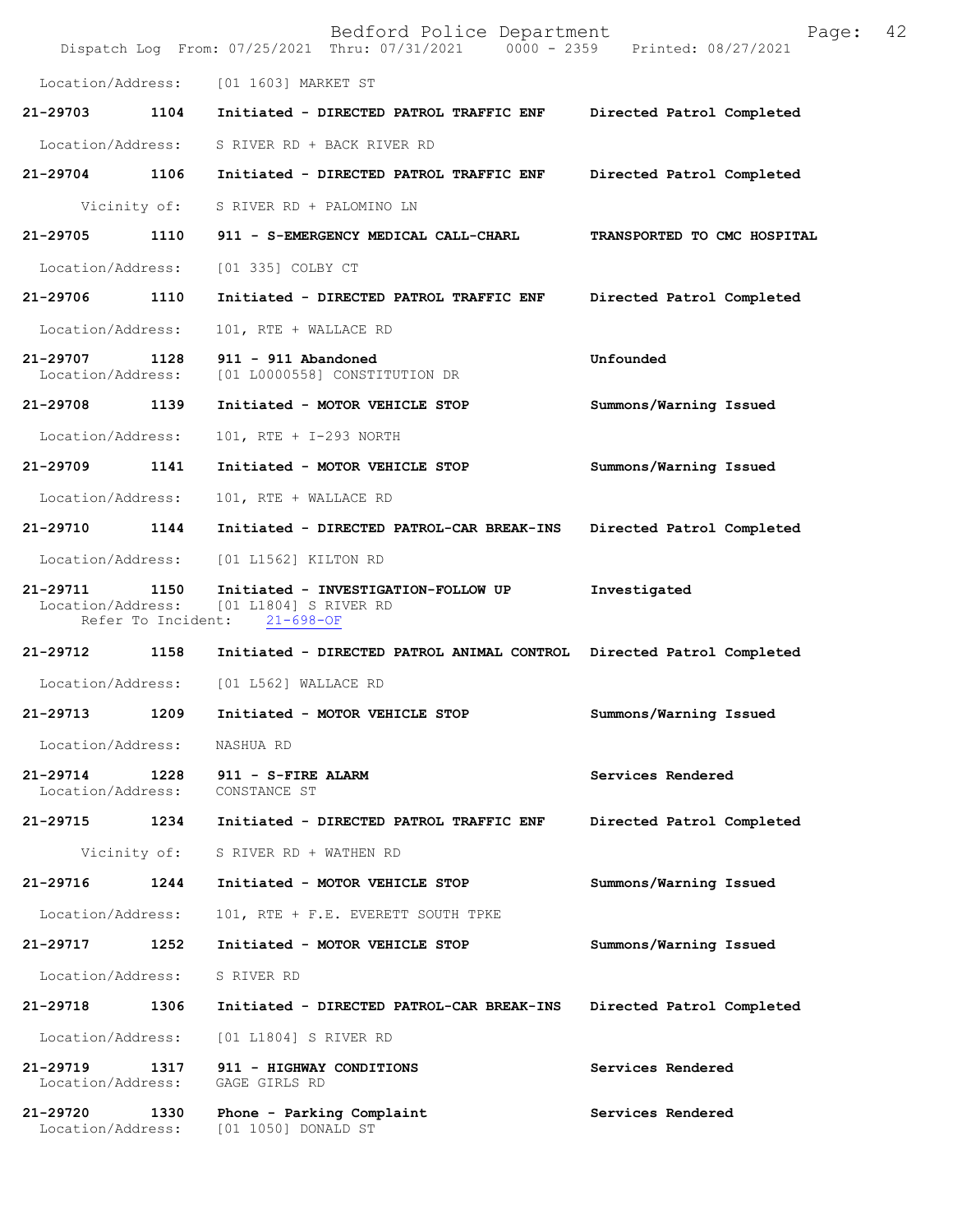| 21-29721 1332                 |              | Initiated - DIRECTED PATROL TRAFFIC ENF                 | Directed Patrol Completed      |
|-------------------------------|--------------|---------------------------------------------------------|--------------------------------|
|                               | Vicinity of: | 101, RTE + PLUMMER ROAD OVERPASS                        |                                |
| 21-29722 1342                 |              | Initiated - MOTOR VEHICLE STOP                          | Summons/Warning Issued         |
| Location/Address:             |              | S RIVER RD + SUNSET LN                                  |                                |
| 21-29723                      | 1353         | Initiated - MOTOR VEHICLE STOP                          | Summons/Warning Issued         |
|                               |              | Location/Address: S RIVER RD                            |                                |
| 21-29724 1358                 |              | Initiated - MOTOR VEHICLE STOP                          | Summons/Warning Issued         |
| Location/Address:             |              | 101, RTE + BOYNTON ST                                   |                                |
| 21-29725                      | 1502         | 911 - S-EMERGENCY MEDICAL CALL-CHARL                    | Transported to Elliot Hospital |
| Location/Address:             |              | PIMLICO CT                                              |                                |
| 21-29726                      | 1515         | Initiated - DIRECTED PATROL TRAFFIC ENF                 | Directed Patrol Completed      |
| Location/Address:             |              | S RIVER RD + COLBY CT                                   |                                |
| 21-29727 1523                 |              | Initiated - DIRECTED PATROL-CAR BREAK-INS               | Directed Patrol Completed      |
| Location/Address:             |              | [01 694] S RIVER RD                                     |                                |
| 21-29728                      | 1533         | Initiated - MOTOR VEHICLE STOP                          | Summons/Warning Issued         |
|                               |              | Location/Address: [01 1042] S RIVER RD                  |                                |
| 21-29729                      | 1538         | Initiated - DIRECTED PATROL ACCIDENTS                   | Directed Patrol Completed      |
| Location/Address:             |              | 101, RTE + 114 RTE                                      |                                |
| 21-29730 1542                 |              | Initiated - MOTOR VEHICLE STOP                          | Summons/Warning Issued         |
| Location/Address:             |              | S RIVER RD + WASHINGTON PL                              |                                |
| 21-29731<br>Location/Address: | 1543         | Initiated - MOTOR VEHICLE STOP<br>101, RTE + WALLACE RD | NO PAPERWORK                   |
| 21-29732                      | 1544         | Initiated - MOTOR VEHICLE STOP                          | Summons/Warning Issued         |
| Location/Address:             |              | S RIVER RD + RIVERWAY PL                                |                                |
| 21-29733<br>Location/Address: | 1549         | Phone - ALARM, BURGLAR<br>[01 L2389] STOWELL RD         | Alarm - False                  |
| 21-29734                      | 1601         | Initiated - DIRECTED PATROL TRAFFIC ENF                 | Directed Patrol Completed      |
| Location/Address:             |              | S RIVER RD + KILTON RD                                  |                                |
| 21-29735                      | 1602         | Initiated - MOTOR VEHICLE STOP                          | Summons/Warning Issued         |
| Location/Address:             |              | S RIVER RD                                              |                                |
| 21-29736                      | 1606         | Initiated - MOTOR VEHICLE STOP                          | Summons/Warning Issued         |
| Location/Address:             |              | [01 L2122] S RIVER RD                                   |                                |
| 21-29737                      | 1615         | Initiated - MOTOR VEHICLE STOP                          | Summons/Warning Issued         |
| Location/Address:             |              | DONALD ST + 114 RTE                                     |                                |
| 21-29738                      | 1616         | Initiated - MOTOR VEHICLE STOP                          | Summons/Warning Issued         |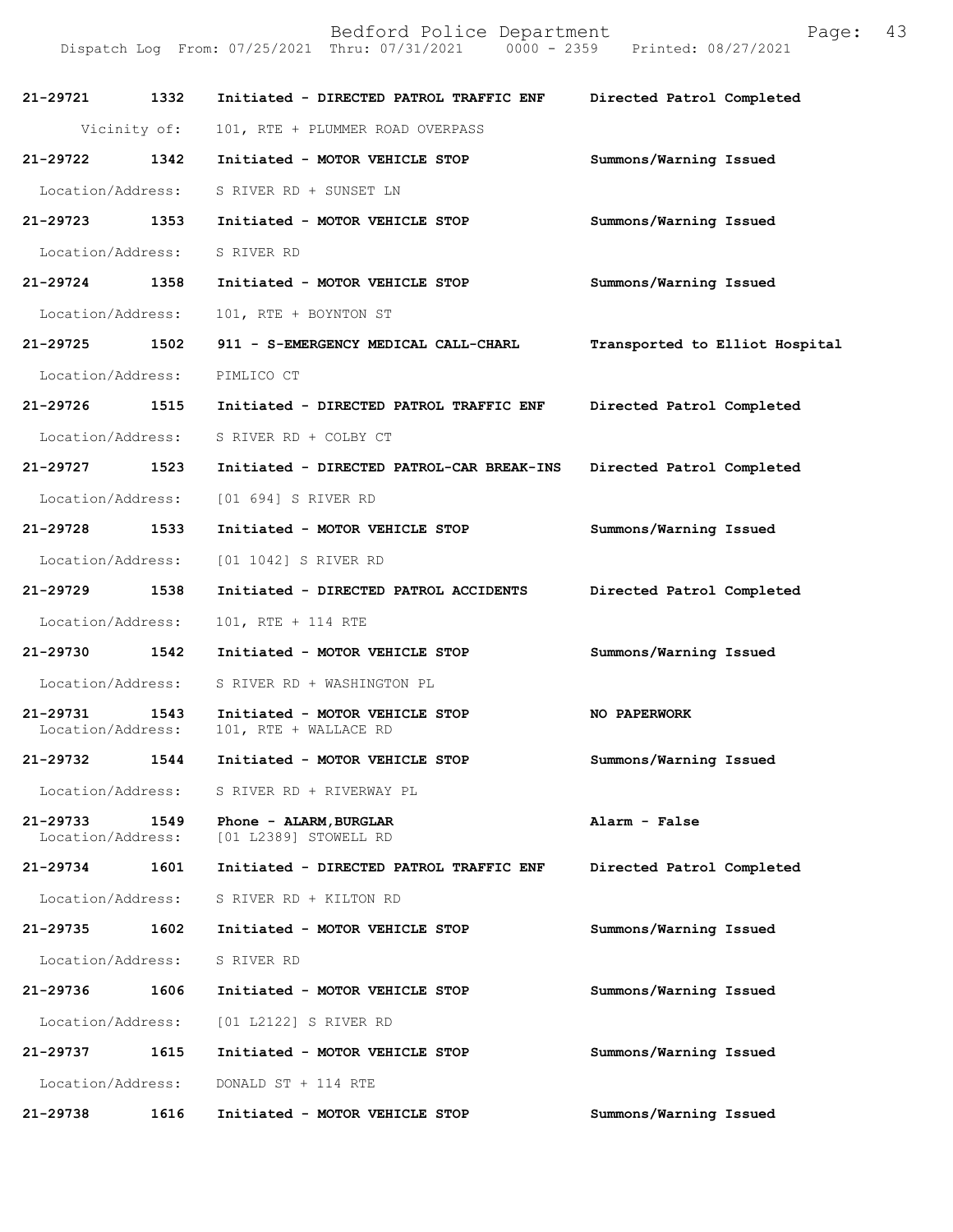|                               |                            | Bedford Police Department<br>Dispatch Log From: 07/25/2021 Thru: 07/31/2021 0000 - 2359 Printed: 08/27/2021 | 44<br>Page:                 |
|-------------------------------|----------------------------|-------------------------------------------------------------------------------------------------------------|-----------------------------|
| Location/Address:             |                            | [01 1312] S RIVER RD                                                                                        |                             |
| 21-29739                      | 1619                       | Initiated - MOTOR VEHICLE STOP                                                                              | Summons/Warning Issued      |
| Location/Address:             |                            | [01 1235] S RIVER RD                                                                                        |                             |
| 21-29740                      | 1624                       | Initiated - DIRECTED PATROL TRAFFIC ENF                                                                     | Directed Patrol Completed   |
| Location/Address:             |                            | 101, RTE + CONSTITUTION DR                                                                                  |                             |
| 21-29741                      | 1627                       | Initiated - DIRECTED PATROL TRAFFIC ENF                                                                     | Directed Patrol Completed   |
| Location/Address:             |                            | 101, RTE + WALLACE RD                                                                                       |                             |
| 21-29742<br>Location/Address: | 1639                       | Phone - ALARM, BURGLAR<br>[01 1209] WASHINGTON PL                                                           | Alarm - False               |
| 21-29743                      | 1640                       | Initiated - DIRECTED PATROL ACCIDENTS                                                                       | Directed Patrol Completed   |
| Location/Address:             |                            | NEW BOSTON RD + PASTURE LN                                                                                  |                             |
| $21 - 29744$                  | 1655                       | Initiated - MOTOR VEHICLE STOP                                                                              | Summons/Warning Issued      |
| Location/Address:             |                            | S RIVER RD + RIDGEWOOD RD                                                                                   |                             |
| 21-29745<br>Location/Address: | 1701                       | 911 - CHECK THE WELFARE<br>S RIVER RD                                                                       | Could Not Locate            |
| 21-29746                      | 1707                       | Initiated - DIRECTED PATROL-CAR BREAK-INS                                                                   | Directed Patrol Completed   |
| Location/Address:             |                            | [01 L2252] JENKINS RD                                                                                       |                             |
| 21-29747<br>Location/Address: | 1715                       | 911 - S-FIRE, AUTO<br>$[01 694]$ KILTON RD + S RIVER RD                                                     | Services Rendered           |
| 21-29748<br>Location/Address: | 1719<br>Refer To Incident: | Initiated - DISABLED MOTOR VEHICLE<br>101, RTE + 114 RTE<br>$21 - 717 - OF$                                 | Services Rendered           |
| 21-29749                      | 1735                       | Initiated - DIRECTED PATROL ACCIDENTS                                                                       | Directed Patrol Completed   |
| Location/Address:             |                            | MEETINGHOUSE RD + S RIVER RD                                                                                |                             |
| 21-29750                      | 1737                       | Initiated - MOTOR VEHICLE STOP                                                                              | Summons/Warning Issued      |
| Location/Address:             |                            | S RIVER RD + MEETINGHOUSE RD                                                                                |                             |
| 21-29751                      | 1746                       | Initiated - MOTOR VEHICLE STOP                                                                              | Summons/Warning Issued      |
| Location/Address:             |                            | [01 L1412] 101, RTE                                                                                         |                             |
| 21-29752                      | 1755                       | Initiated - DIRECTED PATROL ACCIDENTS                                                                       | Directed Patrol Completed   |
| Location/Address:             |                            | S RIVER RD + EXECUTIVE PARK DR                                                                              |                             |
| 21-29753                      | 1758                       | Phone - S-MOTOR VEHICLE ACCIDENT INJ                                                                        | TRANSPORTED TO CMC HOSPITAL |
| Location/Address:             |                            | I-293 NORTH                                                                                                 |                             |
| 21-29754                      | 1804                       | Initiated - MOTOR VEHICLE STOP                                                                              | Summons/Warning Issued      |
| Location/Address:             |                            | $[01 1277] 101$ , RTE                                                                                       |                             |
| 21-29755<br>Location/Address: | 1809<br>Refer To Incident: | 911 - SUSP ACTIVITIES-IN PROGRESS<br>[01 634] MOORES CROSSING RD<br>$21 - 718 - OF$                         | Investigated                |
| 21-29756                      | 1822                       | Initiated - DIRECTED PATROL-CAR BREAK-INS                                                                   | Directed Patrol Completed   |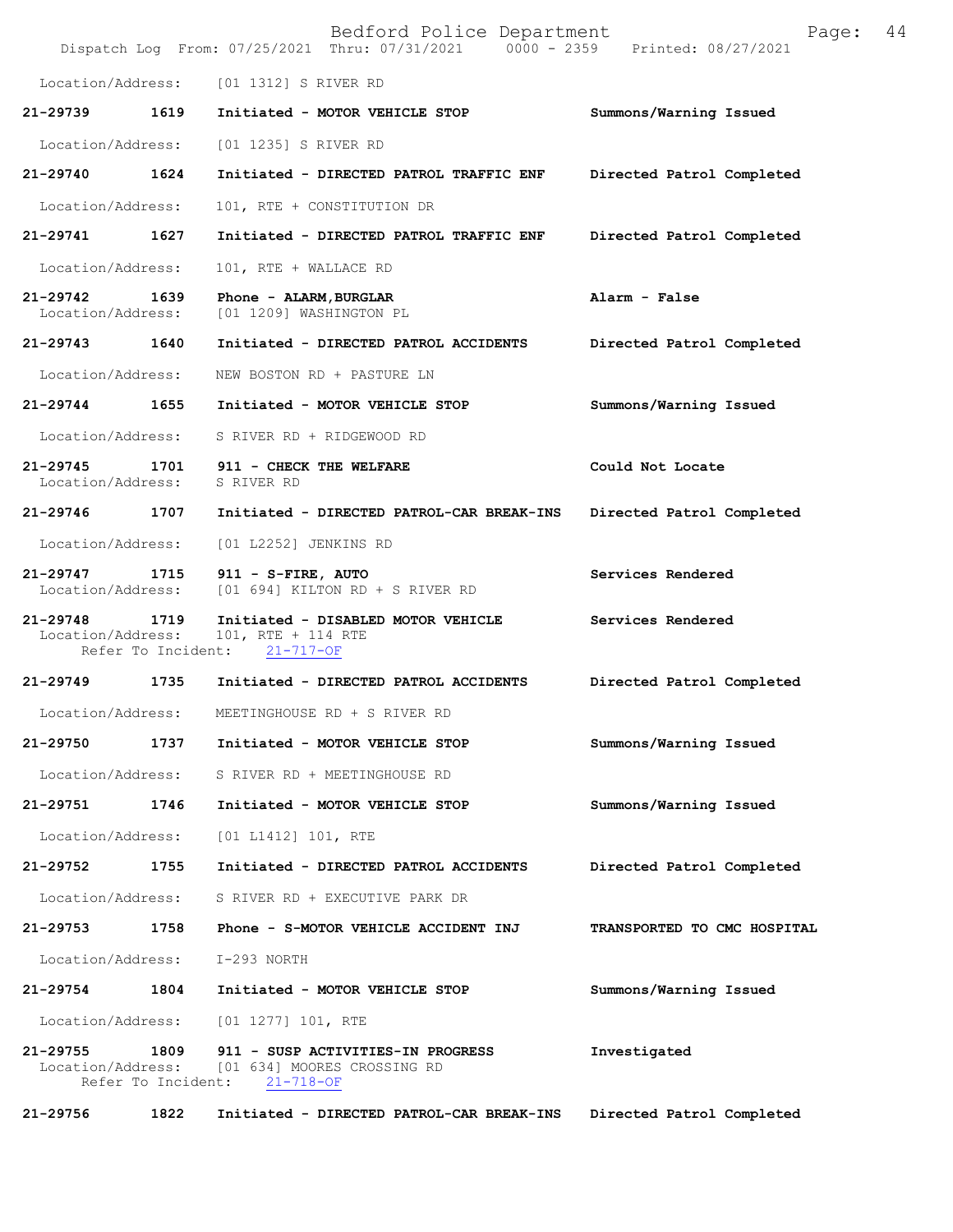|                               |                          | Bedford Police Department<br>Dispatch Log From: 07/25/2021 Thru: 07/31/2021 0000 - 2359 Printed: 08/27/2021 | 45<br>Page:                 |
|-------------------------------|--------------------------|-------------------------------------------------------------------------------------------------------------|-----------------------------|
| Location/Address:             |                          | [01 L0000553] 101, RTE                                                                                      |                             |
| 21-29757                      | 1900                     | Initiated - DIRECTED PATROL-CAR BREAK-INS                                                                   | Directed Patrol Completed   |
| Location/Address:             |                          | GREENFIELD PKWY                                                                                             |                             |
| 21-29758                      | 1916                     | Initiated - DIRECTED PATROL-CAR BREAK-INS                                                                   | Directed Patrol Completed   |
| Location/Address:             |                          | [01 324] HAWTHORNE DR                                                                                       |                             |
| 21-29759                      | 1934                     | Initiated - MOTOR VEHICLE STOP                                                                              | Summons/Warning Issued      |
| Location/Address:             |                          | KILTON RD + S RIVER RD                                                                                      |                             |
| 21-29760                      | 1953                     | Initiated - DIRECTED PATROL-CAR BREAK-INS                                                                   | Directed Patrol Completed   |
| Location/Address:             |                          | S RIVER RD + BACK RIVER RD                                                                                  |                             |
| 21-29761                      | 2000                     | Initiated - MOTOR VEHICLE STOP                                                                              | Summons/Warning Issued      |
| Location/Address:             |                          | S RIVER RD + CLUB ACRE LN                                                                                   |                             |
| 21-29762                      | 2004                     | 911 - S-EMERGENCY MEDICAL CALL-CHARL                                                                        | TRANSPORTED TO CMC HOSPITAL |
| Location/Address:             |                          | [01 749] WASHINGTON PL                                                                                      |                             |
| 21-29763                      | 2009                     | Initiated - MOTOR VEHICLE STOP                                                                              | Summons/Warning Issued      |
| Location/Address:             |                          | 101, RTE + SHAW DR                                                                                          |                             |
| 21-29764                      | 2013                     | Initiated - DIRECTED PATROL-CAR BREAK-INS                                                                   | Directed Patrol Completed   |
| Location/Address:             |                          | S RIVER RD + HAWTHORNE DR                                                                                   |                             |
| 21-29765                      | 2015                     | Initiated - MOTOR VEHICLE STOP                                                                              | Summons/Warning Issued      |
| Location/Address:             |                          | MARKET ST + MAIN ST                                                                                         |                             |
| 21-29766                      | 2019                     | Initiated - MOTOR VEHICLE STOP                                                                              | Summons/Warning Issued      |
| Location/Address:             |                          | [01 L2133] 101, RTE                                                                                         |                             |
| 21-29767                      | 2022                     | Initiated - DIRECTED PATROL TRAFFIC ENF                                                                     | Directed Patrol Completed   |
| Location/Address:             |                          | 101, RTE + OLD BEDFORD RD                                                                                   |                             |
| 21-29768                      | 2024                     | Initiated - DIRECTED PATROL TRAFFIC ENF                                                                     | Directed Patrol Completed   |
| Location/Address:             |                          | 101, RTE + NASHUA RD                                                                                        |                             |
| 21-29769                      | 2032                     | Initiated - DIRECTED PATROL TRAFFIC ENF                                                                     | Directed Patrol Completed   |
| Location/Address:             |                          | S RIVER RD + CLUB ACRE LN                                                                                   |                             |
| 21-29770                      | 2043                     | Initiated - MOTOR VEHICLE STOP                                                                              | Summons/Warning Issued      |
| Location/Address:             |                          | [01 1235] S RIVER RD                                                                                        |                             |
| 21-29771                      | 2045                     | Initiated - DIRECTED PATROL-CAR BREAK-INS                                                                   | Directed Patrol Completed   |
| Location/Address:             |                          | [01 L848] TECHNOLOGY DR                                                                                     |                             |
| 21-29772                      | 2054                     | Initiated - DIRECTED PATROL BURGLARY                                                                        | Directed Patrol Completed   |
| Location/Address:             |                          | [01 L849] WHITE AVE                                                                                         |                             |
| 21-29773<br>Location/Address: | 2102<br>Refer To Arrest: | Initiated - SUSP ACTIVITIES<br>[01 L848] TECHNOLOGY DR<br>$21 - 406 - AR$                                   | Arrest(s) Made              |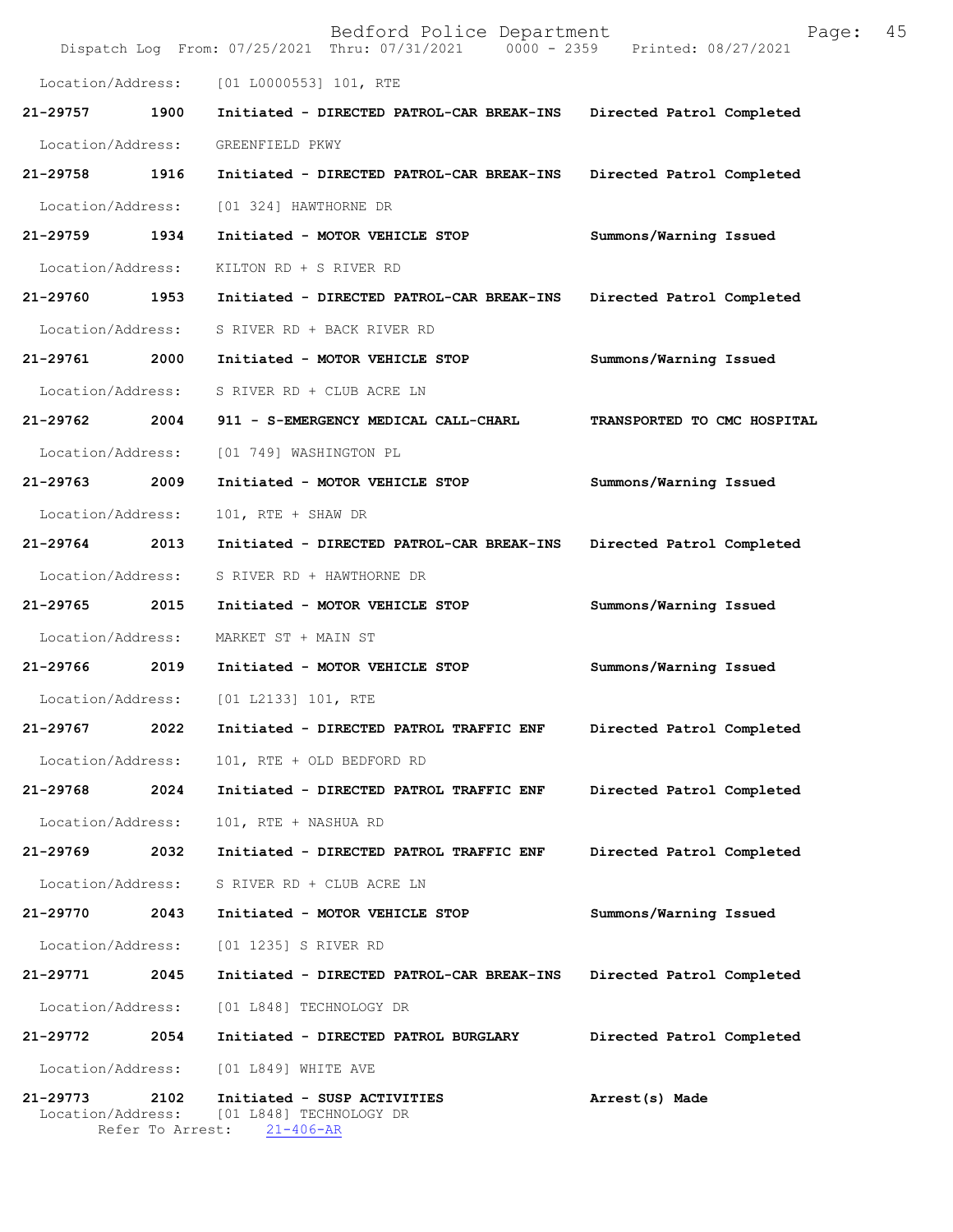|                               |                                         | Dispatch Log From: 07/25/2021 Thru: 07/31/2021<br>$0000 - 2359$                                                                                                                                                                          | Printed: 08/27/2021         |
|-------------------------------|-----------------------------------------|------------------------------------------------------------------------------------------------------------------------------------------------------------------------------------------------------------------------------------------|-----------------------------|
|                               | Arrest:<br>Address:<br>Age:<br>Charges: | HEATH, JERMAIN DURAN<br>SPENCER, MA<br>45<br>Felon in Possession of Dangerous Weapon<br>Felon in Possession of Dangerous Weapon<br>Felon in Possession of Dangerous Weapon<br>Manufacture/Possess False Govt ID<br>Loitering or Prowling |                             |
|                               |                                         | Refer To Incident: 21-719-OF                                                                                                                                                                                                             |                             |
| 21-29774                      | 2116                                    | Initiated - DIRECTED PATROL BURGLARY                                                                                                                                                                                                     | Directed Patrol Completed   |
| Location/Address:             |                                         | LIBERTY HILL RD                                                                                                                                                                                                                          |                             |
| 21-29775<br>Location/Address: | 2122                                    | 911 - MOTOR VEHICLE COMPLAINT<br>S RIVER RD                                                                                                                                                                                              | Services Rendered           |
| 21-29776                      | 2138                                    | Initiated - DIRECTED PATROL BURGLARY                                                                                                                                                                                                     | Directed Patrol Completed   |
| Location/Address:             |                                         | [01 L2447] 101, RTE                                                                                                                                                                                                                      |                             |
| 21-29777                      | 2203                                    | 911 - S-EMERGENCY MEDICAL CALL-CHARL                                                                                                                                                                                                     | TRANSPORTED TO CMC HOSPITAL |
| Location/Address:             |                                         | [01 919] CORPORATE DR                                                                                                                                                                                                                    |                             |
| 21-29778                      | 2207                                    | Initiated - DIRECTED PATROL-CAR BREAK-INS                                                                                                                                                                                                | Directed Patrol Completed   |
| Location/Address:             |                                         | COOPER LN + LEAVY DR                                                                                                                                                                                                                     |                             |
| 21-29779<br>Location/Address: | 2302                                    | 911 - MOTOR VEHICLE COMP-IN PROGRESS<br>101, RTE + NASHUA RD                                                                                                                                                                             | Could Not Locate            |
| 21-29780                      | 2327                                    | Initiated - DIRECTED PATROL DWI                                                                                                                                                                                                          | Directed Patrol Completed   |
| Location/Address:             |                                         | S RIVER RD + COLBY CT                                                                                                                                                                                                                    |                             |
| 21-29781                      | 2328                                    | Initiated - DIRECTED PATROL DWI                                                                                                                                                                                                          | Directed Patrol Completed   |
|                               | Vicinity of:                            | 101, RTE + NASHUA RD                                                                                                                                                                                                                     |                             |
| 21-29782                      | 2329                                    | Initiated - DIRECTED PATROL DWI                                                                                                                                                                                                          | Directed Patrol Completed   |
| Location/Address:             |                                         | S RIVER RD + HAWTHORNE DR                                                                                                                                                                                                                |                             |
| 21-29783                      | 2341                                    | Initiated - DIRECTED PATROL TRAFFIC ENF                                                                                                                                                                                                  | Directed Patrol Completed   |
|                               |                                         | Location/Address: 114 RTE + OLD BEDFORD ROAD OVERPASS                                                                                                                                                                                    |                             |
| 21-29784                      | 2349                                    | Initiated - DIRECTED PATROL DWI                                                                                                                                                                                                          | Directed Patrol Completed   |
|                               | Vicinity of:                            | 101, RTE + WALLACE RD                                                                                                                                                                                                                    |                             |
| 21-29785                      | 2349                                    | Initiated - DIRECTED PATROL DWI                                                                                                                                                                                                          | Directed Patrol Completed   |
|                               |                                         | Location/Address: S RIVER RD + WASHINGTON PL                                                                                                                                                                                             |                             |
| 21-29786                      | 2356<br>Location/Address:               | Initiated - MOTOR VEHICLE STOP<br>S RIVER RD + CLUB ACRE LN                                                                                                                                                                              | NO PAPERWORK                |
|                               | 07/21/0001                              |                                                                                                                                                                                                                                          |                             |

## **For Date: 07/31/2021 - Saturday**

| 21-29787 | 0001 | Initiated - DIRECTED PATROL DWI              | Directed Patrol Completed |
|----------|------|----------------------------------------------|---------------------------|
|          |      | Location/Address: S RIVER RD + BACK RIVER RD |                           |
| 21-29788 | 0002 | Initiated - MOTOR VEHICLE STOP               | Summons/Warning Issued    |
|          |      | Location/Address: 114 RTE + DONALD ST        |                           |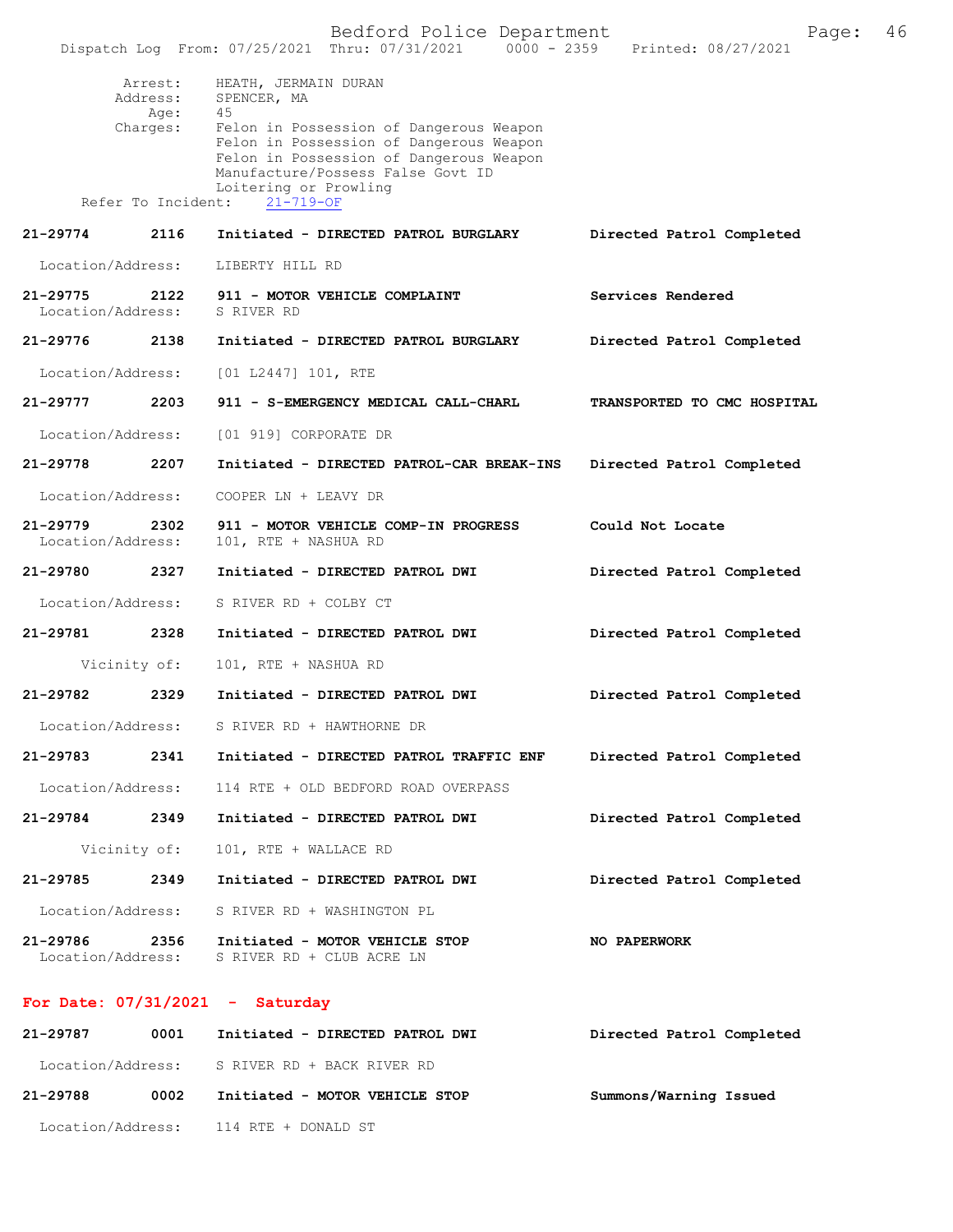Dispatch Log From: 07/25/2021 Thru: 07/31/2021 0000 - 2359 Printed: 08/27/2021

| 21-29789                      | 0009                                                                                                     | Initiated - DIRECTED PATROL DWI                                                                                                                                                                                                                                                                                                                                                                                                                                                                | Directed Patrol Completed |
|-------------------------------|----------------------------------------------------------------------------------------------------------|------------------------------------------------------------------------------------------------------------------------------------------------------------------------------------------------------------------------------------------------------------------------------------------------------------------------------------------------------------------------------------------------------------------------------------------------------------------------------------------------|---------------------------|
| Vicinity of:                  |                                                                                                          | 101, RTE + KAHLIKO LN                                                                                                                                                                                                                                                                                                                                                                                                                                                                          |                           |
| 21-29790                      | 0017                                                                                                     | Initiated - MOTOR VEHICLE STOP                                                                                                                                                                                                                                                                                                                                                                                                                                                                 | Summons/Warning Issued    |
| Location/Address:             |                                                                                                          | 101, RTE + OLD BEDFORD RD                                                                                                                                                                                                                                                                                                                                                                                                                                                                      |                           |
| 21-29791                      | 0024                                                                                                     | Initiated - MOTOR VEHICLE STOP                                                                                                                                                                                                                                                                                                                                                                                                                                                                 | Summons/Warning Issued    |
| Location/Address:             |                                                                                                          | 101, RTE + F.E. EVERETT SOUTH TPKE                                                                                                                                                                                                                                                                                                                                                                                                                                                             |                           |
| $21 - 29792$                  | 0026                                                                                                     | Initiated - DIRECTED PATROL DWI                                                                                                                                                                                                                                                                                                                                                                                                                                                                | Directed Patrol Completed |
| Location/Address:             |                                                                                                          | 101, RTE + CONSTITUTION DR                                                                                                                                                                                                                                                                                                                                                                                                                                                                     |                           |
| 21-29793                      | 0032                                                                                                     | Initiated - MOTOR VEHICLE STOP                                                                                                                                                                                                                                                                                                                                                                                                                                                                 | Summons/Warning Issued    |
| Location/Address:             |                                                                                                          | 101, RTE + KAHLIKO LN                                                                                                                                                                                                                                                                                                                                                                                                                                                                          |                           |
| 21-29794                      | 0042                                                                                                     | Initiated - DIRECTED PATROL DWI                                                                                                                                                                                                                                                                                                                                                                                                                                                                | Directed Patrol Completed |
| Vicinity of:                  |                                                                                                          | 101, RTE + JOPPA HILL RD                                                                                                                                                                                                                                                                                                                                                                                                                                                                       |                           |
| 21-29795                      | 0055                                                                                                     | Initiated - DIRECTED PATROL DWI                                                                                                                                                                                                                                                                                                                                                                                                                                                                | Directed Patrol Completed |
| Location/Address:             |                                                                                                          | S RIVER RD + SOMERVILLE DR                                                                                                                                                                                                                                                                                                                                                                                                                                                                     |                           |
| 21-29796                      | 0107<br>Refer To Arrest:<br>Age:<br>Charges:<br>Refer To Arrest:<br>Age:<br>Address:<br>Age:<br>Charges: | Initiated - SUSP ACTIVITIES<br>Location/Address: [01 138] S RIVER RD<br>$21 - 407 - AR$<br>Arrest: HOISINGTON, GAVIN<br>Address: PERKINSVILLE, VT<br>19<br>Manufacture/Possess False ID<br>Person Misrepresents Age<br>$21 - 408 - AR$<br>Arrest: FREDYMA, ISAIAH<br>Address: SPRINGFIELD, VT<br>20<br>Charges: Manufacture/Possess False ID<br>Refer To Arrest: 21-409-AR<br>Arrest: BAPP, TIMOTHY<br>NORTH SPRINGFIELD, VT<br>20<br>Manufacture/Possess False ID<br>Person Misrepresents Age | Arrest(s) Made            |
| 21-29797<br>Location/Address: | 0127<br>Refer To Incident:                                                                               | Phone - CRIMINAL THREATENING<br>N AMHERST RD<br>$21 - 720 - OF$                                                                                                                                                                                                                                                                                                                                                                                                                                | Investigated              |
| 21-29798                      | 0127                                                                                                     | Initiated - MOTOR VEHICLE STOP                                                                                                                                                                                                                                                                                                                                                                                                                                                                 | Summons/Warning Issued    |
| Location/Address:             |                                                                                                          | 101, RTE + PINECREST DR                                                                                                                                                                                                                                                                                                                                                                                                                                                                        |                           |
| 21-29799                      | 0235                                                                                                     | Initiated - DIRECTED PATROL-CAR BREAK-INS                                                                                                                                                                                                                                                                                                                                                                                                                                                      | Directed Patrol Completed |
| Location/Address:             |                                                                                                          | [01 L562] WALLACE RD                                                                                                                                                                                                                                                                                                                                                                                                                                                                           |                           |
| 21-29800                      | 0247                                                                                                     | Initiated - DIRECTED PATROL-CAR BREAK-INS                                                                                                                                                                                                                                                                                                                                                                                                                                                      | Directed Patrol Completed |
| Location/Address:             |                                                                                                          | MARKET ST + MAIN ST                                                                                                                                                                                                                                                                                                                                                                                                                                                                            |                           |
| 21-29801                      | 0316                                                                                                     | Initiated - BUILDING CHECK                                                                                                                                                                                                                                                                                                                                                                                                                                                                     | Directed Patrol Completed |
| Location/Address:             |                                                                                                          | [01 192] NEW BOSTON RD                                                                                                                                                                                                                                                                                                                                                                                                                                                                         |                           |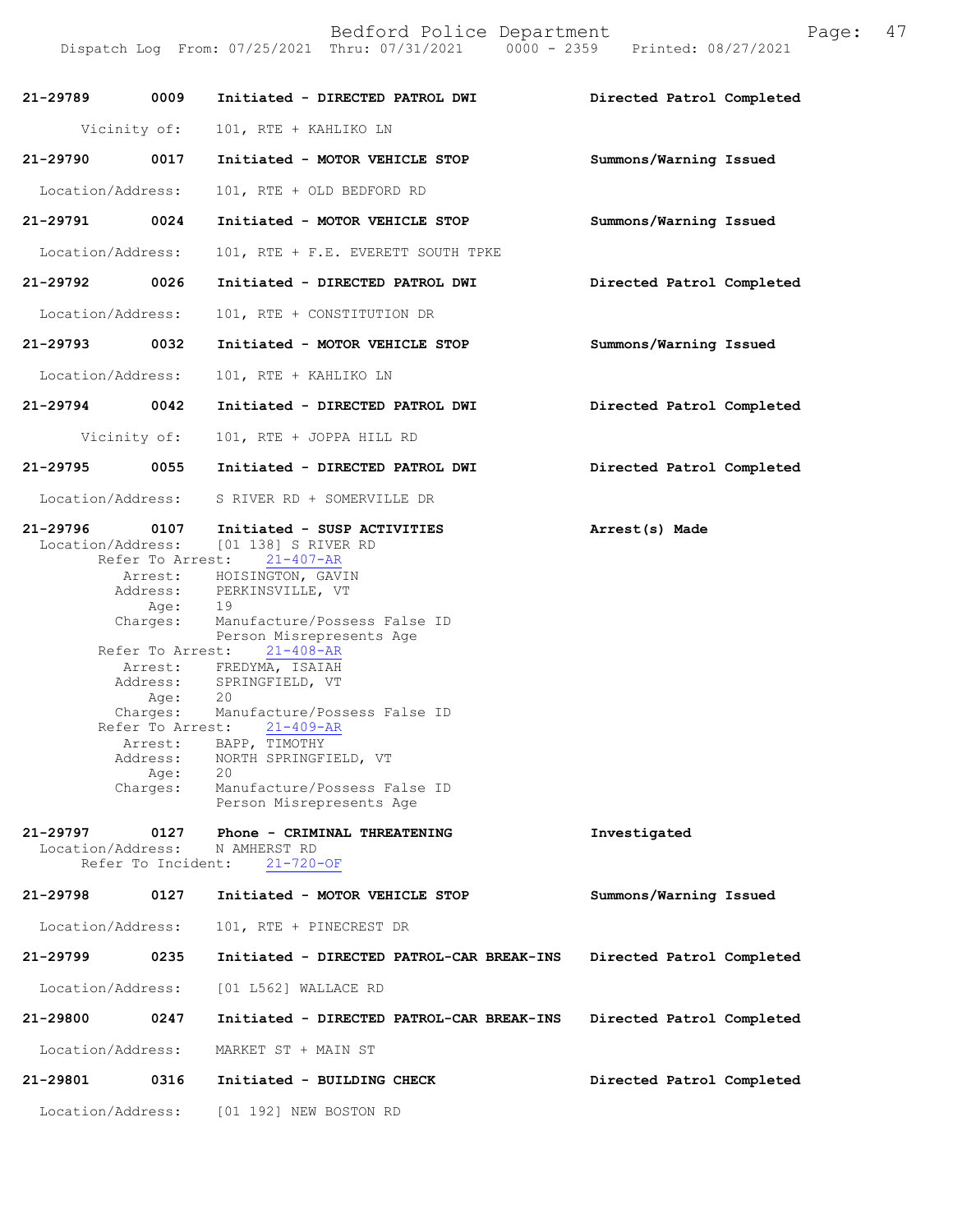Bedford Police Department Page: 48 Dispatch Log From: 07/25/2021 Thru: 07/31/2021 **21-29802 0416 Initiated - BUILDING CHECK Building Checked/Secured**  Location/Address: [01 L2447] 101, RTE **21-29803 0429 Initiated - DIRECTED PATROL BURGLARY Directed Patrol Completed**  Location/Address: [01 L357] WHITE AVE **21-29804 0449 Initiated - DIRECTED PATROL TRAFFIC ENF Directed Patrol Completed**  Location/Address: 114 RTE + OLD BEDFORD ROAD OVERPASS **21-29805 0536 Initiated - MOTOR VEHICLE STOP Summons/Warning Issued**  Location/Address: 101, RTE + 114 RTE **21-29806 0557 Initiated - DIRECTED PATROL TRAFFIC ENF Directed Patrol Completed**  Location/Address: 101, RTE + CONSTITUTION DR **21-29807 0602 Initiated - DIRECTED PATROL TRAFFIC ENF Directed Patrol Completed**  Vicinity of: 101, RTE + PINECREST DR **21-29808 0603 Phone - ALARM,BURGLAR Alarm - False**  Location/Address: [01 376] KILTON RD **21-29809 0624 Initiated - MOTOR VEHICLE STOP Summons/Warning Issued**  Location/Address: 101, RTE + OLDE BEDFORD WAY **21-29810 0633 911 - S-EMERGENCY MEDICAL CALL-CHARL Transported to Elliot Hospital** Location/Address: [01 335] COLBY CT **21-29811 0941 Initiated - DIRECTED PATROL TRAFFIC ENF Directed Patrol Completed**  Vicinity of: OLD BEDFORD RD + LEAVY DR **21-29812 0945 911 - S-EMERGENCY MEDICAL CALL-ALPHA NO TRANSPORT**  Location/Address: [01 919] CORPORATE DR **21-29813 0958 Initiated - DIRECTED PATROL ACCIDENTS Directed Patrol Completed**  Vicinity of: NEW BOSTON RD + JOPPA HILL RD **21-29814 0959 911 - S-EMERGENCY MEDICAL CALL-CHARL TRANSPORTED TO CMC HOSPITAL**  Location/Address: [01 435] HAWTHORNE DR **21-29815 1012 Initiated - DIRECTED PATROL ACCIDENTS Directed Patrol Completed**  Location/Address: NEW BOSTON RD + WALLACE RD **21-29816 1014 Phone - ALARM,BURGLAR Alarm- correct code/reset**  Location/Address: [01 1489] LEAVY DR **21-29817 1030 Initiated - DIRECTED PATROL TRAFFIC ENF Directed Patrol Completed**  Location/Address: S RIVER RD + KILTON RD **21-29818 1032 Initiated - DIRECTED PATROL TRAFFIC ENF Directed Patrol Completed**  Location/Address: S RIVER RD + MEETINGHOUSE RD **21-29819 1055 Initiated - MOTOR VEHICLE STOP Arrest(s) Made**  S RIVER RD + PALOMINO LN Refer To Summons: 21-410-AR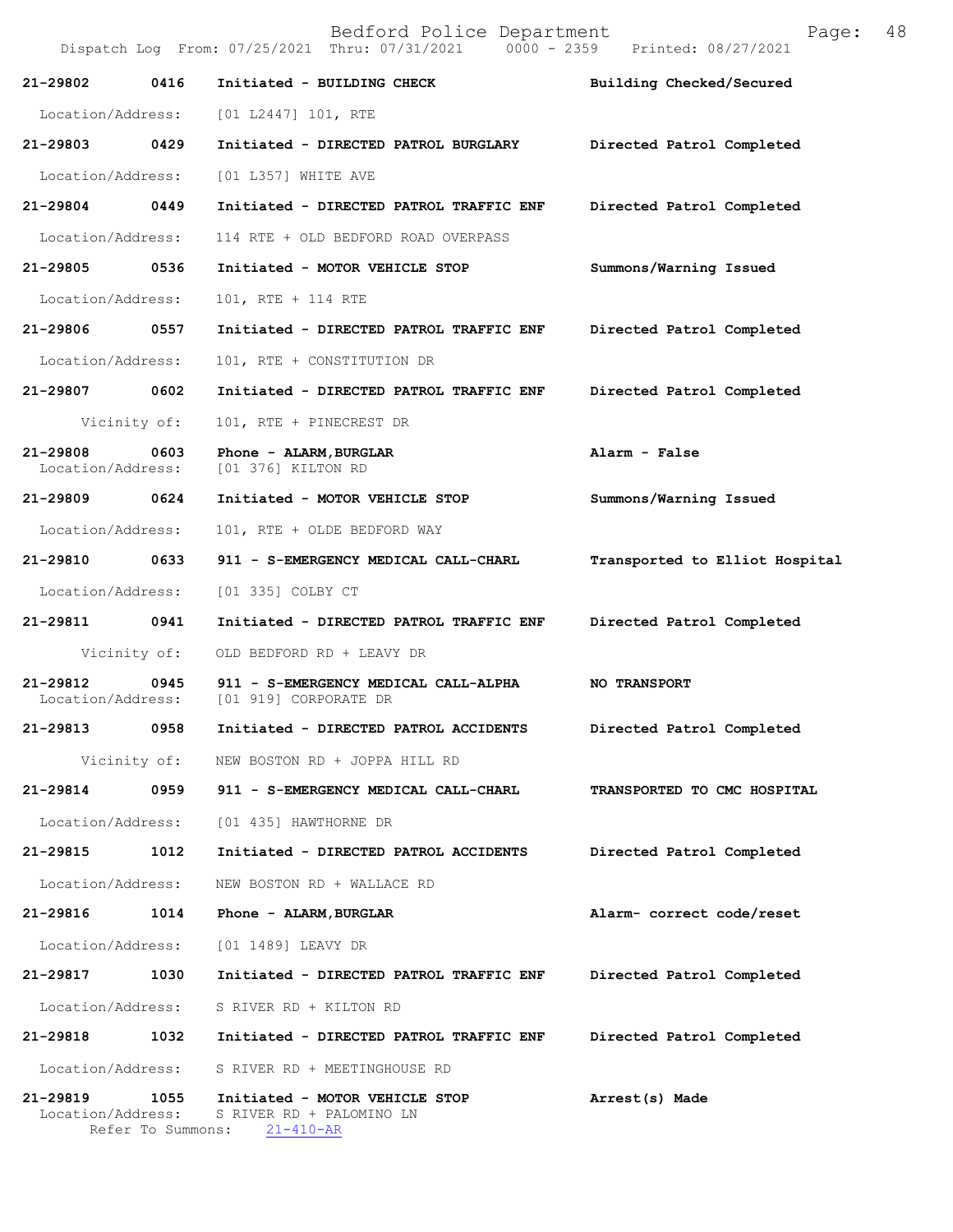**21-29824 1128 Walk-In - INVESTIGATION-FOLLOW UP Investigated**  Location/Address: [01 474] CONSTITUTION DR<br>Refer To Incident: 21-716-OF Refer To Incident: **21-29825 1129 Walk-In - FINGERPRINTS Services Rendered**  [01 474] CONSTITUTION DR **21-29826 1153 Initiated - MOTOR VEHICLE STOP Summons/Warning Issued**  Location/Address: COLBY CT + S RIVER RD **21-29827 1206 Initiated - DIRECTED PATROL-CAR BREAK-INS Directed Patrol Completed**  Location/Address: [01 1312] S RIVER RD **21-29828 1218 Initiated - DIRECTED PATROL-CAR BREAK-INS Directed Patrol Completed**  Vicinity of: JOPPA HILL RD + PARKER LN **21-29829 1226 Initiated - DIRECTED PATROL TRAFFIC ENF Directed Patrol Completed**  Vicinity of: 114 RTE + NEW BOSTON RD **21-29830 1251 Initiated - DIRECTED PATROL-CAR BREAK-INS Directed Patrol Completed**  Vicinity of: COOPER LN + LEAVY DR **21-29831 1253 Initiated - DIRECTED PATROL ACCIDENTS Directed Patrol Completed**  Location/Address: S RIVER RD + MEETINGHOUSE RD **21-29832 1312 Initiated - DIRECTED PATROL TRAFFIC ENF Directed Patrol Completed**  Vicinity of: 101, RTE + 114 RTE **21-29833 1312 911 - SUSP ACTIVITIES-IN PROGRESS Could Not Locate**  Location/Address: **21-29835 1317 Phone - DISORDERLY CONDUCT Could Not Locate**  Location/Address: [01 1312] S RIVER RD **21-29834 1318 Phone - S-FIRE ALARM Services Rendered**  Location/Address: [01 L1800] BRICK MILL RD **21-29836 1329 911 - S-EMERGENCY MEDICAL CALL-ALPHA TRANSPORTED TO CMC HOSPITAL**  Location/Address: [01 248] RIDGEWOOD RD Bedford Police Department Page: 49 Dispatch Log From: 07/25/2021 Thru: 07/31/2021 Summons: GUMPERT, MELISSA M Address: MANCHESTER, NH Age:<br>Charges: Suspension of Vehicle Registration Drive after Rev/Suspension **21-29820 1112 Initiated - DIRECTED PATROL TRAFFIC ENF Directed Patrol Completed** Vicinity of: JOPPA HILL RD + KING RD **21-29821 1114 Initiated - DIRECTED PATROL-CAR BREAK-INS Directed Patrol Completed** Location/Address: S RIVER RD + HAWTHORNE DR **21-29822 1117 Initiated - MOTOR VEHICLE STOP Summons/Warning Issued** Location/Address: JOPPA HILL RD **21-29823 1127 Initiated - MOTOR VEHICLE STOP NO PAPERWORK** Location/Address: S RIVER RD + BACK RIVER RD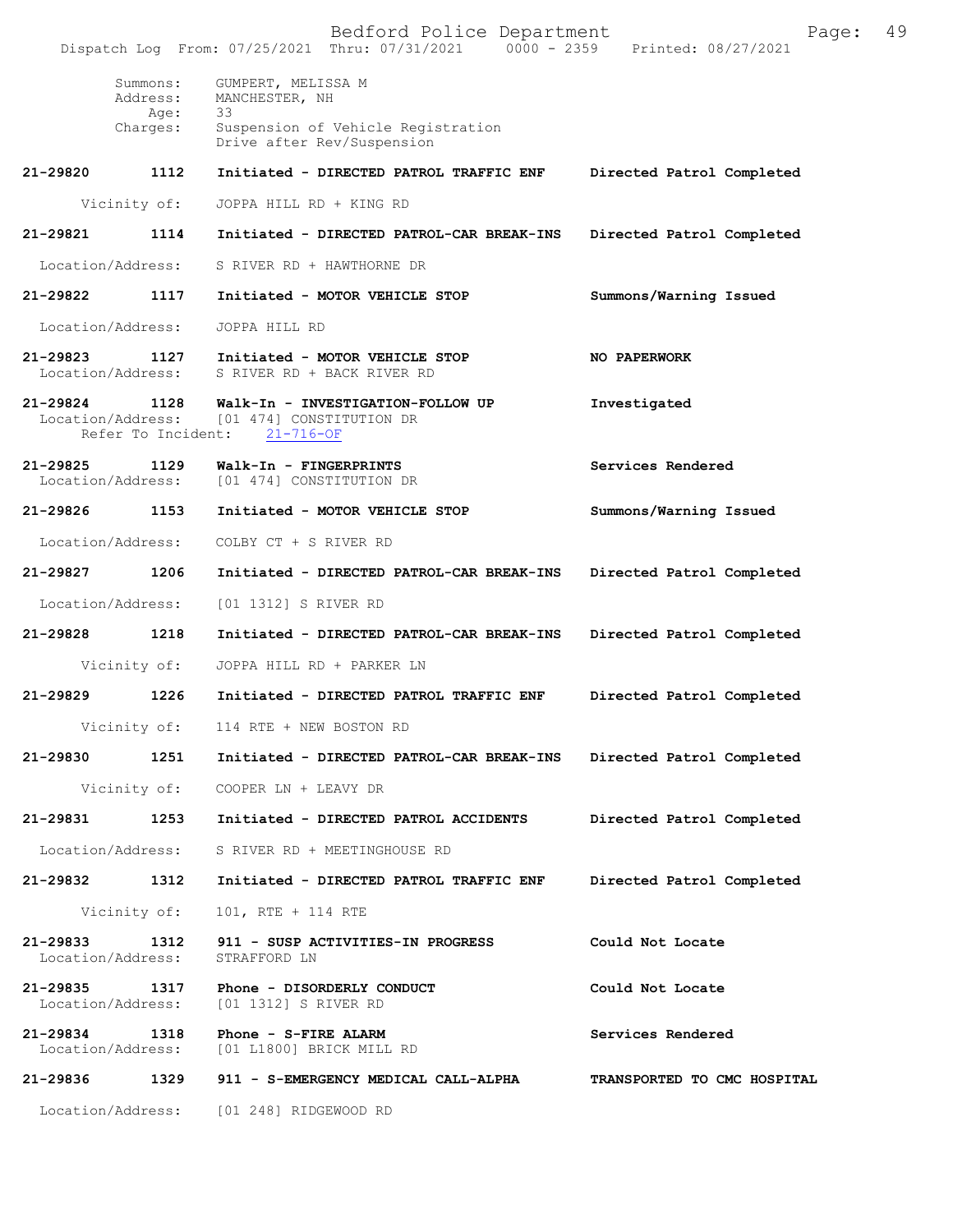|                                   |                            | Dispatch Log From: 07/25/2021 Thru: 07/31/2021<br>$0000 - 2359$   | Printed: 08/27/2021            |
|-----------------------------------|----------------------------|-------------------------------------------------------------------|--------------------------------|
| 21-29837<br>Location/Address:     | 1329<br>Refer To Incident: | Phone - BAD CHECKS<br>MEETINGHOUSE RD<br>$21 - 721 - OF$          | Investigated                   |
| 21-29838                          | 1351                       | Initiated - DIRECTED PATROL TRAFFIC ENF                           | Directed Patrol Completed      |
| Location/Address:                 |                            | S RIVER RD + COLBY CT                                             |                                |
| $21 - 29839$<br>Location/Address: | 1405                       | Initiated - MOTOR VEHICLE COMPLAINT<br>CAMPBELL RD + N AMHERST RD | Investigated                   |
| 21-29840                          | 1418                       | Initiated - DIRECTED PATROL TRAFFIC ENF                           | Directed Patrol Completed      |
| Location/Address:                 |                            | BOYNTON ST                                                        |                                |
| 21-29841<br>Location/Address:     | 1449                       | 911 - S-EMERGENCY MEDICAL CALL-BRAVO<br>[01 L1804] S RIVER RD     | <b>NO TRANSPORT</b>            |
| 21-29842                          | 1536                       | Initiated - DIRECTED PATROL TRAFFIC ENF                           | Directed Patrol Completed      |
| Location/Address:                 |                            | 114 RTE + NEW BOSTON RD                                           |                                |
| 21-29843<br>Location/Address:     | 1538                       | Phone - FRAUD<br>[01 683] COLBY CT                                | Services Rendered              |
| 21-29844                          | 1544                       | Initiated - DIRECTED PATROL TRAFFIC ENF                           | Directed Patrol Completed      |
| Location/Address:                 |                            | 101, RTE + PINECREST DR                                           |                                |
| $21 - 29845$<br>Location/Address: | 1546                       | Initiated - SUSP ACTIVITIES<br>MEETINGHOUSE RD + S RIVER RD       | Services Rendered              |
| 21-29847                          | 1553                       | Phone - LOST PROPERTY                                             | No Action Required             |
| Location/Address:                 |                            | WALLACE RD                                                        |                                |
| 21-29846                          | 1554                       | Initiated - MOTOR VEHICLE STOP                                    | Summons/Warning Issued         |
| Location/Address:                 |                            | 101, RTE + 114 RTE                                                |                                |
| 21-29848                          | 1559                       | Initiated - DIRECTED PATROL TRAFFIC ENF                           | Directed Patrol Completed      |
| Location/Address:                 |                            | S RIVER RD + BACK RIVER RD                                        |                                |
| 21-29849                          | 1600                       | Initiated - DIRECTED PATROL MOUNTAIN BIKE                         | Directed Patrol Completed      |
|                                   | Location:                  | BEDFORD MALL - PARKED AT CHANDLER                                 |                                |
| $21 - 29850$                      | 1605                       | 911 - S-EMERGENCY MEDICAL CALL-ALPHA                              | Transported to Elliot Hospital |
| Location/Address:                 |                            | [01 L0000816] IRON HORSE DR                                       |                                |
| 21-29851                          | 1606                       | Initiated - DIRECTED PATROL MOUNTAIN BIKE                         | Directed Patrol Completed      |
| Vicinity of:                      |                            | [01 1235] S RIVER RD                                              |                                |
| 21-29852                          | 1611                       | Initiated - DIRECTED PATROL TRAFFIC ENF                           | Directed Patrol Completed      |
| Location/Address:                 |                            | 101, RTE + JOPPA HILL RD                                          |                                |
| 21-29853                          | 1622                       | Initiated - DIRECTED PATROL TRAFFIC ENF                           | Directed Patrol Completed      |
| Location/Address:                 |                            | NEW BOSTON RD + WALLACE RD                                        |                                |
| 21-29854                          | 1628                       | Initiated - MOTOR VEHICLE STOP                                    | Summons/Warning Issued         |
| Location/Address:                 |                            | S RIVER RD + BACK RIVER RD                                        |                                |
| 21-29855                          | 1637                       | Initiated - DIRECTED PATROL ACCIDENTS                             | Directed Patrol Completed      |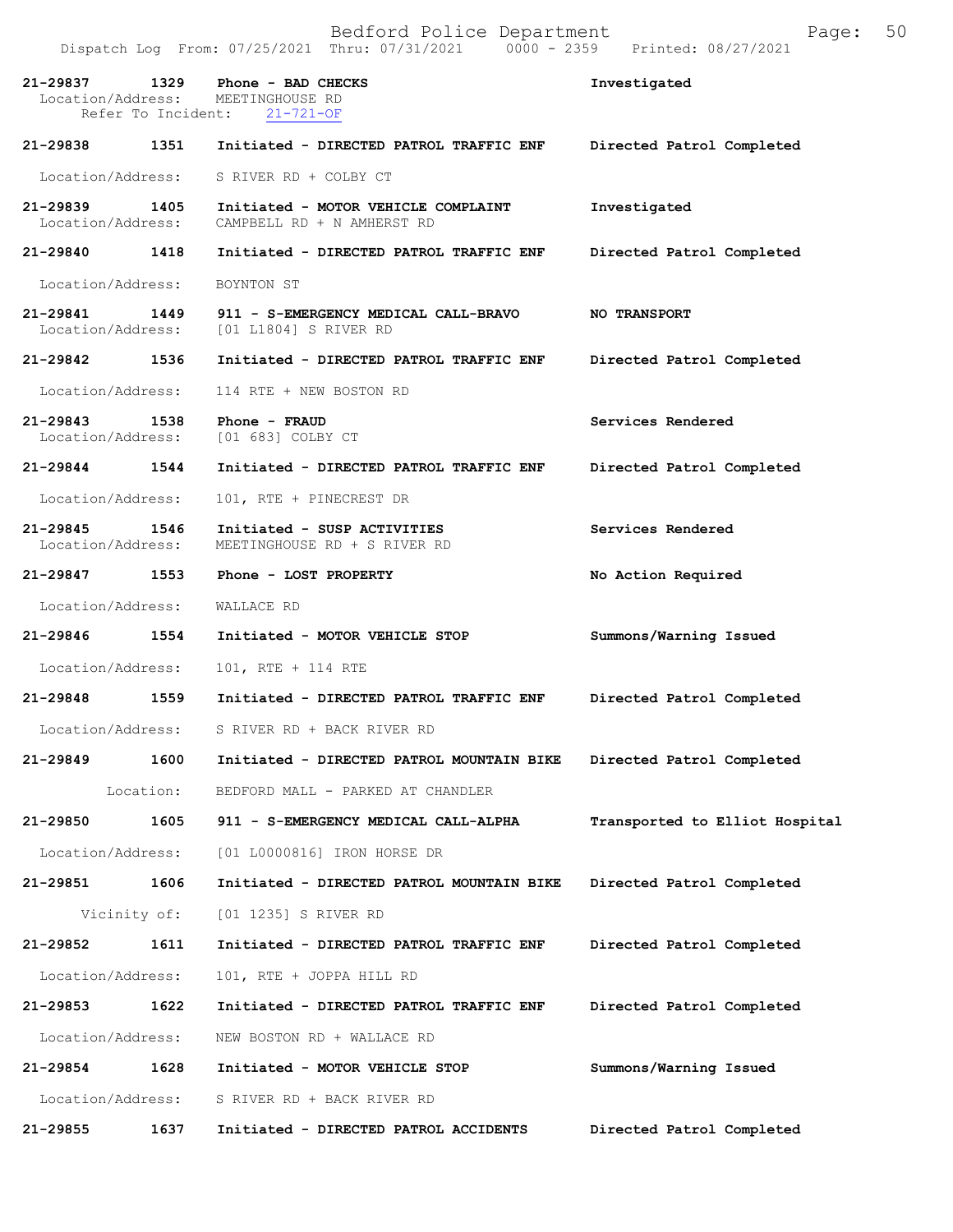| Location/Address:             |                                                                     | 101, RTE + KAHLIKO LN                                                                                                                                                                                                                                                                                                                         |                           |
|-------------------------------|---------------------------------------------------------------------|-----------------------------------------------------------------------------------------------------------------------------------------------------------------------------------------------------------------------------------------------------------------------------------------------------------------------------------------------|---------------------------|
| 21-29856                      | 1638                                                                | Initiated - MOTOR VEHICLE STOP                                                                                                                                                                                                                                                                                                                | Summons/Warning Issued    |
| Location/Address:             |                                                                     | NEW BOSTON RD                                                                                                                                                                                                                                                                                                                                 |                           |
| 21-29857<br>Location/Address: | 1644                                                                | Phone - DOG COMPLAINT<br>[01 694] S RIVER RD                                                                                                                                                                                                                                                                                                  | Services Rendered         |
| 21-29858                      | 1650                                                                | Initiated - DIRECTED PATROL TRAFFIC ENF                                                                                                                                                                                                                                                                                                       | Directed Patrol Completed |
| Location/Address:             |                                                                     | S RIVER RD + TECHNOLOGY DR                                                                                                                                                                                                                                                                                                                    |                           |
| 21-29859                      | 1702                                                                | Initiated - DIRECTED PATROL TRAFFIC ENF                                                                                                                                                                                                                                                                                                       | Directed Patrol Completed |
| Location/Address:             |                                                                     | WALLACE RD + NASHUA RD                                                                                                                                                                                                                                                                                                                        |                           |
| 21-29860                      | 1704                                                                | Initiated - MOTOR VEHICLE STOP                                                                                                                                                                                                                                                                                                                | Summons/Warning Issued    |
| Location/Address:             |                                                                     | 114 RTE + WHITE AVE                                                                                                                                                                                                                                                                                                                           |                           |
| 21-29861<br>Location/Address: | 1704                                                                | 911 - S-FIRE, OTHER<br>SONOMA DR                                                                                                                                                                                                                                                                                                              | Services Rendered         |
| 21-29862                      | 1709                                                                | Initiated - MOTOR VEHICLE STOP                                                                                                                                                                                                                                                                                                                | Summons/Warning Issued    |
| Location/Address:             |                                                                     | S RIVER RD                                                                                                                                                                                                                                                                                                                                    |                           |
| 21-29863 1710                 |                                                                     | Initiated - DIRECTED PATROL TRAFFIC ENF                                                                                                                                                                                                                                                                                                       | Directed Patrol Completed |
|                               | Vicinity of:                                                        | S RIVER RD + KILTON RD                                                                                                                                                                                                                                                                                                                        |                           |
| 21-29864                      | 1711<br>Refer To Arrest:<br>Arrest:<br>Address:<br>Age:<br>Charges: | Initiated - INVESTIGATION-FOLLOW UP<br>Location/Address: [01 L2271] S RIVER RD<br>$21 - 406 - AR$<br>HEATH, JERMAIN DURAN<br>SPENCER, MA<br>45<br>Felon in Possession of Dangerous Weapon<br>Felon in Possession of Dangerous Weapon<br>Felon in Possession of Dangerous Weapon<br>Manufacture/Possess False Govt ID<br>Loitering or Prowling | Investigated              |
| 21-29865                      | 1719                                                                | Initiated - MOTOR VEHICLE STOP                                                                                                                                                                                                                                                                                                                | Summons/Warning Issued    |
|                               |                                                                     | Location/Address: RAY WIEZOREK EAST DR                                                                                                                                                                                                                                                                                                        |                           |
| 21-29866                      | 1720                                                                | Initiated - MOTOR VEHICLE STOP                                                                                                                                                                                                                                                                                                                | Summons/Warning Issued    |
| Location/Address:             |                                                                     | NEW BOSTON RD + HOLBROOK RD                                                                                                                                                                                                                                                                                                                   |                           |
| 21-29867                      | 1732                                                                | Initiated - MOTOR VEHICLE STOP                                                                                                                                                                                                                                                                                                                | Summons/Warning Issued    |
| Location/Address:             |                                                                     | OLD BEDFORD RD                                                                                                                                                                                                                                                                                                                                |                           |
| 21-29868<br>Location/Address: | 1736                                                                | Initiated - MOTOR VEHICLE STOP<br>MAIN ST                                                                                                                                                                                                                                                                                                     | NO PAPERWORK              |
| 21-29869                      | 1740                                                                | Initiated - MOTOR VEHICLE STOP                                                                                                                                                                                                                                                                                                                | Summons/Warning Issued    |
| Location/Address:             |                                                                     | 101, RTE + KAHLIKO LN                                                                                                                                                                                                                                                                                                                         |                           |
| 21-29870                      | 1742                                                                | Initiated - DIRECTED PATROL TRAFFIC ENF                                                                                                                                                                                                                                                                                                       | Directed Patrol Completed |
|                               | Vicinity of:                                                        | S RIVER RD + RIDGEWOOD RD                                                                                                                                                                                                                                                                                                                     |                           |
| 21-29871                      | 1746                                                                | Initiated - MOTOR VEHICLE STOP                                                                                                                                                                                                                                                                                                                | Summons/Warning Issued    |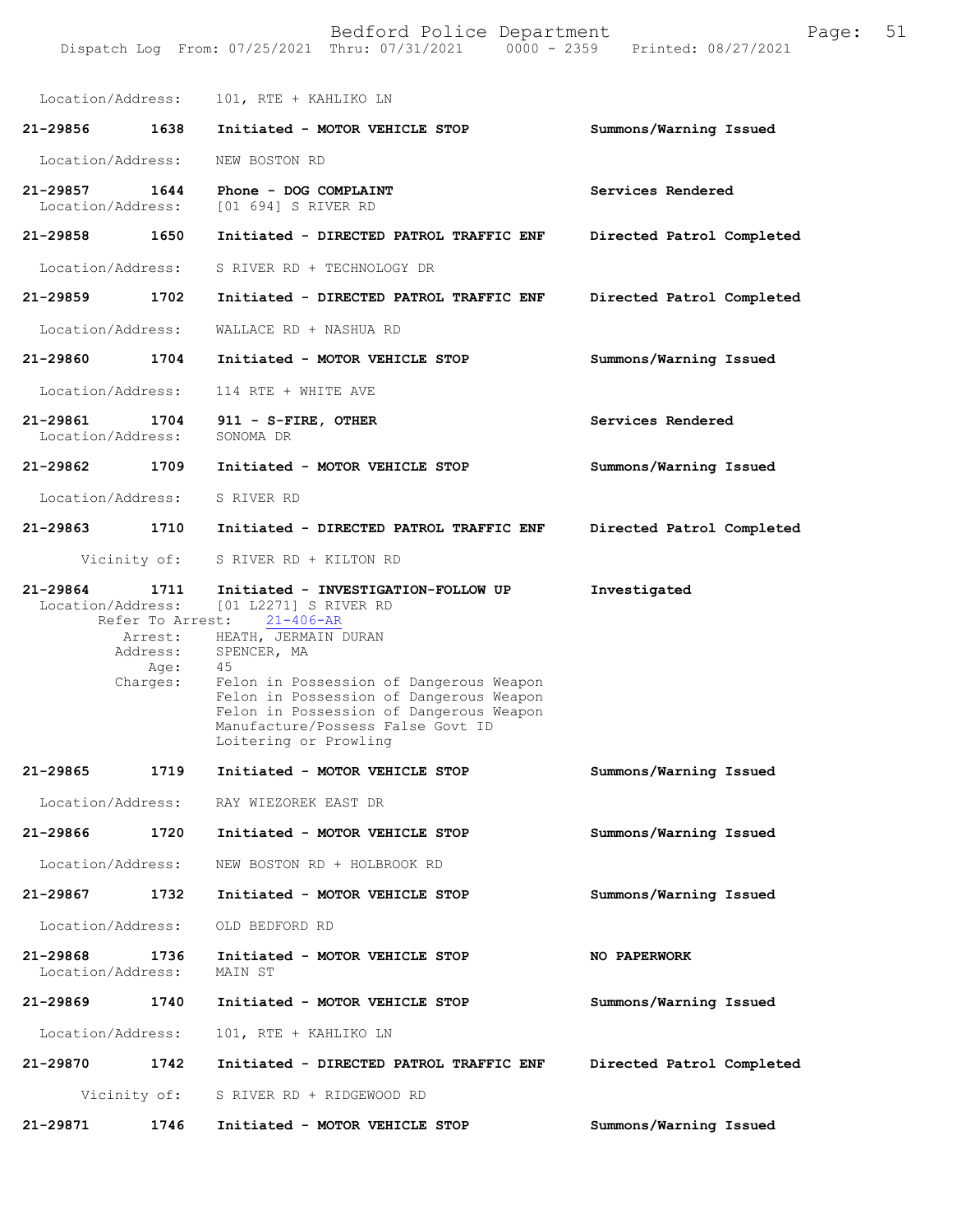| Location/Address:             |      | S RIVER RD                                    |                               |
|-------------------------------|------|-----------------------------------------------|-------------------------------|
| 21-29872                      | 1750 | Initiated - DIRECTED PATROL-CAR BREAK-INS     | Directed Patrol Completed     |
| Location/Address:             |      | [01 L1804] S RIVER RD                         |                               |
| 21-29873                      | 1756 | Initiated - DIRECTED PATROL ACCIDENTS         | Directed Patrol Completed     |
| Location/Address:             |      | 101, RTE + STOWELL RD                         |                               |
| $21 - 29874$                  | 1807 | Initiated - DIRECTED PATROL-CAR BREAK-INS     | Directed Patrol Completed     |
| Location/Address:             |      | JOPPA HILL RD + CAMPBELL RD                   |                               |
| 21-29875                      | 1822 | Phone - MOTOR VEHICLE COMP-IN PROGRESS        | Taken/Refered to Other Agency |
| Location/Address:             |      | 101, RTE + CONSTITUTION DR                    |                               |
| 21-29876                      | 1831 | Initiated - DIRECTED PATROL-CAR BREAK-INS     | Directed Patrol Completed     |
| Location/Address:             |      | [01 1312] S RIVER RD                          |                               |
| 21-29877                      | 1835 | Initiated - DIRECTED PATROL BURGLARY          | Directed Patrol Completed     |
| Location/Address:             |      | [01 L0000792] S RIVER RD                      |                               |
| 21-29878                      | 1845 | Phone - S-EMERGENCY MEDICAL CALL              | TRANSPORTED TO CMC HOSPITAL   |
| Location/Address:             |      | BOXWOOD RD                                    |                               |
| 21-29879                      | 1849 | Initiated - DIRECTED PATROL-CAR BREAK-INS     | Directed Patrol Completed     |
| Location/Address:             |      | [01 1050] DONALD ST                           |                               |
| 21-29880                      | 1919 | Initiated - DIRECTED PATROL BURGLARY          | Directed Patrol Completed     |
| Location/Address:             |      | N AMHERST RD + WALLACE RD                     |                               |
| 21-29881                      | 1920 | 911 - S-EMERGENCY MEDICAL CALL-CHARL          | TRANSPORTED TO CMC HOSPITAL   |
| Location/Address:             |      | [01 17] DONALD ST                             |                               |
| 21-29882                      | 1953 | Initiated - DIRECTED PATROL TRAFFIC ENF       | Directed Patrol Completed     |
| Vicinity of:                  |      | S RIVER RD + COLBY CT                         |                               |
| 21-29883                      | 1953 | Initiated - DIRECTED PATROL-CAR BREAK-INS     | Directed Patrol Completed     |
| Location/Address:             |      | BACK RIVER RD + COUNTY RD                     |                               |
| 21-29884                      | 1955 | Initiated - MOTOR VEHICLE STOP                | Summons/Warning Issued        |
| Location/Address:             |      | 101, RTE + SHAW DR                            |                               |
| 21-29885                      | 2039 | Initiated - DIRECTED PATROL-CAR BREAK-INS     | Directed Patrol Completed     |
| Location/Address:             |      | [01 308] COLBY CT                             |                               |
| 21-29886<br>Location/Address: | 2051 | 911 - SUSP ACTIVITIES-IN PROGRESS<br>AMBER LN | Services Rendered             |
| 21-29887                      | 2055 | Initiated - DIRECTED PATROL DWI               | Directed Patrol Completed     |
| Location/Address:             |      | S RIVER RD + MEETINGHOUSE RD                  |                               |
| 21-29888<br>Location/Address: | 2110 | Phone - ASSIST OTHER AGENCY<br>101, RTE       | Could Not Locate              |